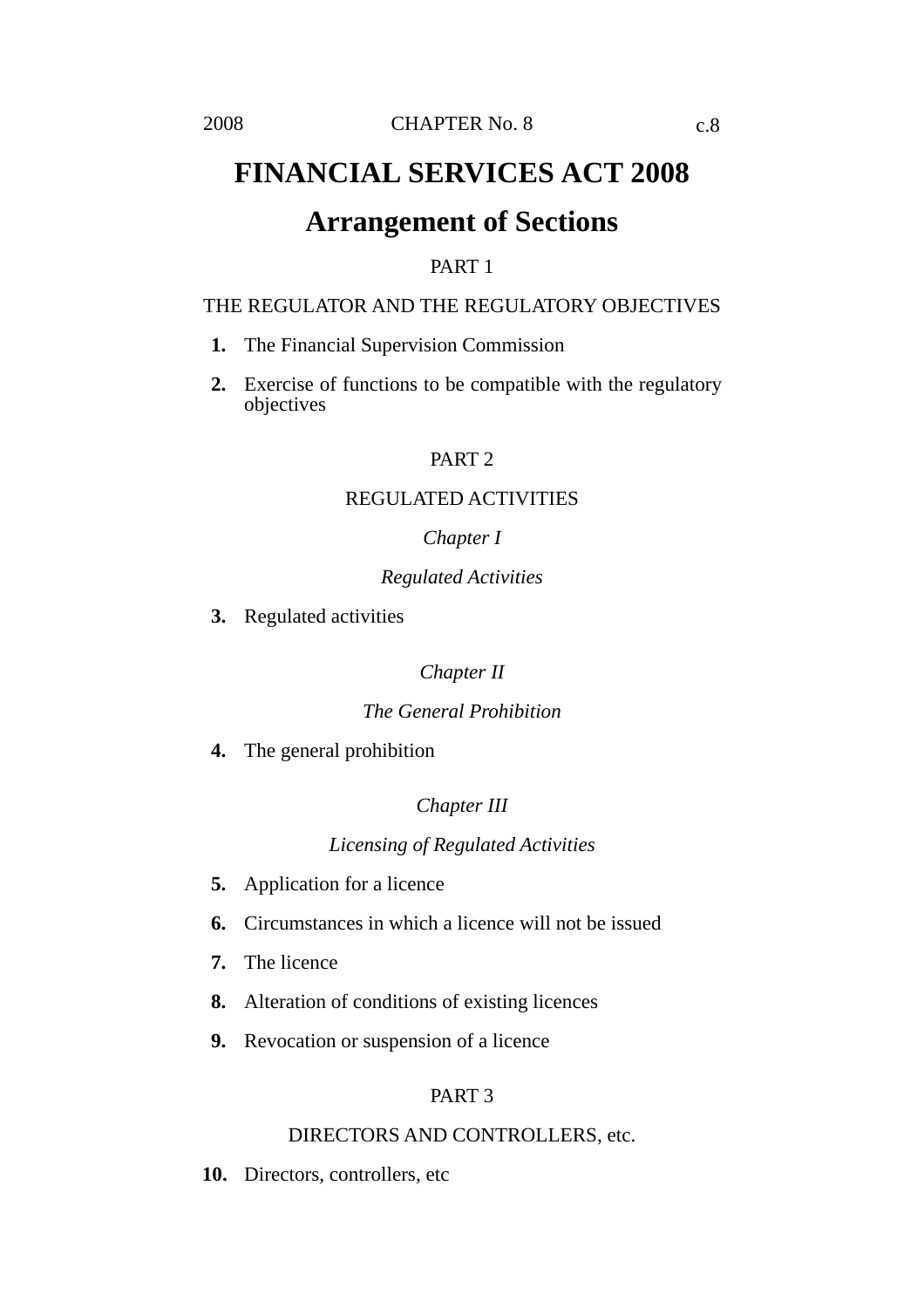**11.** Warning notices

# PART 4

# REGULATION AND SUPERVISION

- **12.** Guidance
- **13.** Public statements
- **14.** Directions
- **15.** Inspection and investigation
- **16.** Civil penalties
- **17.** Auditors to report to Commission
- **18.** The Rule Book
- **19.** The Rule Book : supplementary provisions

# PART 5

# SPECIAL REMEDIES

- **20.** Injunctions, etc.
- **21.** Appointment of receiver
- **22.** Appointment of business manager
- **23.** Appointment of reporting accountants, etc

## PART 6

# MEDIATION, COMPENSATION AND CONTRACTS

- **24.** Mediation and adjudication in financial services disputes
- **25.** Compensation schemes
- **26.** Actions for damages
- **27.** Agreements made by unlicensed, etc persons
- **28.** Agreements made through unlicensed, etc persons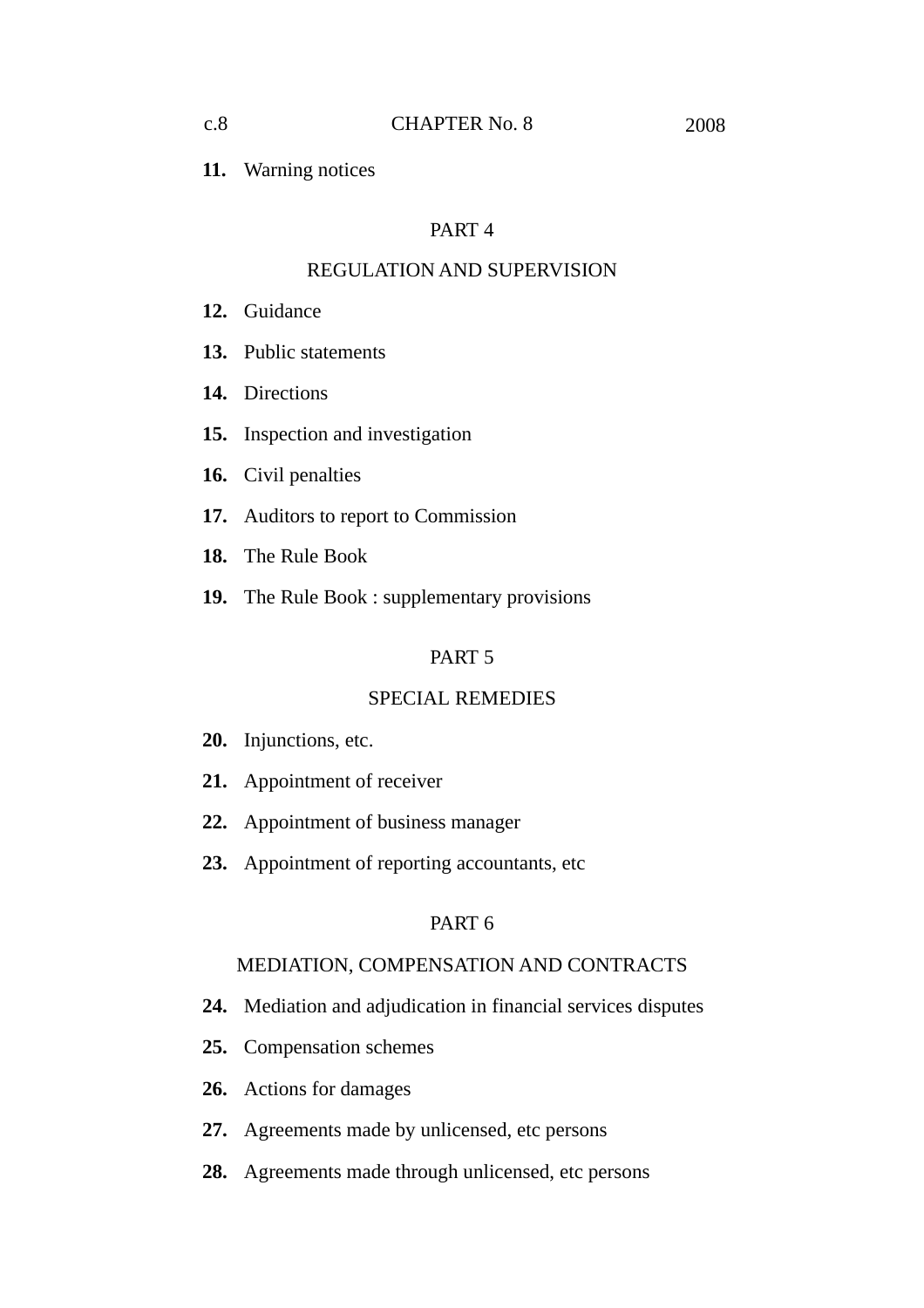# PART 7

# SUPPLEMENTARY

# *Chapter I*

# *General*

- **30.** Publication of information
- **31.** Restrictions on disclosure of information
- **32.** Appeals to the Financial Services Tribunal
- **33.** Statutory indemnity
- **34.** Mutual assistance
- **35.** Registers

### *Chapter II*

# *Offences, etc.*

- **36.** Fraudulent inducement to make a deposit
- **37.** Misleading statements, etc.
- **38.** Misleading practices
- **39.** Falsification of documents, etc. relevant to an investigation
- **40.** False statements
- **41.** Offences and penalties
- **42.** Offences by bodies corporate

### PART 8

### **GENERAL**

- **43.** Contravention of statutory provisions
- **44.** Subordinate legislation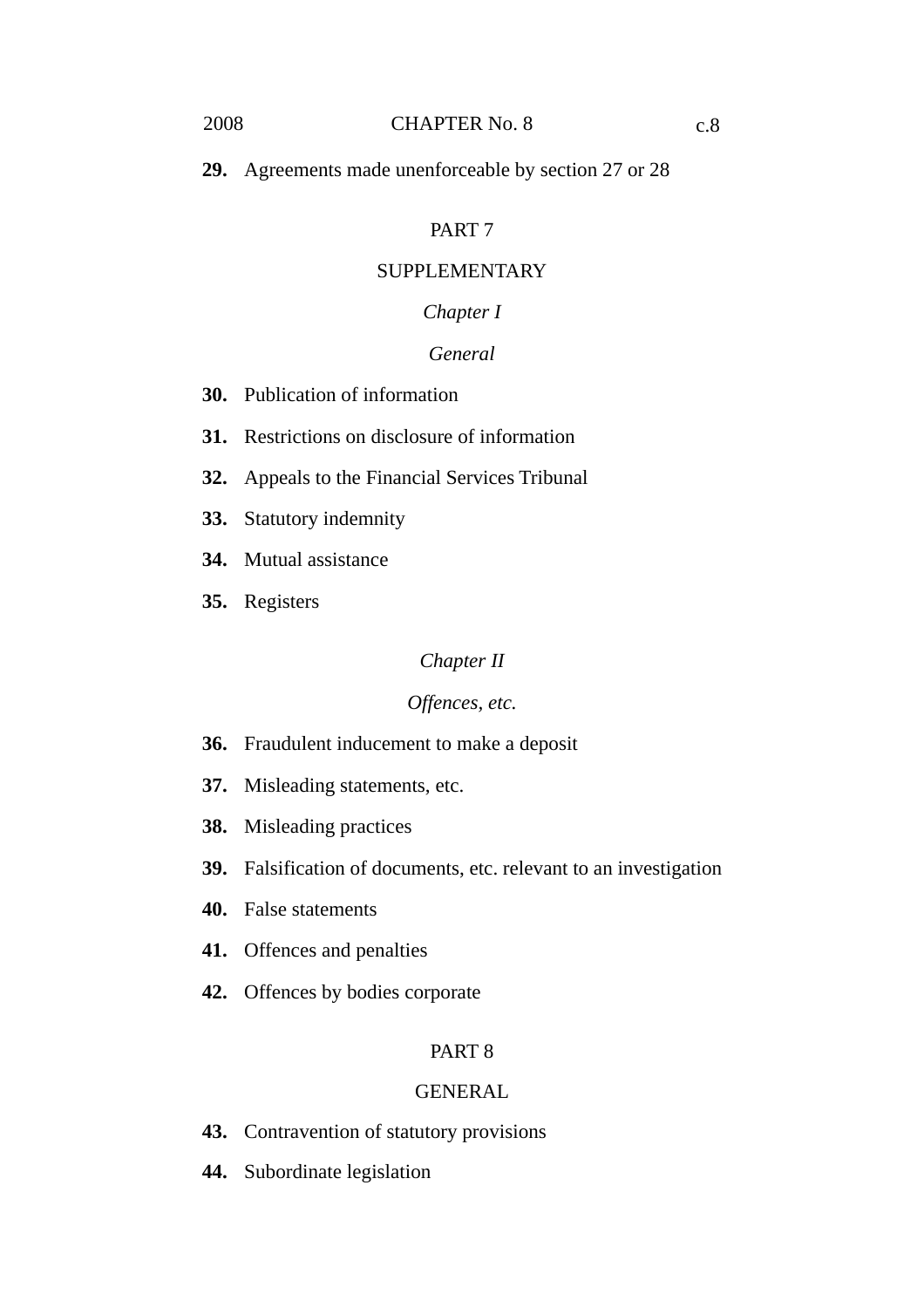- **45.** Tynwald procedure
- **46.** Fees
- **47.** Gaming contracts
- **48.** Interpretation
- **49.** Amendment of enactments
- **50.** Repeal of enactments
- **51.** Transitional
- **52.** Financial provisions
- **53.** Short title and commencement

## SCHEDULES —

|  | Schedule 1 — The Financial Supervision Commission |
|--|---------------------------------------------------|
|  | Schedule $2 -$ Inspection and investigation       |
|  | Schedule $3$ — The Rule Book                      |
|  | Schedule $4 -$ Mediation and adjudication         |

- 
- Schedule 5 Disclosure of information
- Schedule 6 Amendment of enactments
- Schedule 7 Repeal of enactments
- Schedule 8 Transitional and saving provisions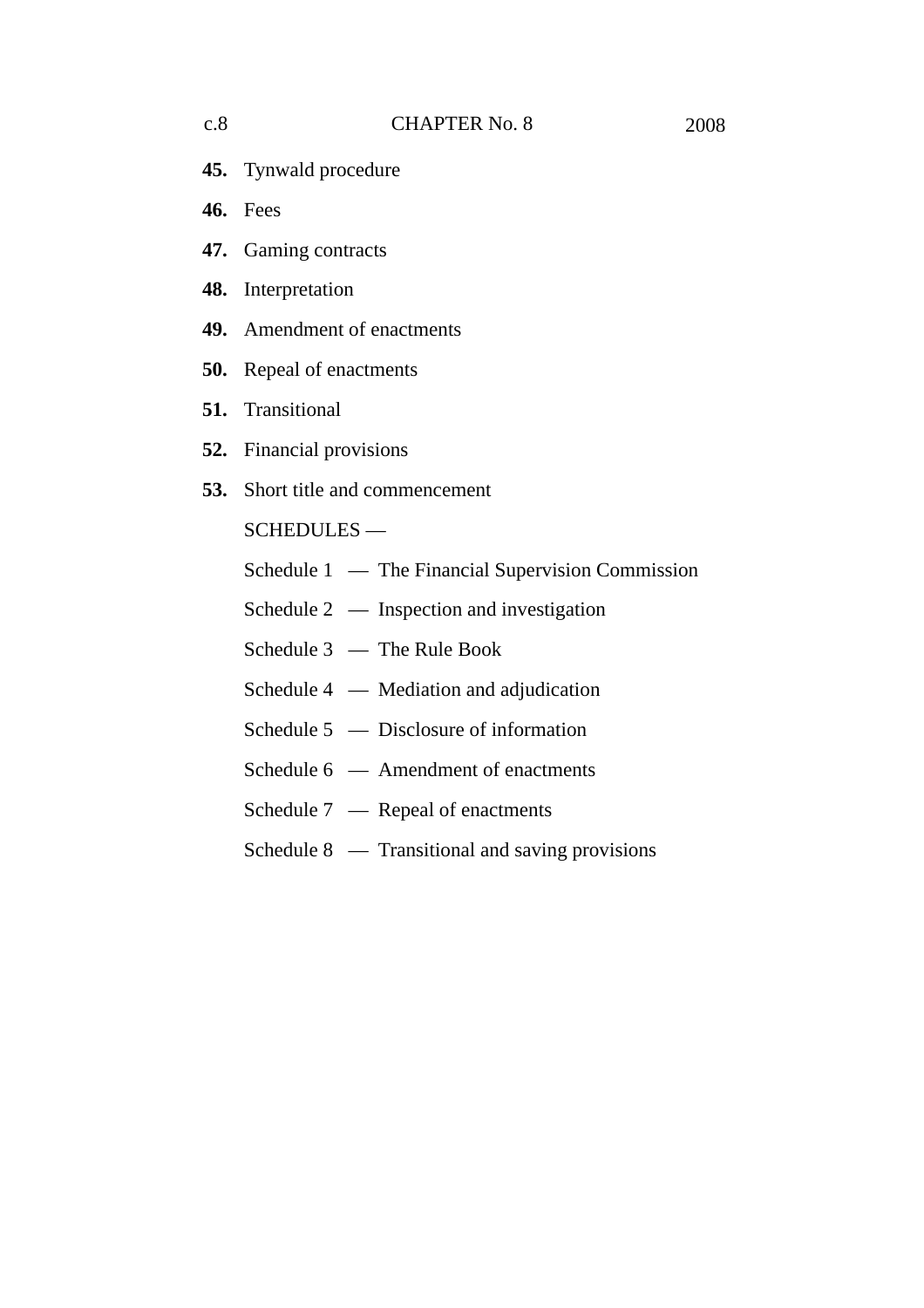

**Jale of Man** Signed in Tynwald: 17th June 2008<br>to Wit Theceived Royal Assent: 17th June 2008 Received Royal Assent:17th June 2008 Announced to Tynwald: 17th June 2008

# **AN ACT**

to repeal and replace with modifications certain enactments relating to the financial services industry and the Financial Supervision Commission; and for connected purposes.

**BE IT ENACTED by the Queen's Most Excellent Majesty, by** and with the advice and consent of the Council and Keys in Tynwald assembled, and by the authority of the same, as follows:—

#### PART 1

#### THE REGULATOR AND THE REGULATORY OBJECTIVES

**1.** (1) There shall continue to be a statutory board known as the Financial Supervision Commission (in this Act referred to as "the Commission").

The Financial Supervision Commission

(2) Schedule 1, which makes provision about the constitution, functions, proceedings and status of the Commission, has effect.

**2.** (1) The functions of the Commission shall, so far as is Exercise of reasonably practicable, be exercised —

functions to be compatible with the regulatory objectives

- (a) in a way that is compatible with the regulatory objectives set out in subsection (2); and
- (b) in a way that the Commission considers most appropriate for the purpose of meeting those objectives.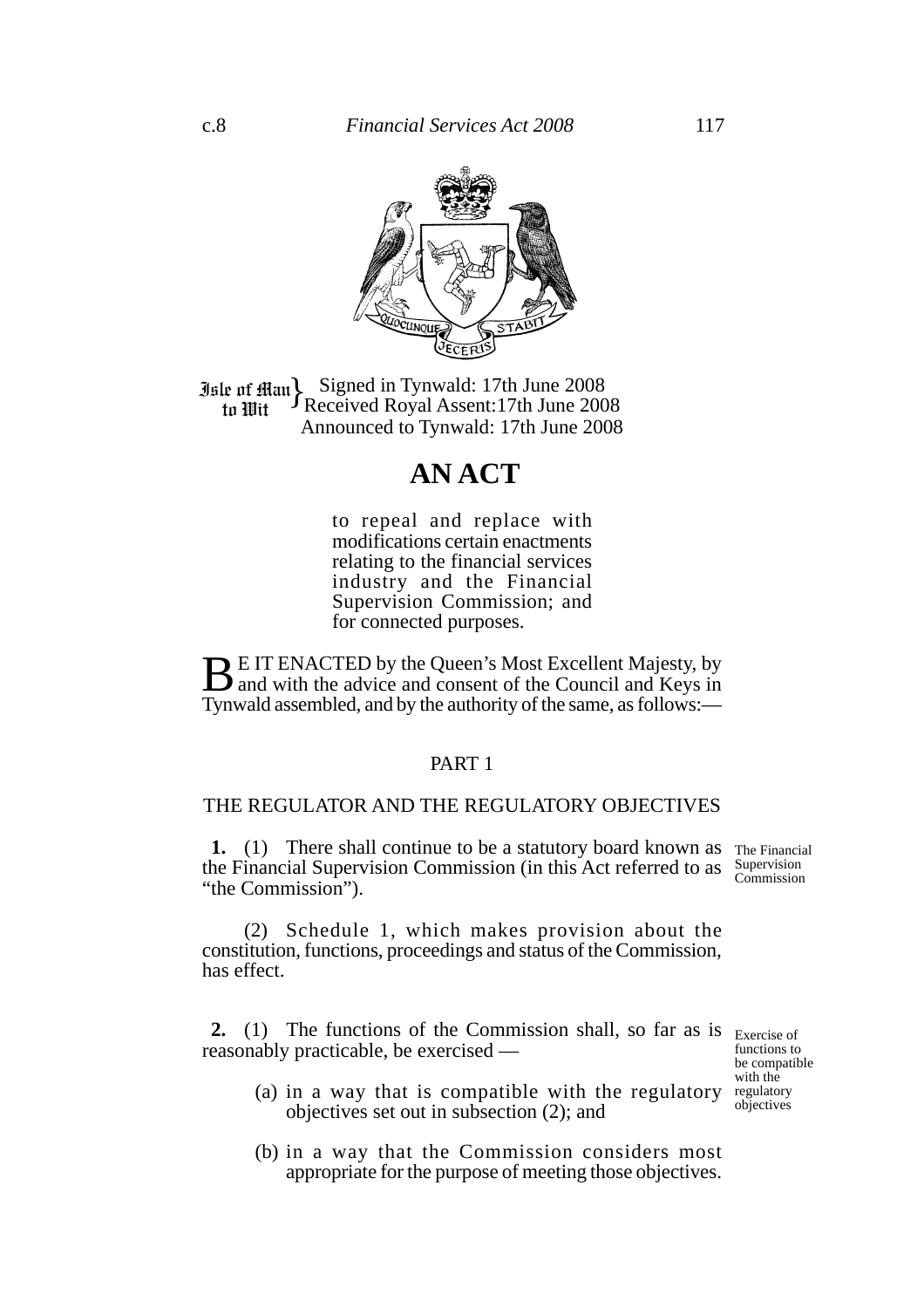- (2) The regulatory objectives are
	- (a) securing an appropriate degree of protection for the customers of persons carrying on a regulated activity;
	- (b) the reduction of financial crime; and
	- (c) supporting the Island's economy and its development as an international financial centre.

(3) Subsection (1) shall apply in respect of the Treasury when discharging its functions under this Act.

### PART 2

#### REGULATED ACTIVITIES

#### *Chapter I*

#### *Regulated Activities*

Regulated activities

- **3.** (1) An activity is a regulated activity if
	- (a) it is a financial services activity of a specified kind; and
	- (b) it is undertaken by way of business.
	- (2) In subsection (1), "financial services activity" includes
		- (a) deposit taking;
		- (b) investment business;
		- (c) any service to a collective investment scheme;
		- (d) corporate services;
		- (e) trust services;
		- (f) any service or activity involving money transmission;
		- (g) any other financial service or financial activity of a specified kind that is carried on by a person of a specified description.

(3) In subsection (2), the generality of paragraph (g) is not limited by paragraphs (a) to (f).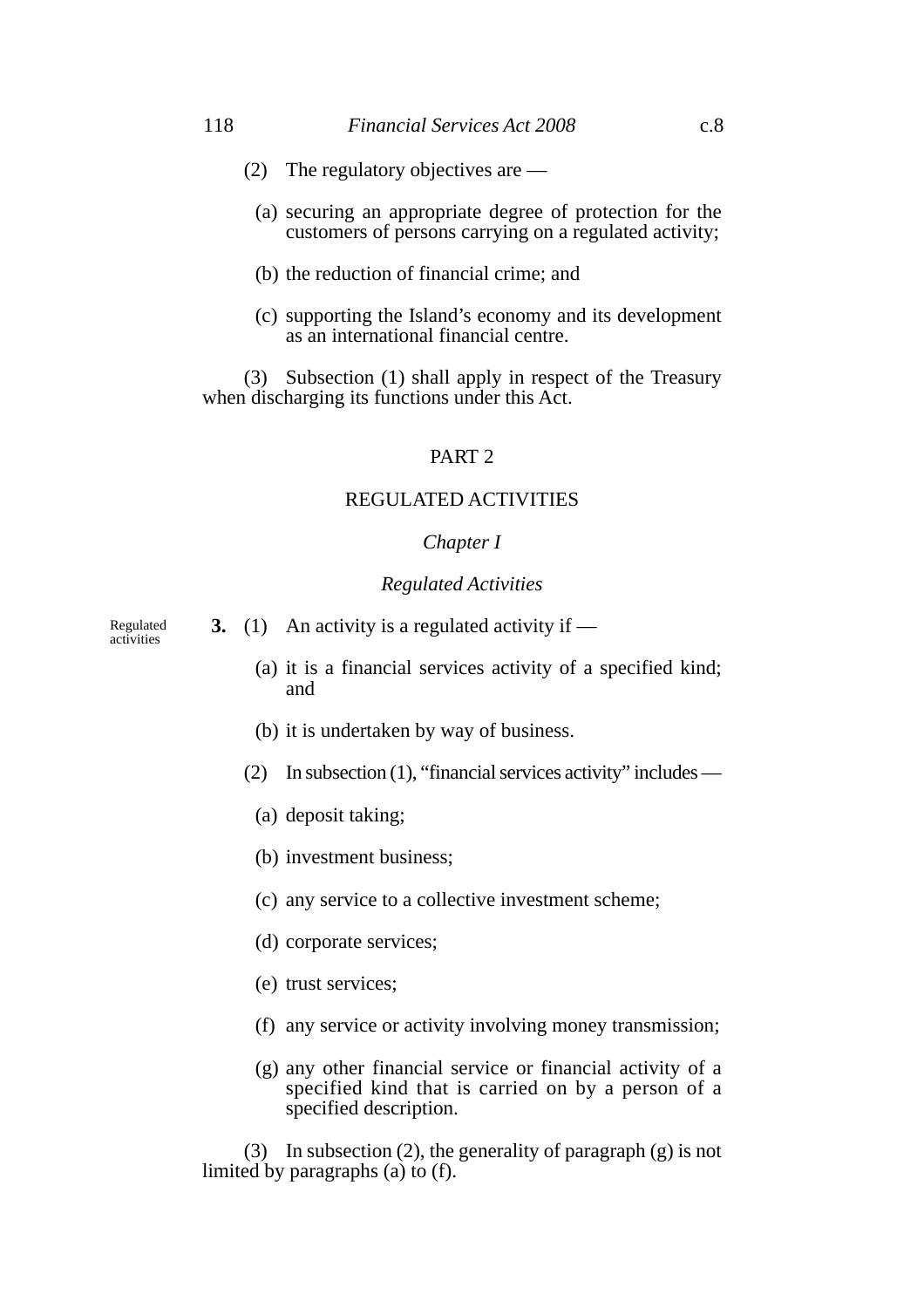(4) The expressions used in subsection  $(2)(a)$  to  $(f)$  shall have such meaning as may be specified.

(5) In this section, "specified" means specified in an order made by the Treasury.

#### *Chapter II*

#### *The General Prohibition*

4. (1) A person must not carry on, nor hold themself out as The general carrying on, in or from the Island, a regulated activity prohibition

- (a) in respect of which no licence is in force; or
- (b) if such a licence is in force, other than in accordance with the conditions, if any, of the licence.

(2) Without prejudice to the generality of subsection (1), for the purposes of this Act, a person is treated as carrying on a regulated activity —

- (a) in the Island if that person
	- (i) carries on a regulated activity from a permanent place of business maintained by that person in the Island; or
	- (ii) engages in the Island in one or more of the activities which constitute a regulated activity and doing so constitutes the carrying on by that person of a business in the Island;

#### (b) from the Island if that person is —

(i) a limited partnership registered in the Island under Part II of the Partnership Act 1909;

(ii) a company incorporated outside the Island that is registered under Part XI of the Companies Act 1931;

[XIII p.235]

[c.19]

- (iii) a limited liability company formed under the Limited Liability Companies Act 1996; or
- (iv) a company incorporated in the Island under the Companies Acts 1931 to 2004;
- (v) a company incorporated under the Companies Act 2006, [c.13]

[VIII p.327]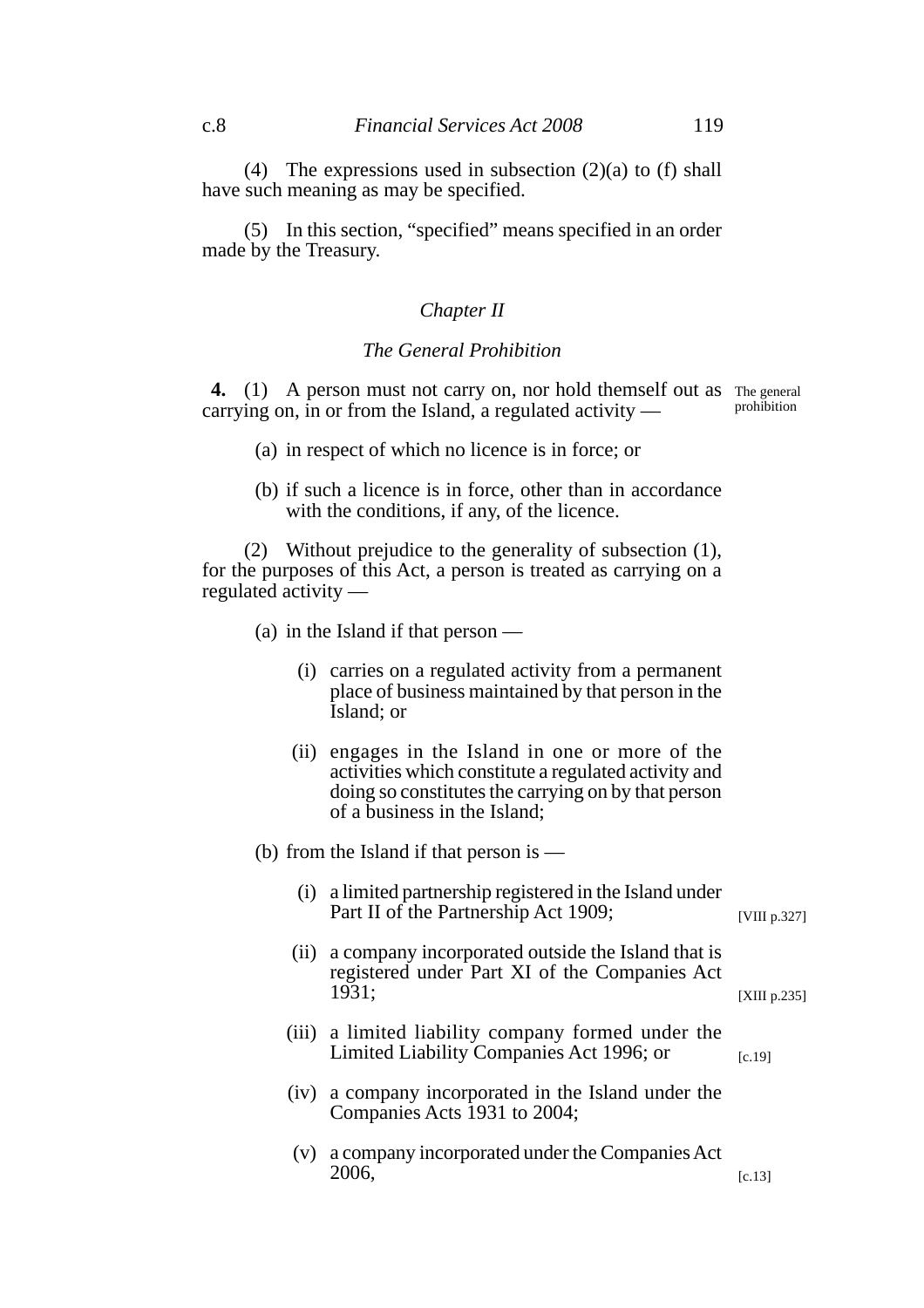and carries on a regulated activity outside the Island.

(3) Without prejudice to the generality of subsection (1), for the purposes of this Act a person is treated as holding themselves out as carrying on, in or from the Island, a regulated activity if that person (whether inside or outside the Island) —

- (a) by means of any words in the name, title or address of a web site or page or an internet site or page; or
- (b) by means of any words in an email name or address or in the name, title or subject matter of an email; or
- (c) by means of any words in a domain name,

expressly or by implication indicates that that person, or another, is a permitted person or carries on a regulated activity in, from or in connection with the Island, either on their own or another's behalf or as an intermediary for another.

#### *Chapter III*

#### *Licensing of Regulated Activities*

Application for a licence

**5.** (1) Every application for a licence to carry on a regulated activity shall be made to the Commission.

(2) An application under subsection (1) shall be in such form as is required by the Commission, together with such documents and information as it may require.

**6.** (1) A licence will not be issued under section 7 unless the Commission is satisfied that —

- (a) the applicant is a fit and proper person to carry on the regulated activity and provide the services described in that application;
- (b) any controller or director of the applicant is a fit and proper person to act as such;
- (c) such other persons as appear to the Commission to be key persons are fit and proper persons; and
- (d) the applicant is managed and controlled in the Island.

(2) In assessing whether an applicant is a fit and proper person under subsection (1), the Commission will have regard to the information before it as to —

**Circumstances** in which a licence will

not be issued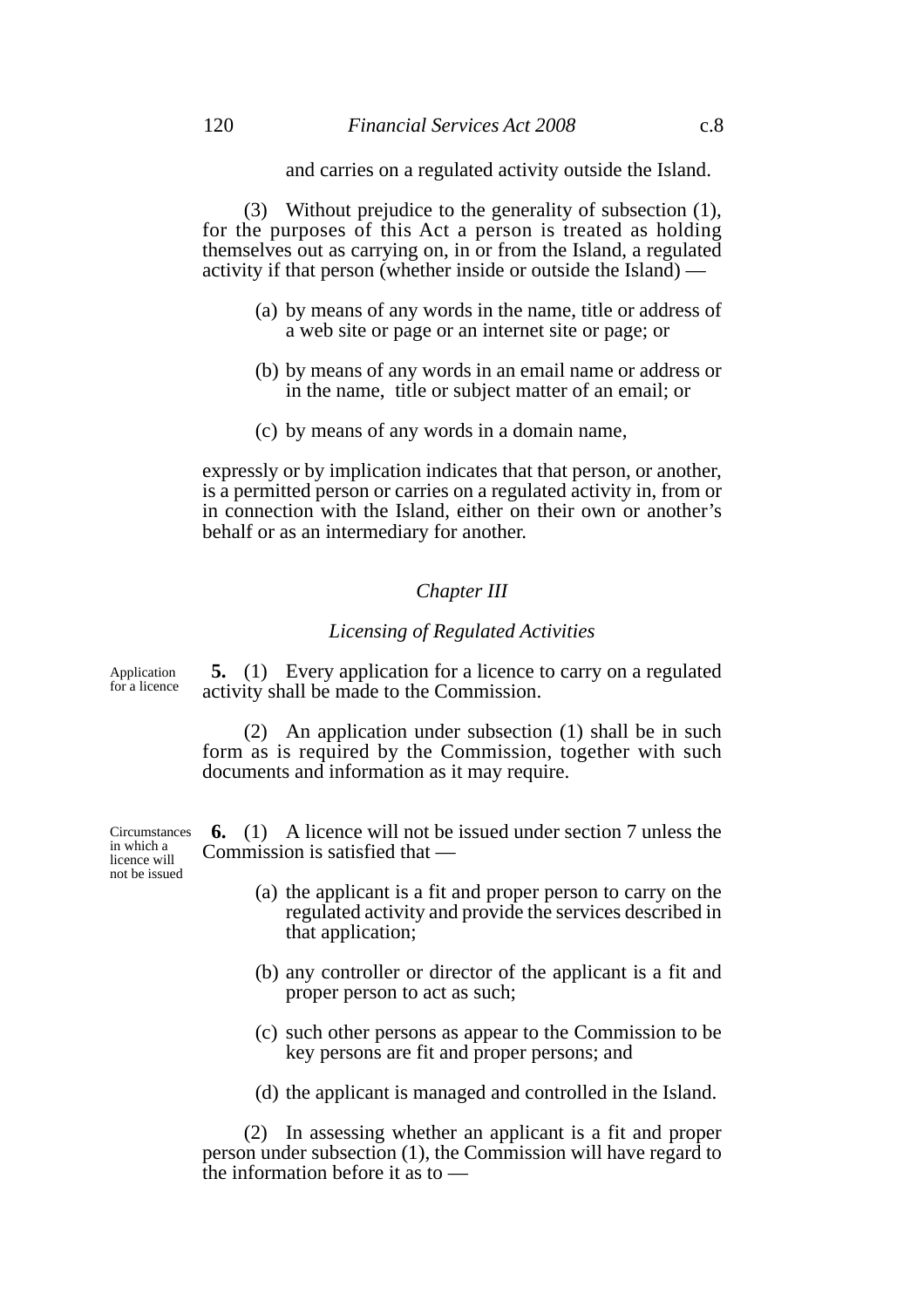- (a) the integrity, competence, financial standing, structure and organisation of the applicant;
- (b) the integrity, competence and financial standing of
	- (i) any controller or director of the applicant;
	- (ii) key persons in relation to the applicant; and
- (c) the description of the business the applicant proposes to carry on.

(3) The Commission may publish guidance setting out the criteria that it will normally apply in assessing whether it is satisfied as required by subsection  $(1)$ .

(4) The guidance shall be published in such form and in such manner as the Commission may decide.

(5) Subsections (2) and (3) do not affect the generality of subsection  $(1)$ .

**7.** (1) The Commission shall, in relation to every application The licence for a licence to carry on a regulated activity —

- (a) issue the licence;
- (b) issue the licence, subject to conditions; or
- (c) refuse the application.

(2) Subject to the provisions of this Act, a licence to carry on a regulated activity shall remain in force until revoked or surrendered.

(3) The conditions which the Commission may impose may include a condition that —

- (a) the person to whom the licence is issued shall comply with the Rule Book or such provisions of the Rule Book as are specified;
- (b) the Rule Book shall apply to that person with such exceptions and modifications as may be specified.

(4) The Commission shall give to the person concerned written notice of a decision under subsection  $(1)$  and, where the decision is under paragraph (b) or (c) of that subsection, a written statement of the reasons for the decision.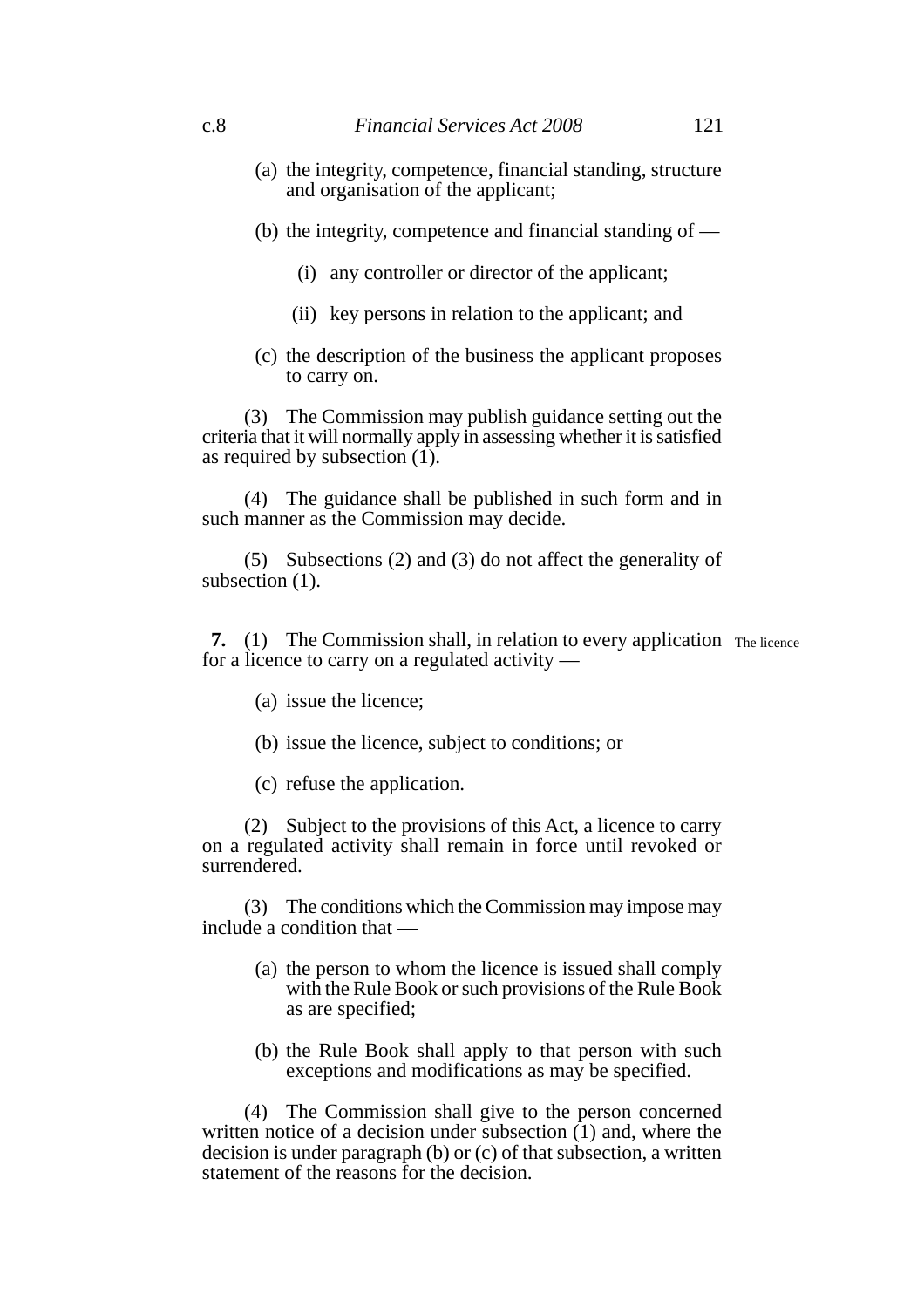(5) A licence may be issued in respect of one or more regulated activities and where a licence is issued in respect of more than one regulated activity, different conditions may be imposed in respect of different regulated activities.

(6) If the holder of a licence is in contravention of any condition imposed under this section, the Commission may undertake action for a breach.

(7) In this Act, a person who has been issued with a licence under this section is referred to as a "licenceholder".

Alteration of conditions of existing licences

- **8.** (1) The Commission may at any time
	- (a) make a licence subject to conditions or, as the case requires, further conditions; or

(b) vary or revoke any condition.

(2) Where a licence is issued in respect of more than one regulated activity, the powers under subsection (1) may be exercised in respect of the conditions imposed in respect of any or all of those activities.

(3) The Commission shall give written notice to the person concerned of any decision to vary or revoke any condition under subsection (1) together with a statement of the reasons for the decision.

(4) If the holder of a licence is in contravention of any condition imposed under this section, the Commission may undertake action for a breach.

Revocation or suspension of a licence

**9.** (1) The Commission may at any time revoke or suspend a licence to carry on a regulated activity.

(2) The Commission shall give written notice to the person concerned of any decision to revoke or suspend a licence under this section together with a statement of the reasons for the decision.

(3) Where a licence is issued in respect of more than one regulated activity, the powers under this section may be exercised in respect of any or all of those activities.

(4) Where the Commission suspends a licence under subsection (1), it shall review the suspension on a regular basis.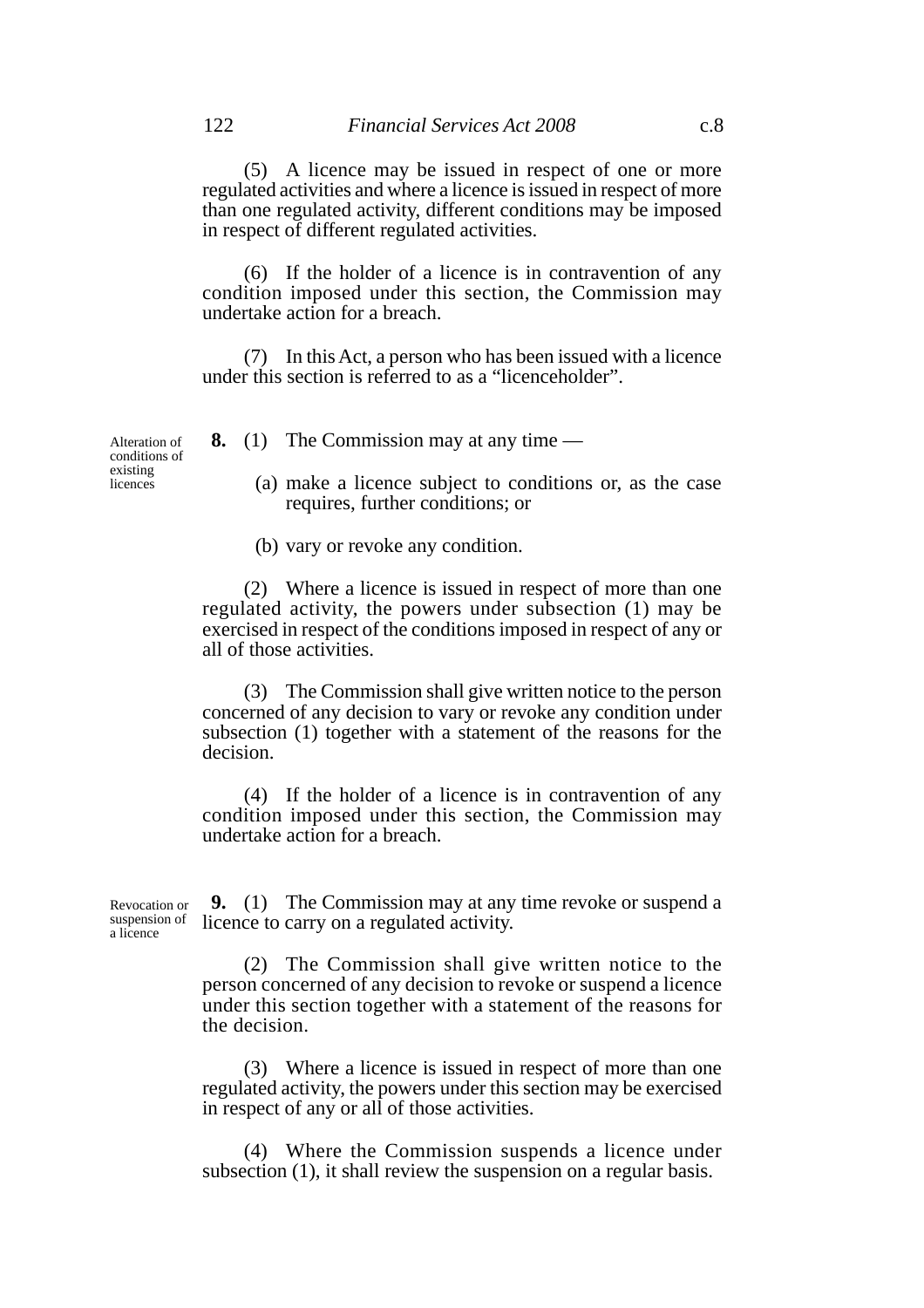### PART 3

#### DIRECTORS AND CONTROLLERS, etc.

10. (1) If, on reasonable grounds, it appears to the Commission Directors, that a person is not a fit and proper person —

controllers,  $etc$ 

- (a) to be appointed as a director or key person; or
- (b) to become a controller,

of a licenceholder, the Commission may direct that such person shall not, without the written consent of the Commission, be appointed as such a director or key person or become such a controller.

(2) If, on reasonable grounds, it appears to the Commission that any —

- (a) director or key person; or
- (b) controller,

of a permitted person, is not a fit and proper person to continue as such, the Commission may direct that such person shall not, without the written consent of the Commission, continue as such a director, key person or controller.

(3) The Commission shall give written notice to the person concerned of any decision to make a direction under this section together with a statement of the reasons for the decision.

(4) Subject to subsection (5), where a notice has been given under subsection  $(3)$ , the direction shall take effect —

- (a) if no appeal under section 32 is made within the period prescribed for the purposes of such an appeal, on the expiry of that period; or
- (b) if there is an appeal under section 32
	- (i) where the applicant abandons the appeal, on the date of abandonment; or
	- (ii) where the decision of the Commission is confirmed, on the date of confirmation; or
	- (iii) where the decision of the Commission is varied, on such date as the Tribunal constituted under section 32 directs.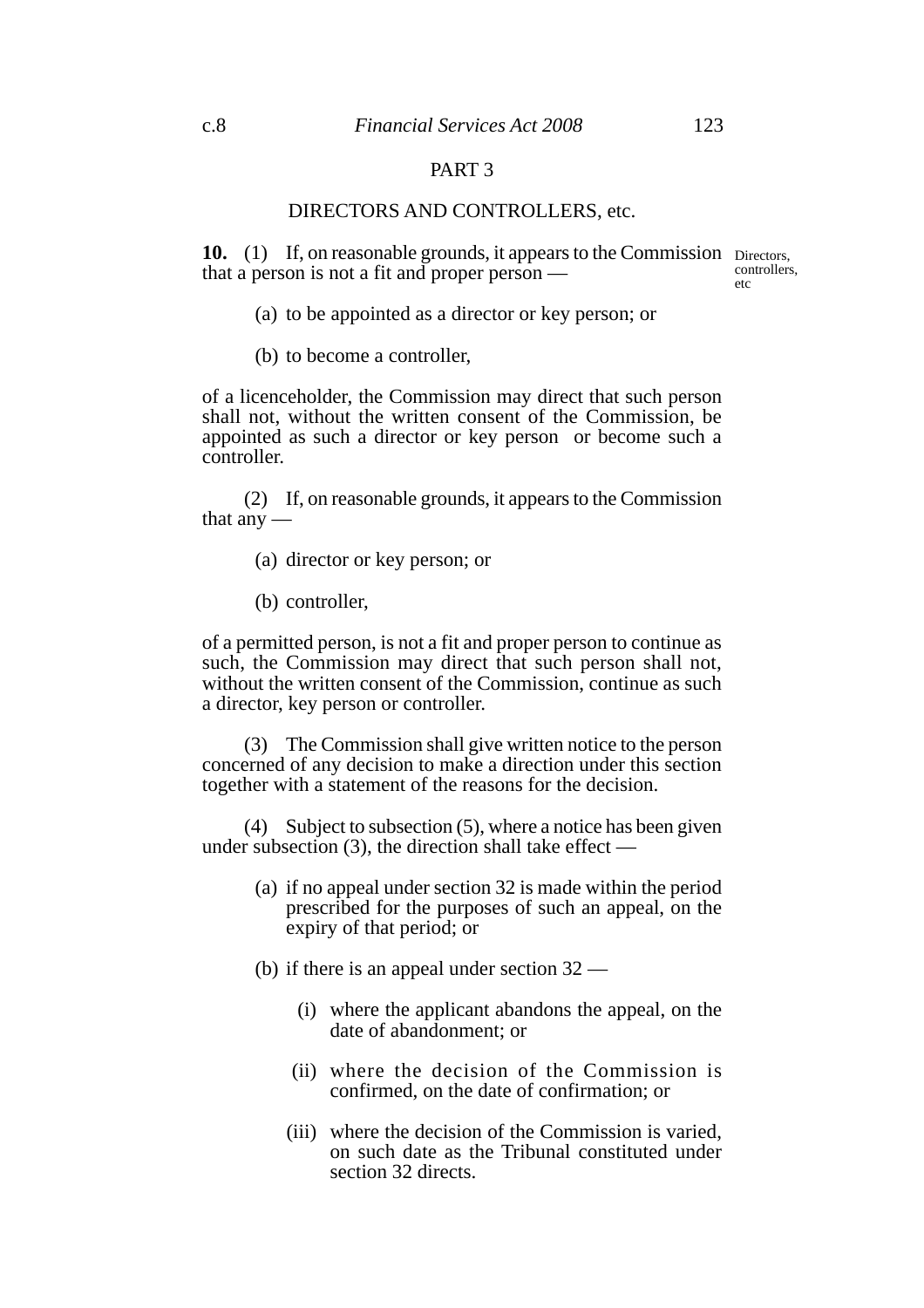(5) If the Commission is of the opinion that a direction should have immediate effect, the notice under subsection (3) shall contain a statement to that effect together with the reasons for that opinion, and the direction shall have effect on the giving of the notice.

(6) Any direction or consent by the Commission under subsection (1) or (2) may be —

- (a) given subject to conditions;
- (b) varied from time to time; and
- (c) revoked at any time,

and the Commission shall give written notice to the person concerned of any decision to exercise the powers conferred by paragraph  $(a)$ ,  $(b)$  or  $(c)$ .

- (7) No person shall
	- (a) accept or continue in any appointment referred to in subsection  $(1)(a)$  or  $(2)(a)$ ; or
	- (b) become or continue as a controller,

in contravention of a direction under this section.

(8) It shall be the duty of a licenceholder to take reasonable care not to appoint a person in contravention of a direction under subsection  $(1)$ .

(9) It shall be the duty of a permitted person to take reasonable care not to continue the appointment of a person in contravention of a direction under subsection (2).

Warning notices

- **11.** (1) The Commission may
	- (a) before making a direction under section 10(2); or
	- (b) in any other circumstances that the Commission considers it appropriate to do so,

give a written warning notice under this section to a director, key person or controller ("the relevant person") of a permitted person.

(2) A warning notice under this section is a notice that the Commission has grounds to believe that such activities or circumstances as are specified in the notice are prejudicial to the relevant person's fitness and propriety and shall be accompanied by a statement of the reasons for the giving of the notice.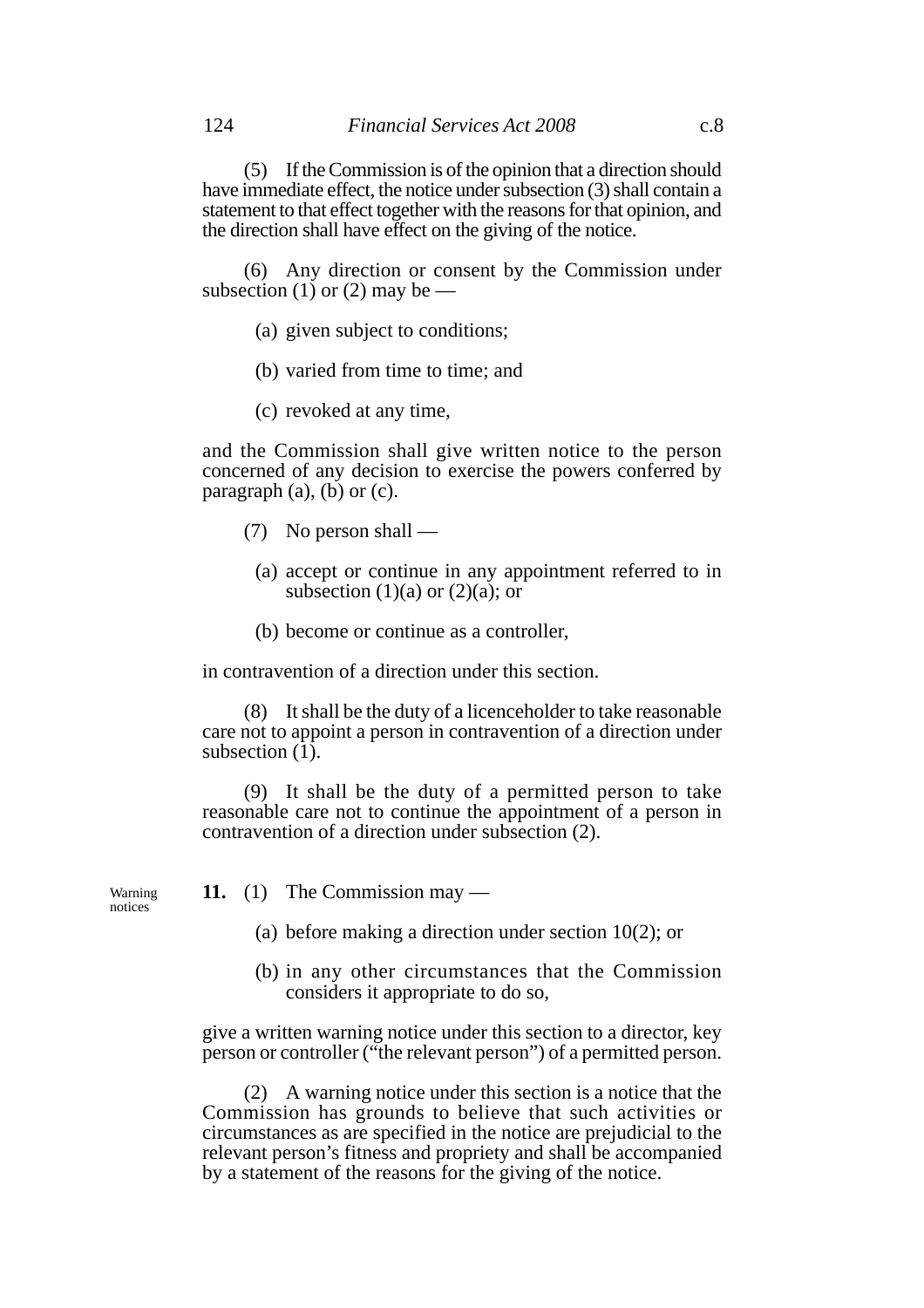- (3) A warning notice may (but need not) —
- (a) propose that the relevant person take such remedial action as is specified in the notice; or
- (b) request the relevant person to propose remedial action.

(4) Where a warning notice has been given under this section, the Commission shall, before making a direction under section 10(2), take into account any remedial action taken by the relevant person in response to the warning notice.

- (5) The giving of a warning notice under this section
	- (a) does not limit the powers of the Commission under section 10; and
	- (b) is not required before the Commission may exercise those powers.

(6) A warning notice issued under this section shall have effect —

- (a) for a period of up to 3 years from the date on which it is issued under subsection (1) and such period shall be specified in the notice; or
- (b) until such time as the Commission is content that any remedial action under subsection (3) has been completed to its satisfaction.

(7) The Commission may disclose the circumstances surrounding a warning notice issued under subsection  $(1)$ , to —

- (a) an employer who currently employs a person to whom such a notice has been issued; or
- (b) a person who has received an employment application from a person to whom such a notice has been issued and who, if successful in the application, would be required to be a director, key person or controller of a permitted person,

provided that the warning notice is effective in accordance with subsection (6).

### PART 4

### REGULATION AND SUPERVISION

12. (1) The Commission may give guidance consisting of such Guidance information and advice as it considers appropriate —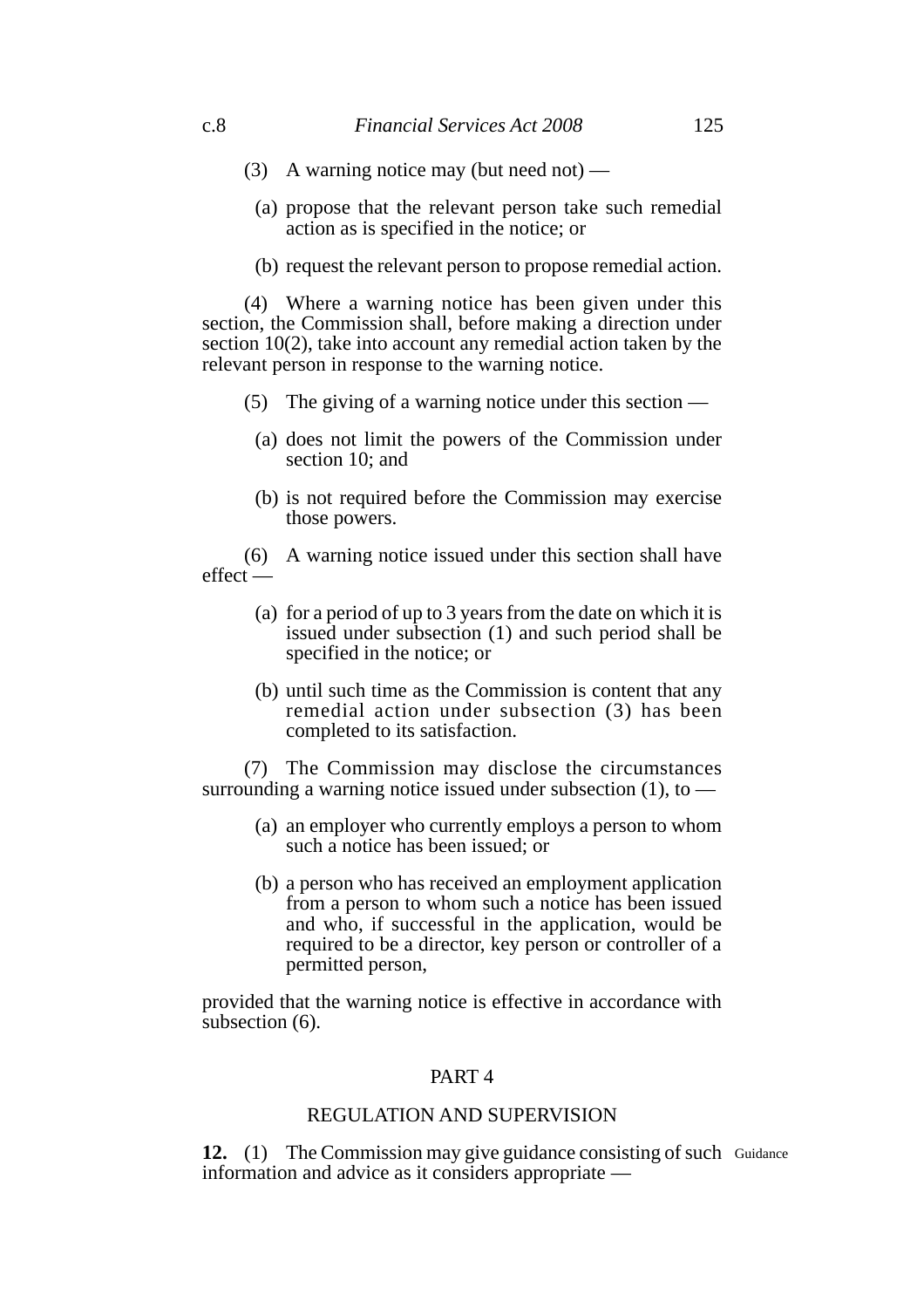- (a) with respect to the operation of this Act and of any public document made under it;
- (b) with respect to any matters relating to functions of the Commission;
- (c) for the purpose of meeting the regulatory objectives;
- (d) with respect to any other matters about which it appears to the Commission to be desirable to give information or advice.
- (2) The Commission may
	- (a) publish its guidance; and
	- (b) offer copies of its published guidance for sale at a reasonable price.

**13.** (1) The Commission may issue a public statement concerning a person if the Commission has reasonable grounds to believe that —

- (a) the person is or has been in contravention of any provision of this Act or a provision made under this Act; or
- (b) the person is or has been in contravention of any condition imposed on, direction given to or requirement made of such person under this Act or any regulations; or
- (c) the person is or has been in contravention of any condition imposed upon any exemption granted under section  $44(2)$  and  $(3)$ .

(2) The Commission may issue a public statement concerning any person who it believes is or has been carrying on a regulated activity (whether in the Island or elsewhere) if it appears to the Commission to be desirable to make the statement for the protection of any person or class of persons.

(3) If a direction has been given under section 10(1) or (2) the Commission shall issue a public statement containing —

- (a) such information as is required by regulations under this Act to be included in the statement; and
- (b) such other information about the reasons for the giving of the direction as the Commission believes to be desirable in the public interest.

Public statements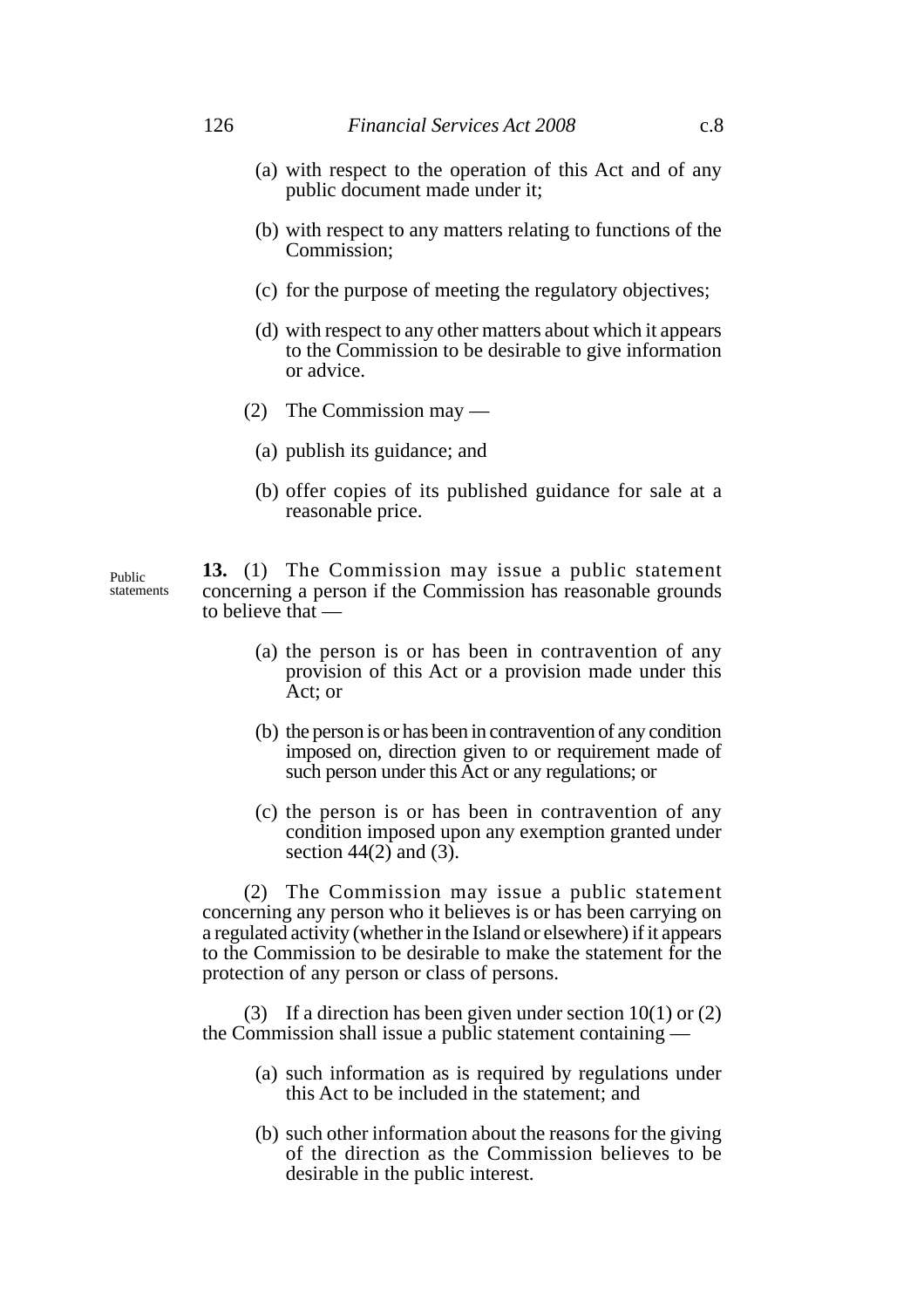(4) The Commission may issue a public statement concerning any matter relating to a regulated activity or persons carrying on a regulated activity in general or any class of a regulated activity or person carrying on a regulated activity where the Commission believes it to be desirable in the public interest to issue such a public statement.

(5) Before issuing a public statement under this section, the Commission —

- (a) where the statement is in respect of a licenceholder, shall send a copy of the proposed statement to the person concerned at the address stated in the register kept under section 35; or
- (b) where the statement is in respect of any other person, shall send a copy of the proposed statement to the person concerned, at the last known address of that person,

together with a written notice of the reasons for the issue of the statement.

(6) Except where the Commission is of the opinion that immediate action is necessary, the copy and notice under subsection (5) shall be sent not less than 7 days before issuing the public statement under this section.

(7) The Commission shall not issue a public statement under this section in respect of a direction under section 10(1) or (2) before the date on which the direction takes effect in accordance with section  $10(4)$ .

14. (1) The Commission may issue written directions under Directions this section to —

- (a) a permitted person; or
- (b) a former permitted person.
- (2) A direction may
	- (a) require the person to whom it is directed to take such action in respect of any regulated activity as is specified in the direction;
	- (b) impose such requirements as are necessary to secure that any regulated activity carried on by that person is in whole or in part suspended or discontinued; or
	- (c) where a person has surrendered, or intends to surrender, a licence, require the person to take such action as is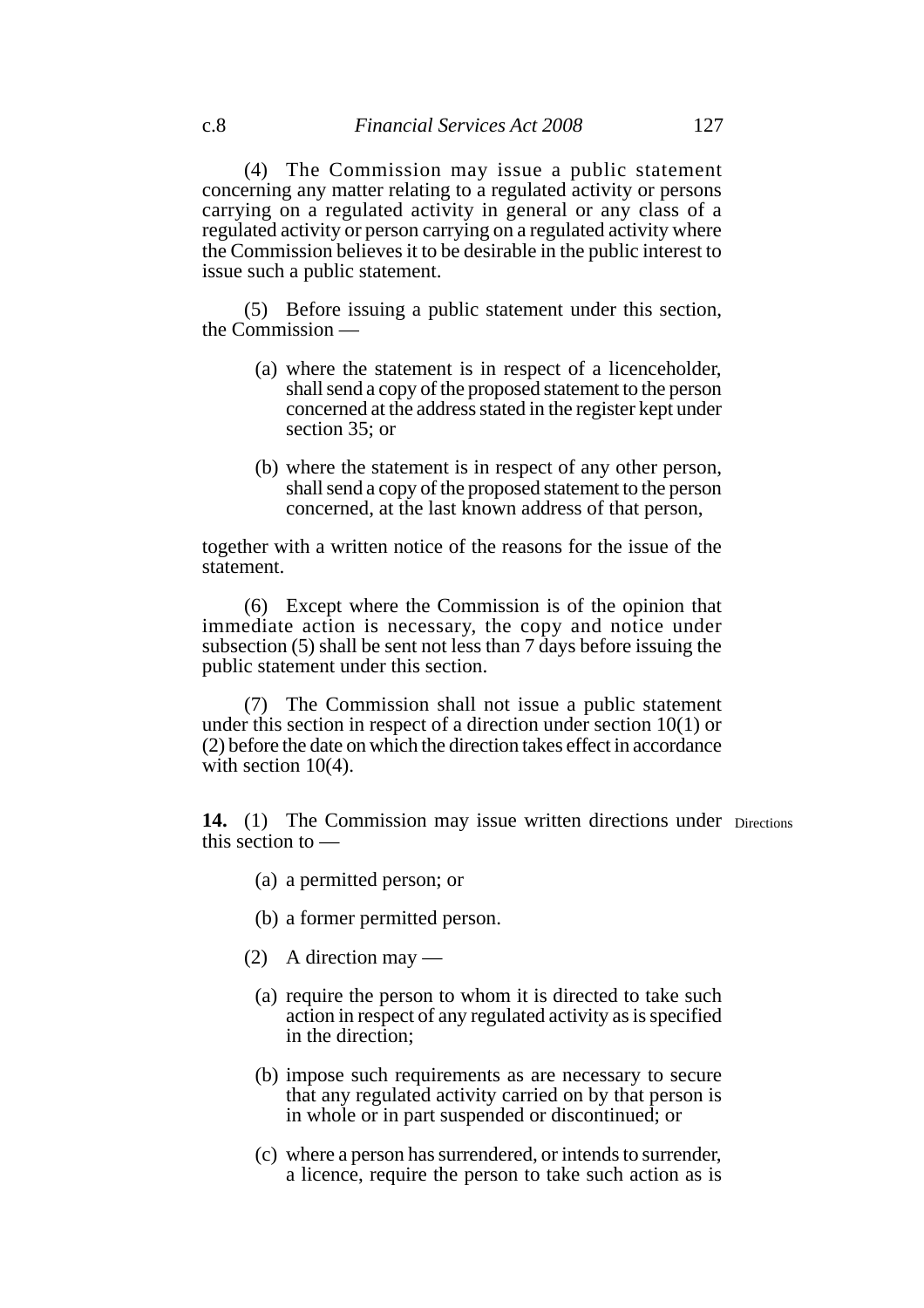necessary to secure that any regulated activity carried on by that person is in whole or in part discontinued and wound up,

and the directions shall include a statement of reasons for their issue.

(3) If a person is in contravention of any direction under subsection (2), the Commission may undertake such action for a breach as is appropriate.

Inspection and  $15.$  Schedule 2 (inspection and investigation) shall have effect. investigation

**16.** (1) If the Commission is satisfied that a permitted person — Civil penalties

- (a) has contravened any provision of this Act;
- (b) has contravened any prohibition or requirement imposed under this Act; or
- (c) in purported compliance with any such requirement, has furnished the Commission with false, inaccurate or misleading information,

it may require the permitted person to pay a penalty in respect of the contravention.

(2) The Commission shall give written notice to the permitted person concerned of any decision under subsection (1), together with a statement of the reasons for the decision.

(3) The Commission may not in respect of any such contravention —

- (a) both require a person to pay a penalty under this section and revoke a licence issued under section 7 to carry on a regulated activity; or
- (b) require a person to pay a penalty under this section if criminal proceedings have been commenced in respect of the contravention.

(4) When setting the amount of a financial penalty, the Commission shall have regard to any regulations under subsection (5).

(5) The Commission shall make such regulations as are necessary to give effect to this section with respect to —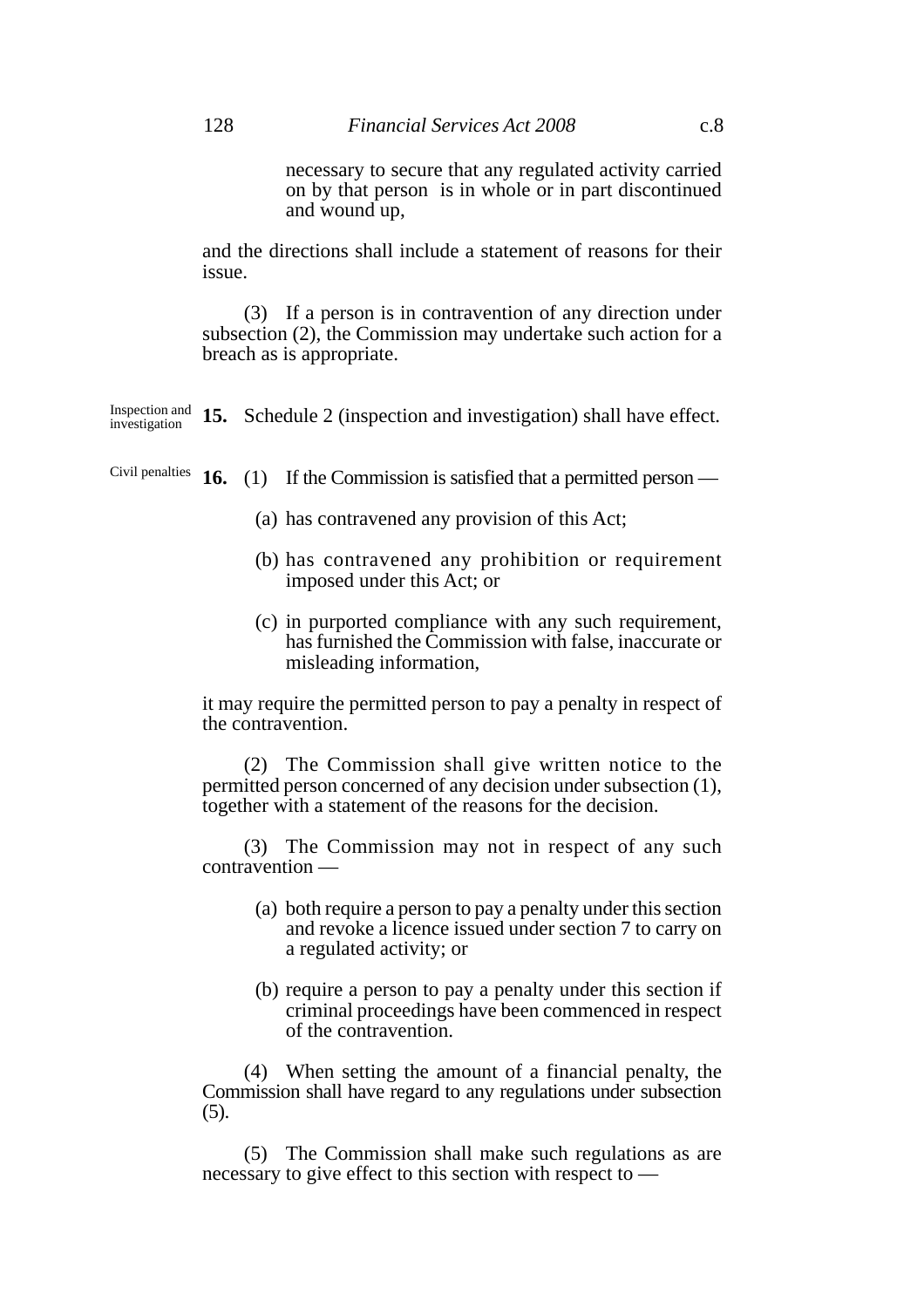- (a) the imposition of financial penalties under this section; and
- (b) the amount of those penalties.

(6) Any amount received as a penalty shall be paid into and form part of the General Revenue of the Island.

**17.** (1) If the auditor of a permitted person becomes aware of Auditors to any matter which is such as to give the auditor reasonable cause  $\frac{\text{report to}}{\text{Commis}}$ to believe that — Commission

- (a) the permitted person may be in contravention of  $-$ 
	- (i) this Act;
	- (ii) the Rule Book;
	- (iii) any condition imposed by or under section 7, 8 or 44(3); or
	- (iv) any direction or requirement imposed under this Act; and
- (b) the matter is likely to be of material significance in relation to the Commission's functions under this Act,

the auditor shall report such matter in writing to the Commission.

(2) No statutory or other duty to which an auditor of a permitted person may be subject shall be regarded as contravened by reason of the auditor communicating in good faith to the Commission , whether or not in response to a request made by the Commission, any information or opinion under subsection (1).

(3) This section applies to any matter of which the auditor becomes aware in the capacity of auditor and which relates to the business or affairs of the permitted person.

(4) For the purposes of this section, "auditor" shall be a person of such description as is specified in the Rule Book.

**18.** (1) The Commission may make rules (in this Act referred The Rule Book to as "the Rule Book") concerning —

- (a) licenceholders;
- (b) regulated activities;
- (c) the conduct of business by a licenceholder;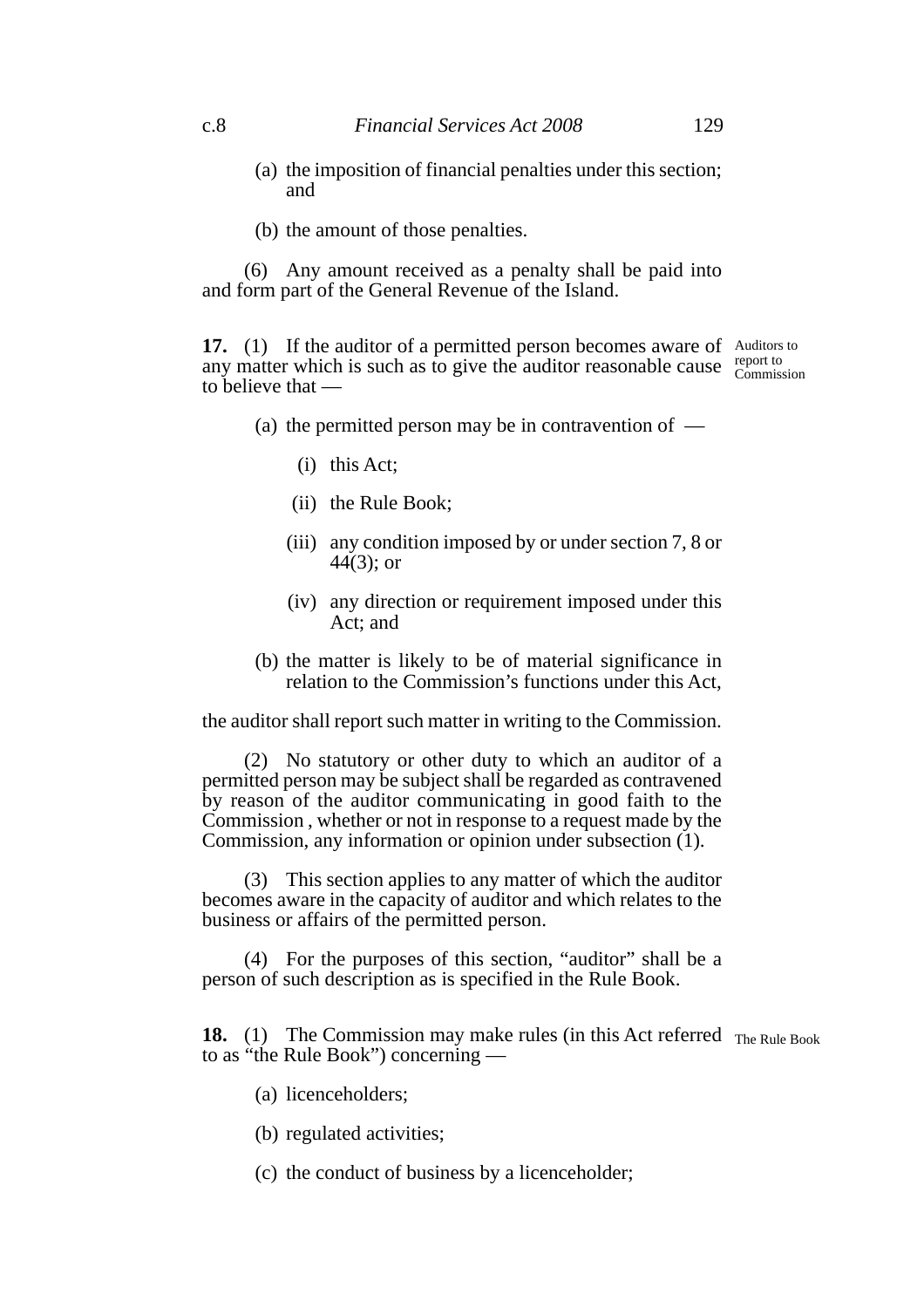- (d) the services and products provided by or on behalf of licenceholders;
- (e) the relationship between licenceholders and their customers;
- (f) the corporate governance and risk management of licenceholders;
- (g) the accounts, accounting records and solvency of licenceholders; and
- (h) the giving of full effect to the regulatory objectives and the functions of the Commission under this Act.

(2) The Commission may, on the application or with the consent of the licenceholder, direct that the whole of the Rule Book or any of its provisions —

- (a) are not to apply to the licenceholder; or
- (b) are to apply to that person with such modifications as may be specified in the direction.

(3) In cases where a declaration under paragraph 3 of Schedule 3 applies in respect of a licenceholder, the Commission may, on the application or with the consent of that licenceholder, direct that the relevant rules, regulations, codes, guidance or standards that are the subject of the declaration shall apply to that person with such exceptions and modifications as may be specified in the direction.

- (4) Schedule 3 shall have effect to supplement subsection (1).
- (5) Schedule 3 does not affect the generality of subsection (1).

The Rule Book supplementary provisions

**19.** (1) If a licenceholder is in contravention of the Rule Book the Commission may undertake action for a breach.

(2) Contravention of the Rule Book does not give rise to any right of action by any persons affected nor does it affect the validity of any transaction.

(3) Where a person discloses information to another in compliance with the Rule Book the disclosure shall not be treated as a breach of any restriction upon the disclosure of information imposed by statute or otherwise.

(4) A licenceholder shall not be treated as a director of a company for the purposes of the Companies Acts 1931 to 2004 or the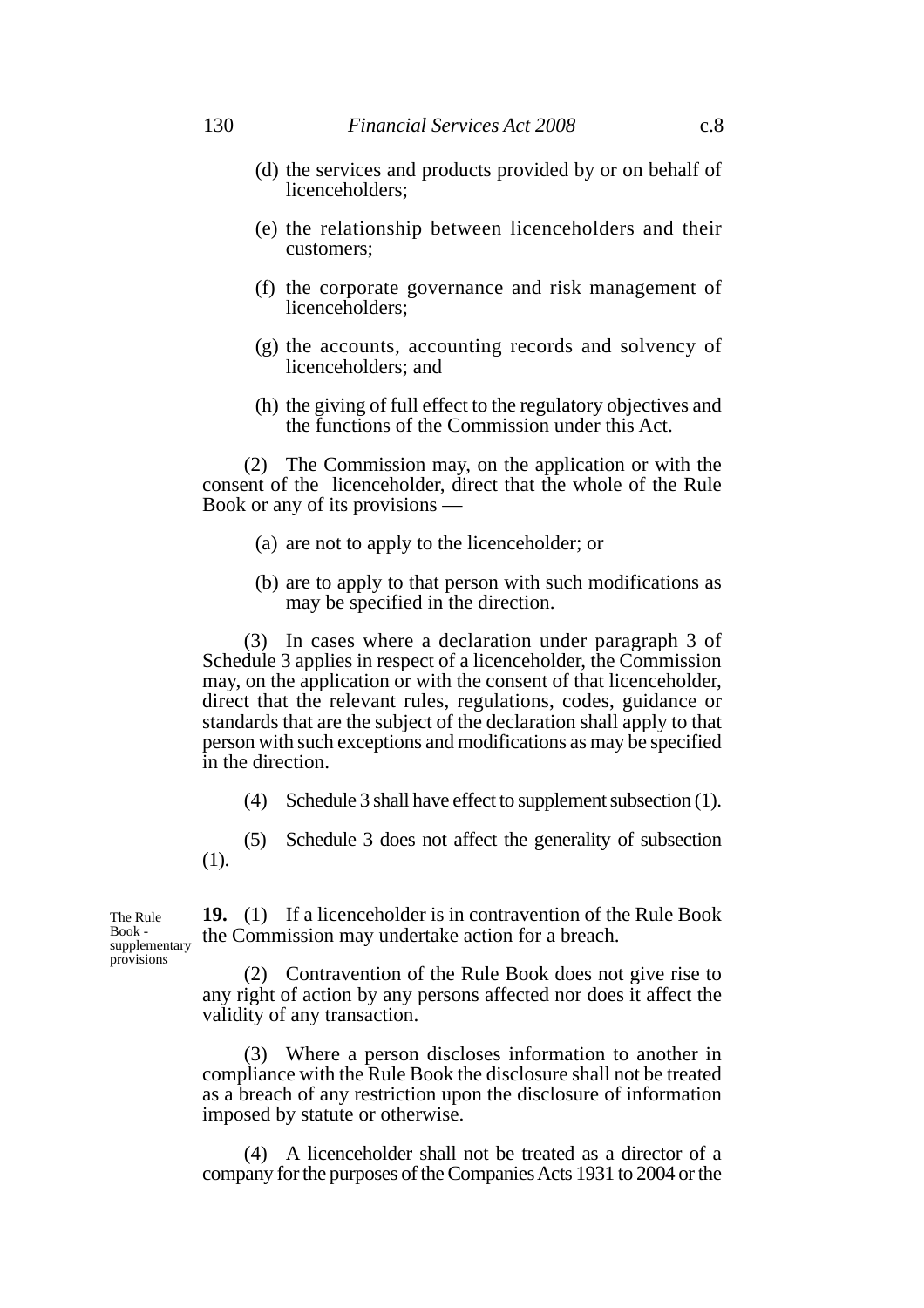Companies Act 2006 by reason only that the licenceholder is required [c.13]by the Rule Book to institute and operate systems and controls which are intended to ensure that employees, associates and agents who act as directors in the course of the business of the licenceholder carry out their duties in a diligent and proper manner.

#### PART 5

#### SPECIAL REMEDIES

20. (1) If on the application of the Commission the High Court Injunctions, is satisfied etc.

- (a) that there is a reasonable likelihood that any person will contravene any provision of —
	- (i) this Act;
	- (ii) any condition imposed under section 7, 8 or 44(2) and  $(3)$ ;
	- (iii) the Rule Book or any other public document under this Act;
	- (iv) any direction under section 10 or paragraph 2 of Schedule 2; or
- (b) that any person has contravened any such provision and that there is a reasonable likelihood that the contravention will continue or be repeated; or
- (c) that any person has contravened any such provision and that there are steps that could be taken for remedying the contravention,

the court may grant an injunction restraining the contravention or, as the case may be, make an order requiring that person and any other person who appears to the court to have been knowingly concerned in the contravention to take such steps as the court may direct to remedy it.

(2) The court may, on the application of the Commission, make an order under subsection  $(1)$  if satisfied —

- (a) that profits have accrued to any person as a result of that person's contravention of any provision mentioned in subsection (1)(a); or
- (b) that one or more investors have suffered loss or been otherwise adversely affected as a result of that contravention.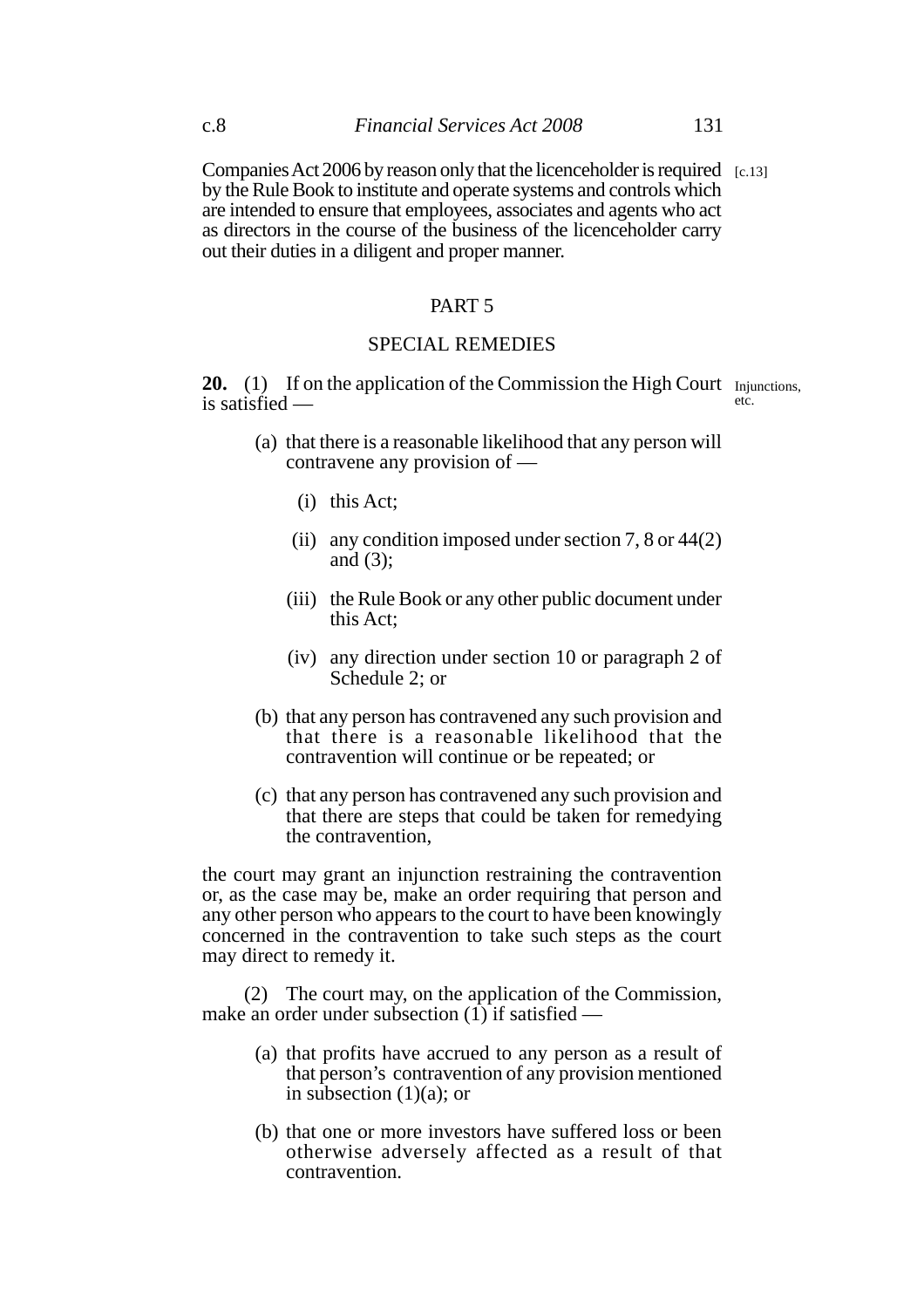(3) The court may, under this subsection, order the person concerned to pay into court, or appoint a receiver to recover from that person, such sum as appears to the court to be just having regard —

- (a) in a case within subsection  $(2)(a)$ , to the profits appearing to the court to have accrued;
- (b) in a case within subsection (2)(b), to the extent of the loss or other adverse effect; or
- (c) in a case within both paragraphs (a) and (b) of subsection (2), to the profits and to the extent of the loss or other adverse effect.

(4) Any amount paid into court by or recovered from a person in pursuance of an order under subsection (3) shall be paid out to such person or distributed among such persons as the court may direct, being a person or persons appearing to the court to have entered into transactions with that person as a result of which the profits mentioned in subsection  $(2)(a)$  have accrued to that person or the loss or adverse effect mentioned in subsection (2)(b) has been suffered.

(5) On an application under subsection (2) the court may require the person concerned to furnish it with such accounts or other information as it may require for establishing whether any and, if so, what profits have accrued to that person as mentioned in subsection (2)(a) and for determining how any amounts are to be paid or distributed under subsection (4); and the court may require any such amounts or other information to be verified in such manner as it may direct.

(6) Nothing in this section affects the right of any person other than the Commission to bring proceedings in respect of the matters to which this section applies.

**21.** (1) The Commission may present a petition to the High Court for the appointment of a receiver under section 42 of the High Court Act 1991 in respect of the affairs, business and property of a permitted person. Appointment of receiver

- (2) If the High Court is satisfied that
	- (a) the appointment is in the public interest;
	- (b) the appointment is necessary to protect the interests of customers, creditors or others who have or have had dealings with the permitted person; or

[c.12]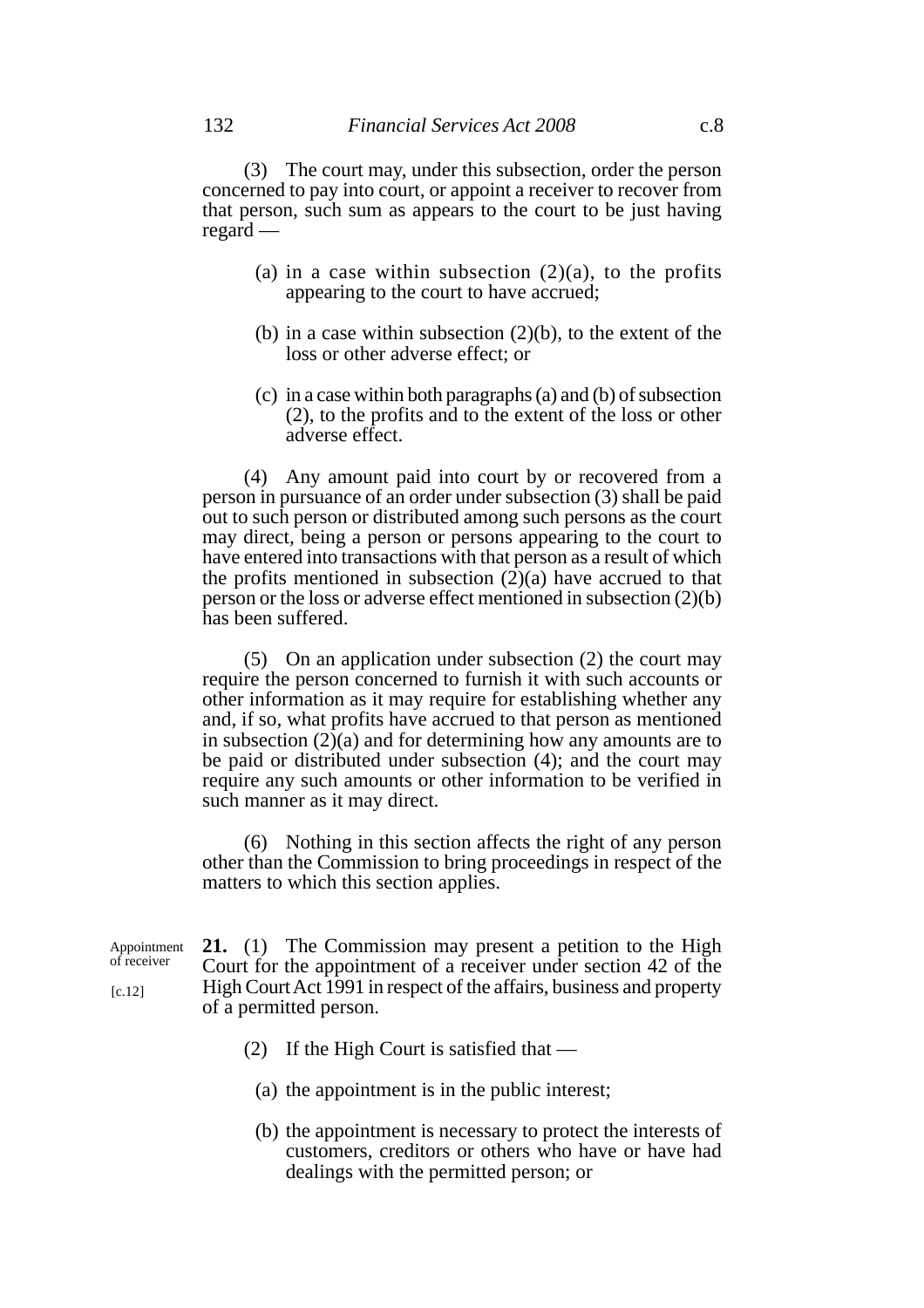- (c) the appointment is necessary for the orderly winding up of the regulated activity undertaken by the permitted person; or
- (d) the appointment is necessary so that the affairs, business and property relating to the former regulated activity undertaken by a person may be settled or disposed of in an orderly manner,

it may appoint a suitable person as receiver.

(3) On the presentation or hearing of a petition the Court may dismiss it, or adjourn the hearing conditionally or unconditionally, or make an interim order or any other order that it thinks fit.

(4) Without prejudice to the generality of subsection (3), an interim order under that subsection may be made *ex parte* and may restrict (whether by reference to the consent of the Court or otherwise) the exercise of any powers of —

(a) the permitted person; or

(b) if the permitted person is a body corporate, its directors,

in respect of the affairs, business and property of the regulated activity of the permitted person.

(5) This section is without prejudice to the generality of the jurisdiction of the High Court under section 42 of the High Court Act 1991, or under any other enactment or at common law.

**22.** (1) The Commission may, by order, prescribe Appointment circumstances in which the Commission may apply to the High Court for the appointment by the Court of a person as a manager to manage the affairs of persons in so far as those affairs relate to the carrying on of a regulated activity.

of business manager

(2) An order made under subsection (1) may contain such incidental or supplementary provisions as the Commission considers necessary or expedient, and may contain different provisions for different types of regulated activity.

(3) The Court may, on an application made to it by the Commission in circumstances prescribed in an order made under subsection (1), appoint, on such terms as it considers to be appropriate, a person to manage the affairs of a person in so far as those affairs relate to the carrying on of a regulated activity.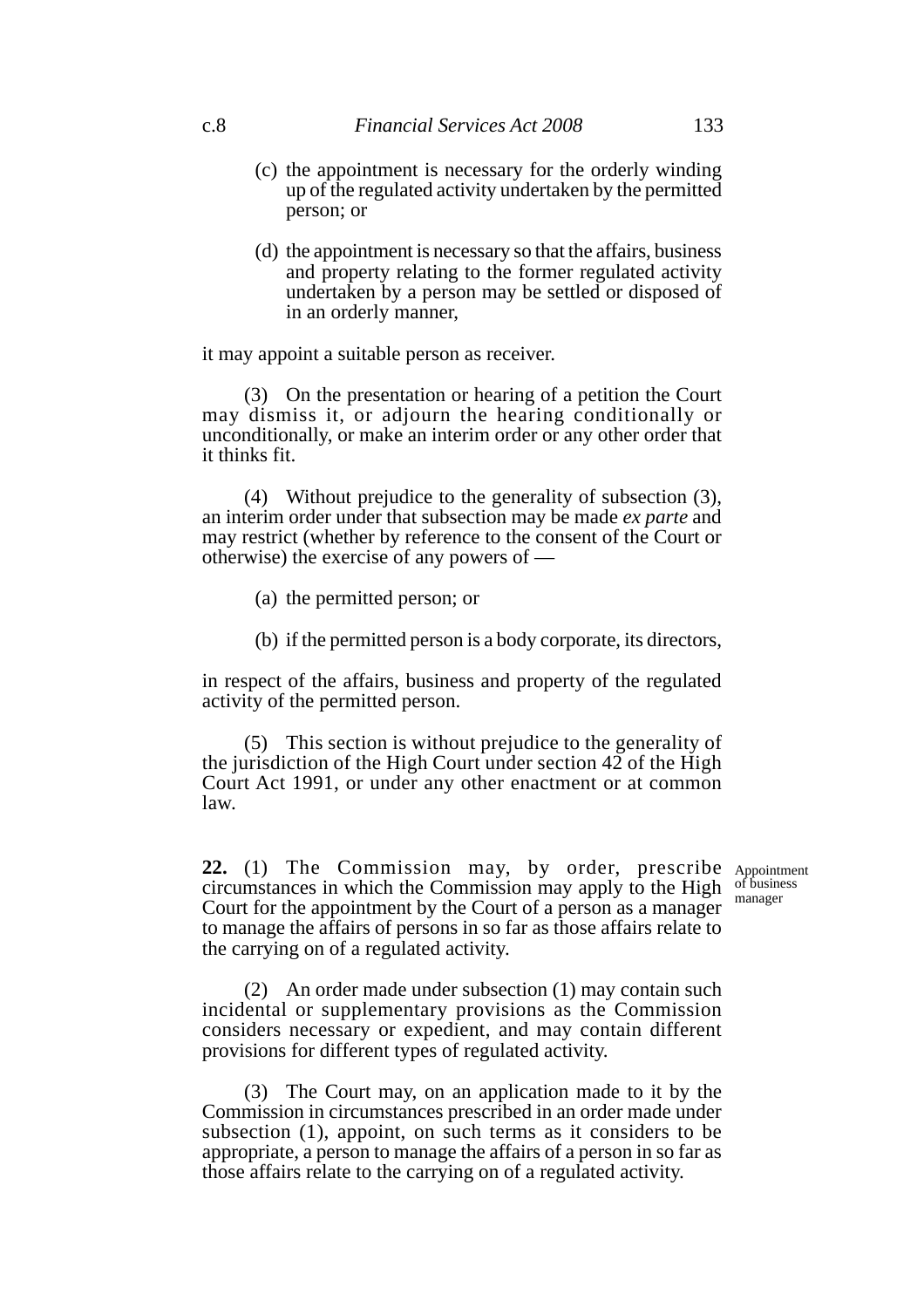(4) The Court may make such orders as are necessary to give effect to the appointment of a manager under this section and for dealing with any property connected with the regulated activity.

Appointment of reporting accountants, etc

**23.** (1) The Commission may by notice in writing served on a permitted person require the person to provide the Commission with a report by an accountant or other person with relevant professional skill on, or on any aspect of, any matter relating to the affairs of the permitted person.

(2) A notice under subsection (1) shall be accompanied by or include a written statement of the reasons for the decision.

(3) The accountant or other person appointed by a permitted person to make any report required under subsection  $(1)$  shall be a person nominated or approved by the Commission; and the Commission may require the report to be in such form as is specified in the notice.

(4) If it appears to the Commission to be desirable in the interests of the customers or potential customers of a permitted person to do so, it may also exercise the powers conferred by subsection  $(1)$  —

- (a) in relation to any body corporate which is or has at any relevant time been —
	- (i) a holding company, subsidiary or related company of that person;
	- (ii) a subsidiary of a holding company of that person;
	- (iii) a holding company of a subsidiary of that person; or
	- (iv) a body corporate in the case of which a shareholder controller of that permitted person, either alone or with any associate or associates, holds 50% or more of the shares or is entitled to exercise, or control the exercise of, more than 50%, of the voting power at a general meeting; or
- (b) in relation to any partnership of which that permitted person is or has at any relevant time been a member.

(5) If it appears to the Commission to be desirable to do so in the interests of the customers or potential customers of a permitted person which is a partnership (in this section referred to as "the licensed partnership") it may also exercise the powers conferred by subsection (1) in relation to —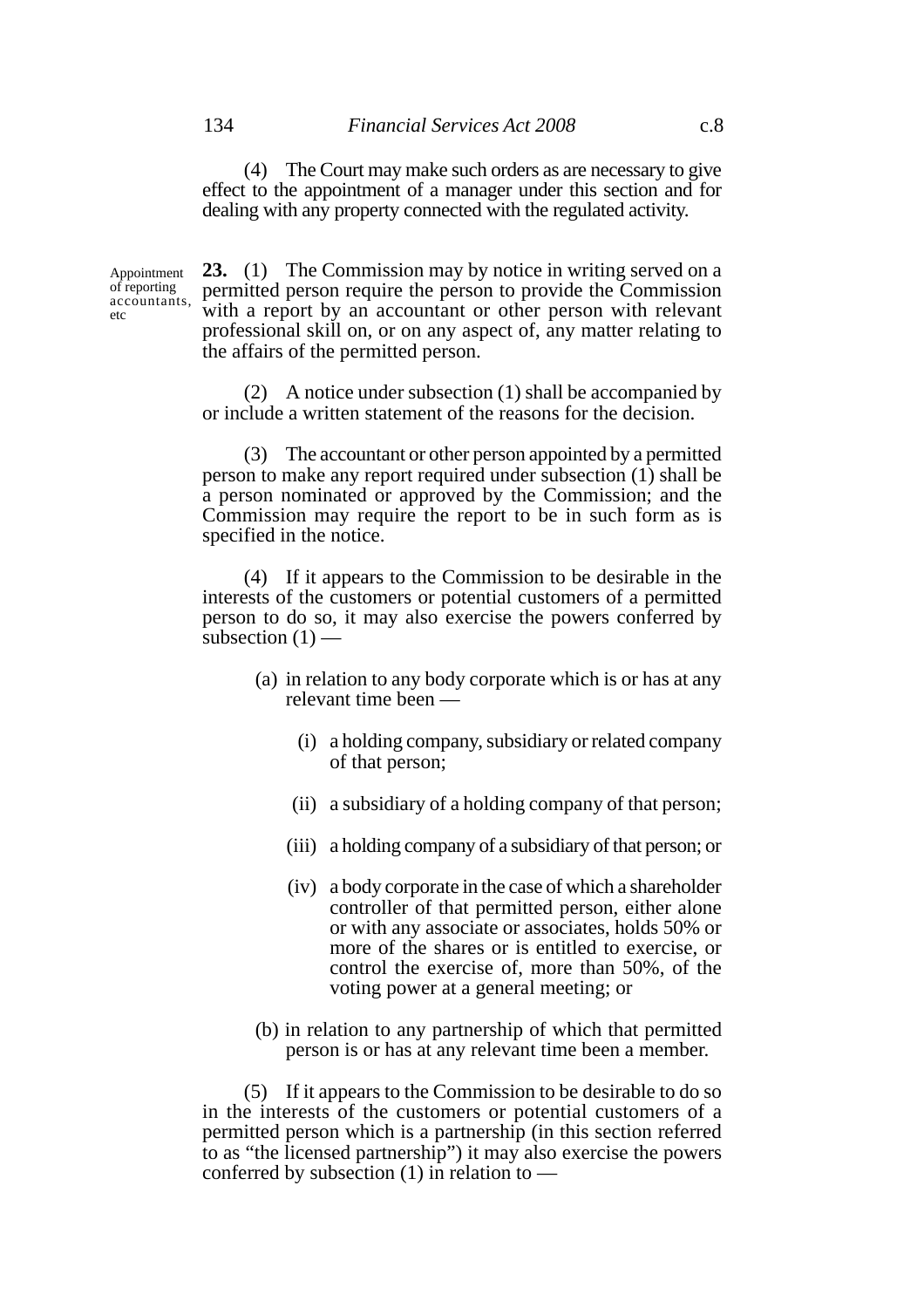- (a) any other partnership having a member in common with the licensed partnership;
- (b) any body corporate which is or has at any relevant time been a member of the licensed partnership;
- (c) any body corporate in the case of which the partners in the licensed partnership, either alone or with any associate or associates, holds 50% or more of the shares or are entitled to exercise, or control the exercise of, more than 50% of the voting power at a general meeting or meeting of the board of directors; or
- (d) any subsidiary or holding company of any such body corporate as is mentioned in paragraph (b) or (c) or any holding company of any such subsidiary.

(6) The provisions of this section shall apply to a former permitted person as they apply to a permitted person.

(7) The costs and expenses of and relating to a report under this section shall be paid by the permitted person concerned.

(8) No statutory or other duty to which a reporting accountant or person may be subject shall be regarded as contravened by reason of the reporting accountant or person communicating in good faith to the Commission any information or opinion under subsection (1).

(9) This section applies to any matter of which the reporting accountant or person becomes aware in the capacity of reporting accountant or person making a report under subsection (1) and which relates to the business or affairs of the relevant permitted person.

#### PART 6

#### MEDIATION, COMPENSATION AND CONTRACTS

24. Schedule 4 shall have effect with respect to mediation and Mediation and adjudication in financial services disputes.

Compensation schemes adjudication in financial services disputes

**25.** (1) The Treasury may make regulations establishing a scheme for compensating investors and depositors in cases where persons who are or have been —

- (a) licenceholders;
- (b) the holders of licences under any Act repealed by this Act;
- (c) the holders of licences under section 3 of the Banking Act 1975,  $[c.9]$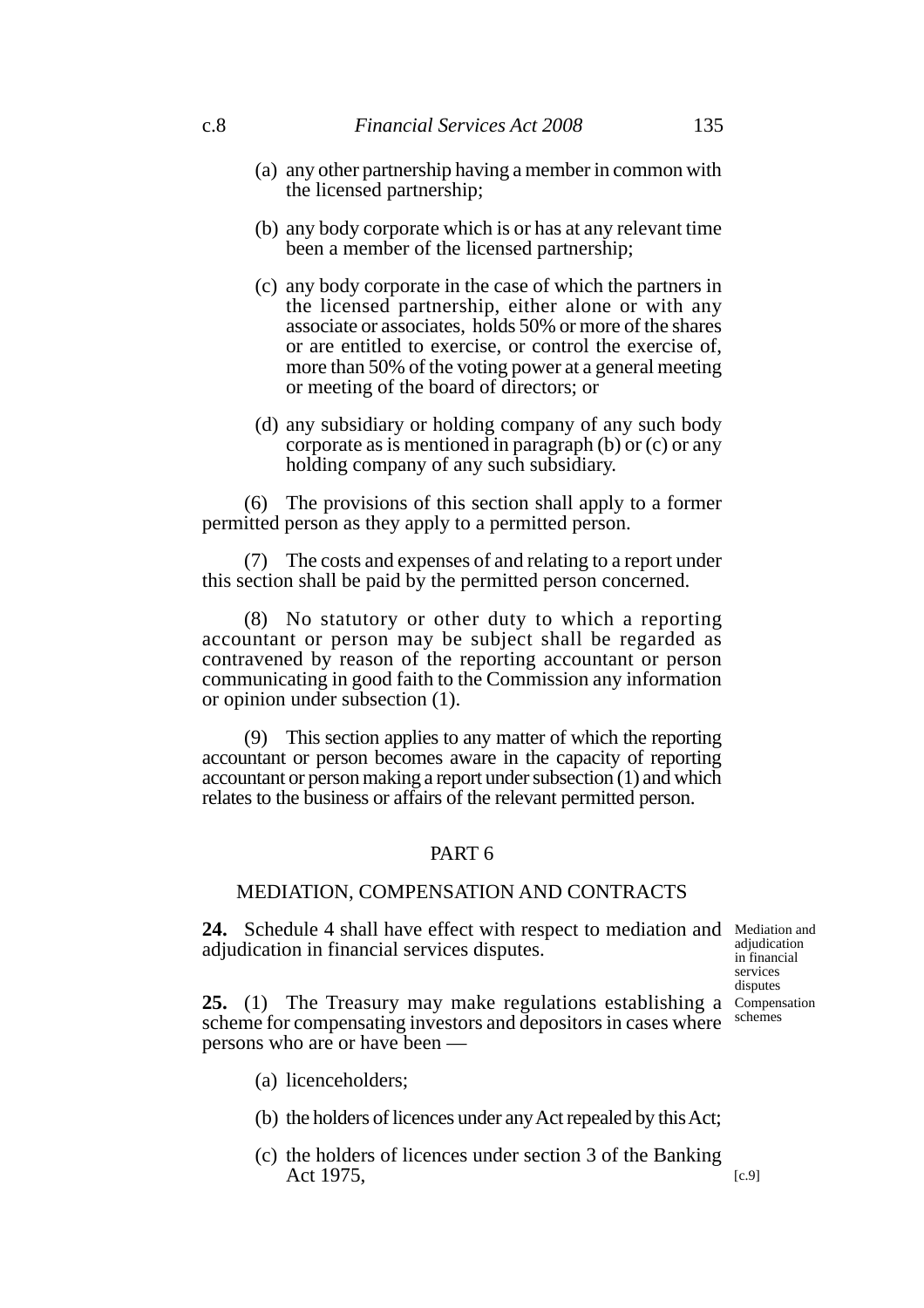are unable or likely to be unable to satisfy claims in respect of any description of civil liability incurred by them in connection with their business.

(2) Without prejudice to the generality of subsection (1), regulations under this section may —

- (a) provide for the administration of the scheme and the determination and regulation of any matter relating to its operation by such body as appears to the Treasury to be appropriate;
- (b) establish a fund out of which compensation is to be paid;
- (c) provide for the levying of contributions from, or from any class of, the persons referred to in paragraphs (a) to (c) of subsection (1) and otherwise for financing the scheme and for the payment of contributions and other money into the fund;
- (d) specify the terms and conditions on which, and the extent to which, compensation is to be payable and any circumstances in which the right to compensation is to be excluded or modified;
- (e) provide for treating compensation payable under the scheme in respect of a claim against any person as extinguishing or reducing the liability of that person in respect of the claim and for conferring on the body administering the scheme a right of recovery against that person, being, in the event of that person's insolvency, a right not exceeding such right, if any, as the claimant would have had in that event;
- (f) contain incidental and supplementary provisions; and
- (g) contain transitional provisions, and in particular may provide that rights and liabilities under any existing nonstatutory compensation scheme shall be treated as rights and liabilities of the scheme established under the regulations.

(3) Regulations may be made for the purpose of integrating any procedure for which provision is made by virtue of subsection  $(2)(e)$  into the general procedure on a winding-up or bankruptcy and may modify the enactments relating to such procedure for that purpose.

**26.** (1) Without prejudice to section 16, a contravention of any conditions imposed under section 7, 8 or 44(2) and (3) shall be Actions for

damages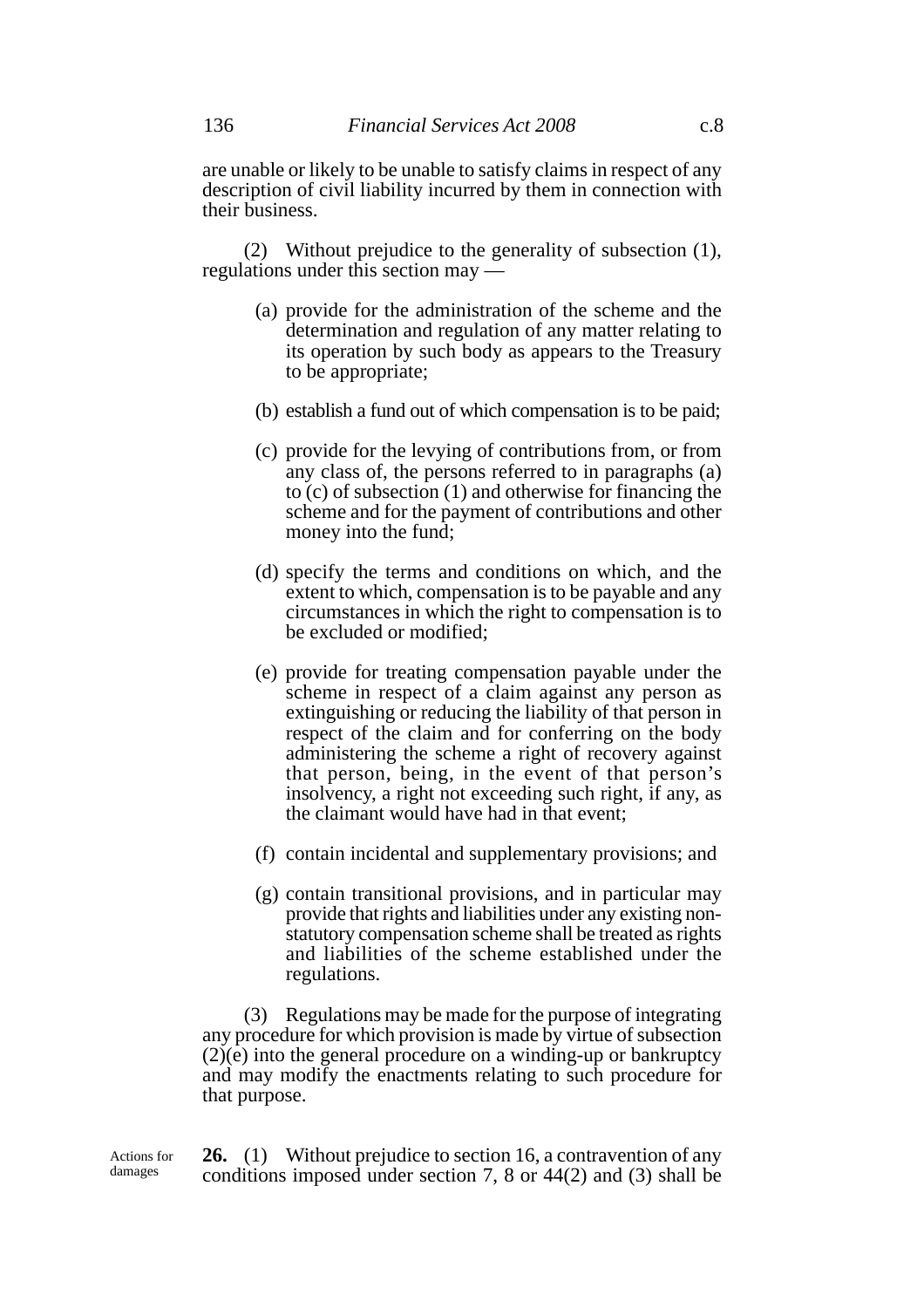actionable at the suit of a person who suffers loss as a result of the contravention subject to the defences and other incidents applying to actions for breach of statutory duty.

- (2) Subsection (1) does not apply to
	- (a) a contravention of conditions imposed in connection with the financial resources of a licenceholder; or
	- (b) a contravention of the Rule Book except where compliance is imposed as a condition under section 7, 8 or  $44(2)$  and  $(3)$ .

(3) No contravention to which subsection (1) applies shall invalidate any transaction.

(4) No action in respect of a contravention to which this section applies shall lie at the suit of such persons or classes of persons as are prescribed for this purpose.

**27.** (1) An agreement made by a person in the course of carrying Agreements on a regulated activity in contravention of the general prohibition in made by section  $4(1)(a)$  is unenforceable against the other party.

unlicensed, etc persons

- (2) The other party is entitled to recover
	- (a) any money or other property paid or transferred by that party under the agreement; and
	- (b) compensation for any loss sustained by that party as a result of having parted with it.
- (3) "Agreement" means an agreement
	- (a) made after this section comes into operation; and
	- (b) the making or performance of which constitutes, or is part of, the regulated activity in question.

(4) This section does not apply if the regulated activity is a financial services activity within the meaning of section  $3(2)(d)$ or (e).

28. (1) An agreement made by a permitted person ("the Agreements provider") —

made through unlicensed, etc persons

(a) in the course of carrying on a regulated activity (not in contravention of the general prohibition in section 4(1)(a), but P2000/8/27

P2000/8/26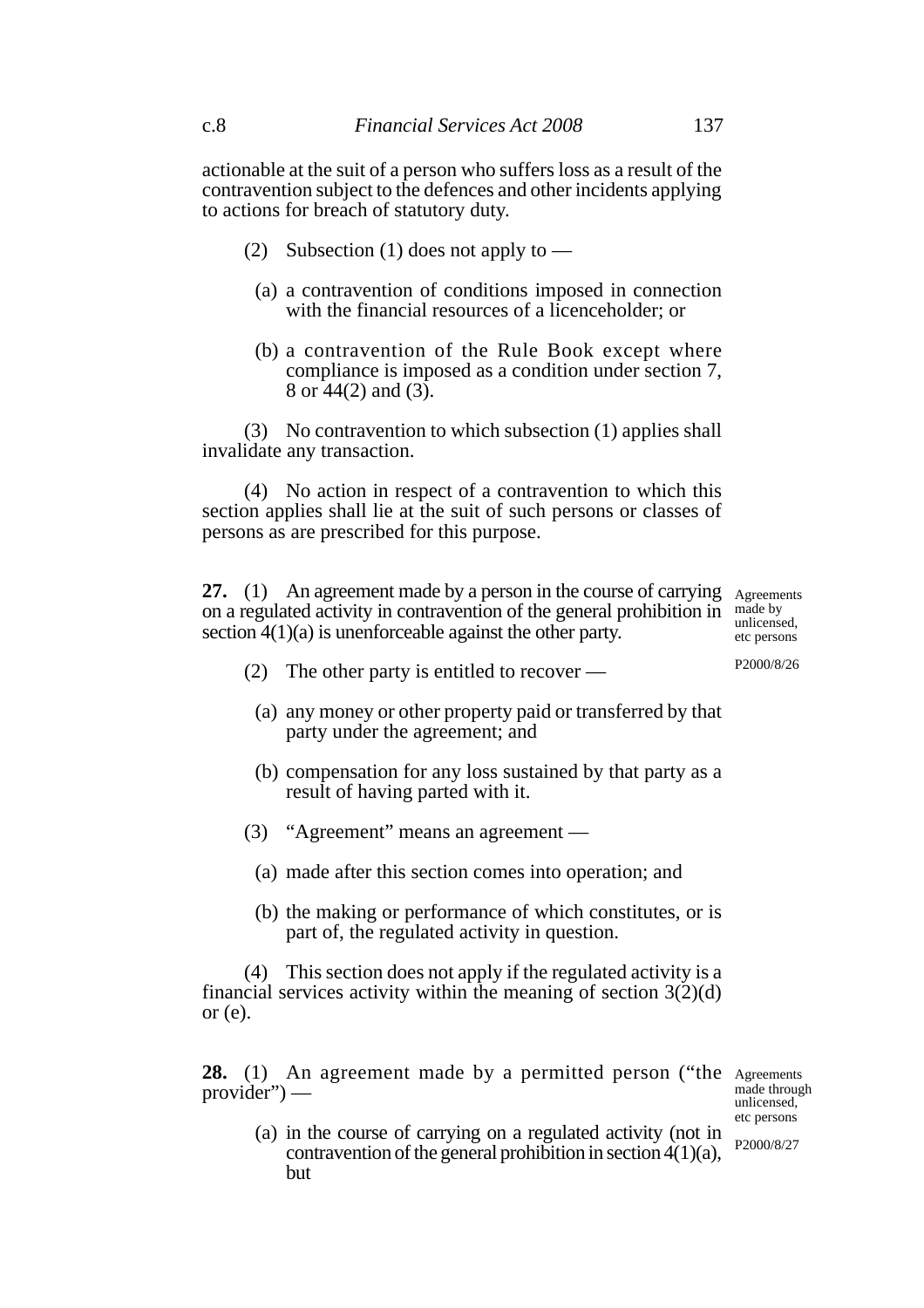(b) in consequence of something said or done by another person ( "the third party") in the course of a regulated activity carried on by the third party in contravention of that general prohibition,

is unenforceable against the other party.

- (2) The other party is entitled to recover
	- (a) any money or other property paid or transferred by the other party under the agreement; and
	- (b) compensation for any loss sustained by the other party as a result of having parted with it.
- (3) "Agreement" means an agreement
	- (a) made after this section comes into operation; and
	- (b) the making or performance of which constitutes, or is part of, the regulated activity in question carried on by the provider.

(4) This section does not apply if the regulated activity is a financial services activity within the meaning of section  $3(2)(d)$ or  $(e)$ .

**29.** (1) This section applies to an agreement which is unenforceable because of section 27 or 28.

(2) The amount of compensation recoverable as a result of that section is — P2000/8/28

- (a) the amount agreed by the parties; or
- (b) on the application of either party, the amount determined by the High Court.

(3) If the High Court is satisfied that it is just and equitable in the circumstances of the case, it may allow —

- (a) the agreement to be enforced; or
- (b) money and property paid or transferred under the agreement to be retained.

(4) In considering whether to allow the agreement to be enforced or (as the case may be) the money or property paid or transferred under the agreement to be retained the High Court  $must -$ 

Agreements made unenforceable by section 27 or 28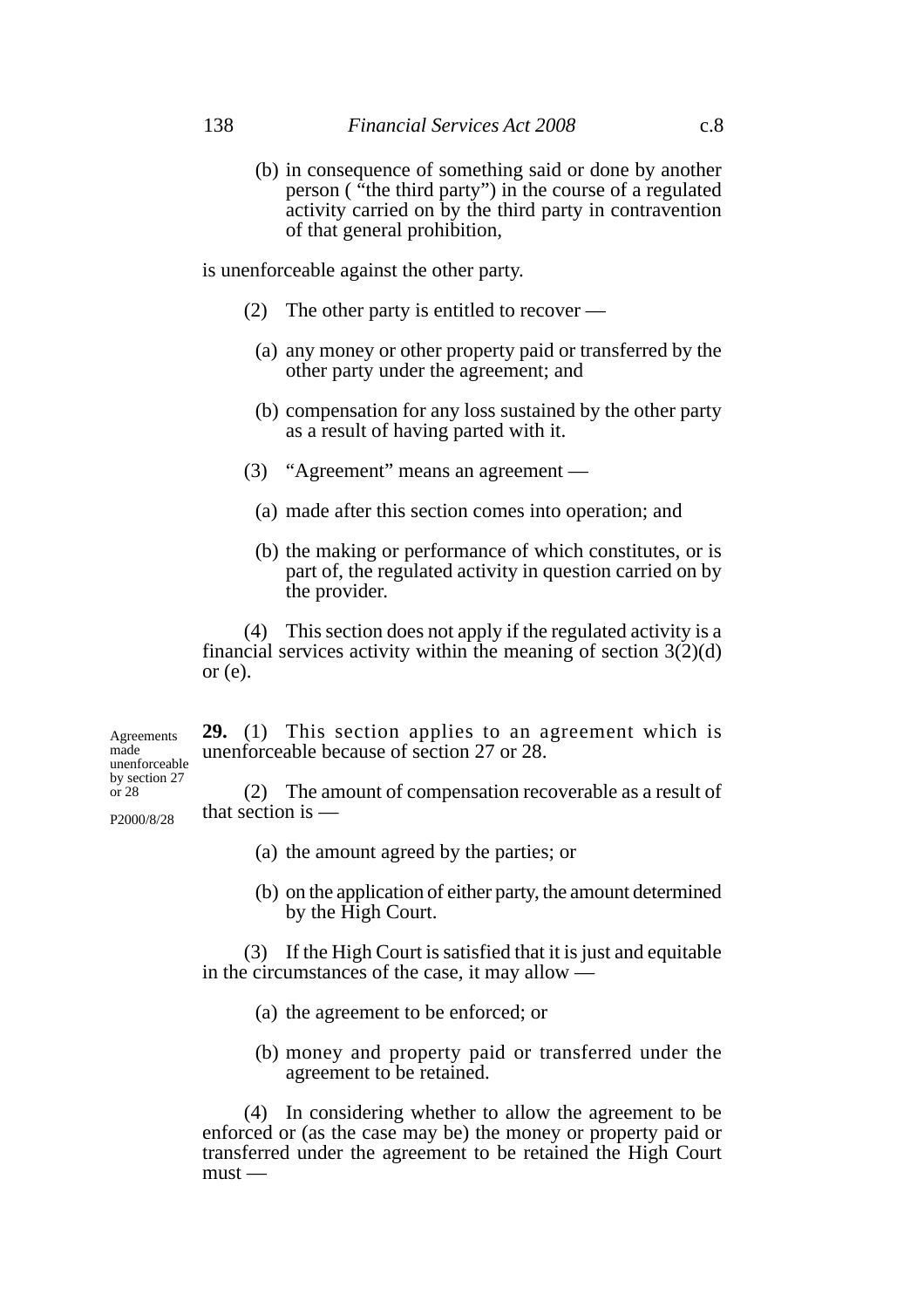- (a) if the case arises as a result of section 27, have regard to the issue mentioned in subsection (5); or
- (b) if the case arises as a result of section 28, have regard to the issue mentioned in subsection (6).

(5) The issue is whether the person carrying on the regulated activity concerned reasonably believed that that person was not contravening the general prohibition in section  $4(1)(a)$  by making the agreement.

(6) The issue is whether the provider knew that the third party was (in carrying on the regulated activity) contravening that general prohibition.

(7) If the person against whom the agreement is unenforceable —

- (a) elects not to perform the agreement, or
- (b) as a result of this section, recovers money paid or other property transferred by that person under the agreement,

that person must repay any money and return any other property received under the agreement.

(8) If property transferred under the agreement has passed to a third party, a reference in section 27 or 28 or this section to that property is to be read as a reference to its value at the time of its transfer under the agreement.

(9) The commission of an offence other than a contravention of the general prohibition under section 4(1)(a) does not make the agreement concerned illegal or invalid to any greater extent than is provided by section 27 or 28.

#### PART 7

### SUPPLEMENTARY

### *Chapter I*

#### *General*

**30.** (1) The Commission may publish, or arrange for the Publication publication of, information in such form and manner as it considers of information appropriate with respect to —

(a) the operation of this Act or the Financial Supervision Act 1988 and any public document made under them, [c.16]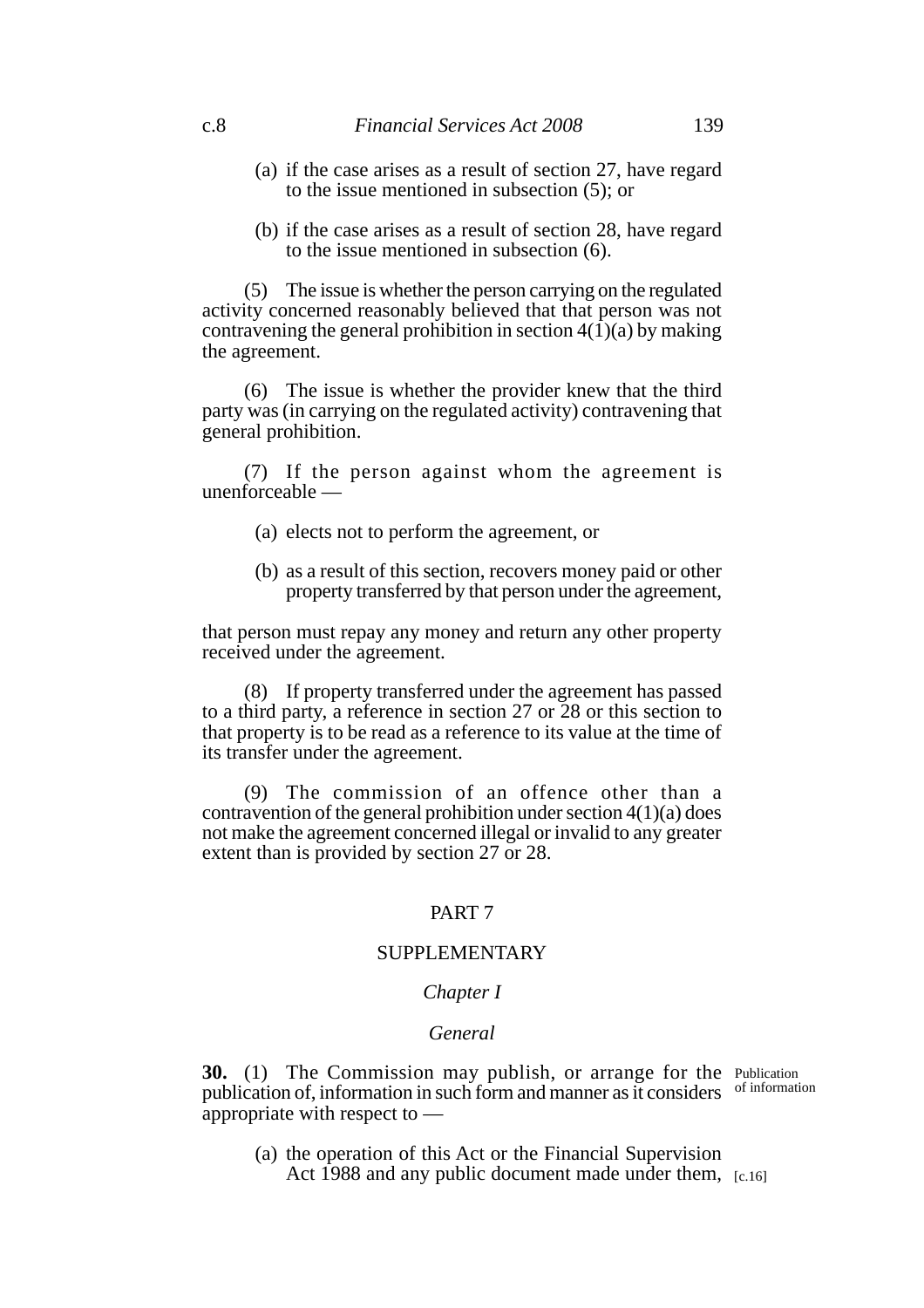including in particular the rights of customers, the duties of licenceholders and the steps to be taken for enforcing those rights or complying with those duties;

- (b) any matter relating to the functions of the Commission under any enactment;
- (c) any other matters about which it appears to it to be desirable in the public interest to publish information.

(2) The Commission may offer for sale copies of information published under this section and may, if it thinks fit, make a reasonable charge for advice given under this section at any person's request.

(3) This section shall not be construed as authorising the disclosure of restricted information within the meaning of paragraph 1 of Schedule 5 in any case in which it could not be disclosed apart from the provisions of this section.

**31.** Schedule 5 (restrictions on the disclosure of information) shall have effect. Restrictions on disclosure of information

Appeals to the 32. (1) For the purposes of this Act there shall be a tribunal known as the Financial Services Tribunal (in this Act referred to as "the Tribunal"). Financial Services Tribunal

- (2) The Tribunal shall consist of
	- (a) a chairman appointed in accordance with the Tribunals Act 2006; and
	- (b) 2 members selected in accordance with regulations made under section 9(b) of the Tribunals Act 2006, from a panel appointed in accordance with that Act.

(3) Any person who is aggrieved by a decision of the Commission to —

- (a) issue a licence subject to conditions under section  $7(1)(b)$ ;
- (b) refuse to issue a licence under section  $7(1)(c)$ ;
- (c) make a licence subject to conditions or further conditions under section 8(1)(a);
- (d) vary or revoke any condition attached to a licence under section  $8(1)(b)$ ;

 $[c.1]$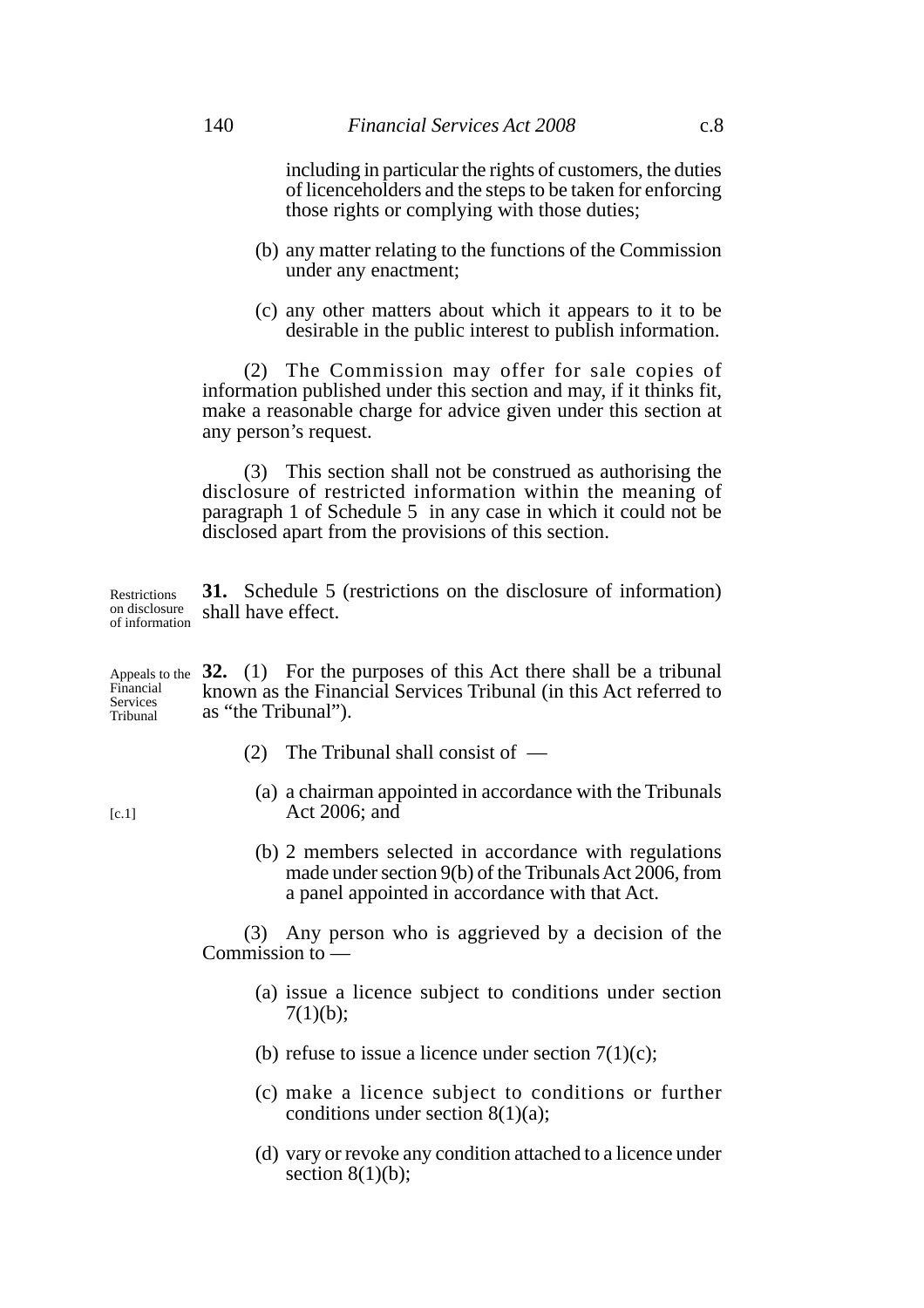- (e) suspend a licence under section 9(1);
- (f) revoke a licence under section 9(1);
- (g) issue a direction under section 10 ;
- (h) refuse to revoke a direction under section 10;
- (i) give a warning notice under section 11 or the terms of such a notice:
- (j) issue a direction under section 14(1);
- (k) impose a penalty under section 16,
- (l) withdraw an exemption in accordance with regulations under section  $44(3)(b)$ ; or
- (m)issue a direction under paragraph 2 of Schedule 2;

may appeal, in accordance with rules made under section 8 of the Tribunals Act 2006, to the Tribunal.

(4) On the determination of an appeal under this section the Tribunal shall confirm, vary or revoke the decision in question.

(5) Any variation or revocation of a decision shall not affect the previous operation of that decision or anything duly done or suffered under it.

(6) Without prejudice to subsection (7), any decision of the Tribunal on an appeal under this section shall be binding on the Commission and the applicant.

(7) An appeal shall lie to the High Court, in accordance with rules of court, on a question of law from any decision of the Tribunal.

**33.** (1) This section applies in respect of any act or matter done Statutory or omitted to be done —

indemnity

- (a) in the exercise, or purported exercise, of the functions conferred by or under a specified enactment; or
- (b) in the implementation, or purported implementation, of a mutual assistance agreement under section 34.

(2) A designated body shall not, nor shall —

(a) any officer, member or employee of a designated body; or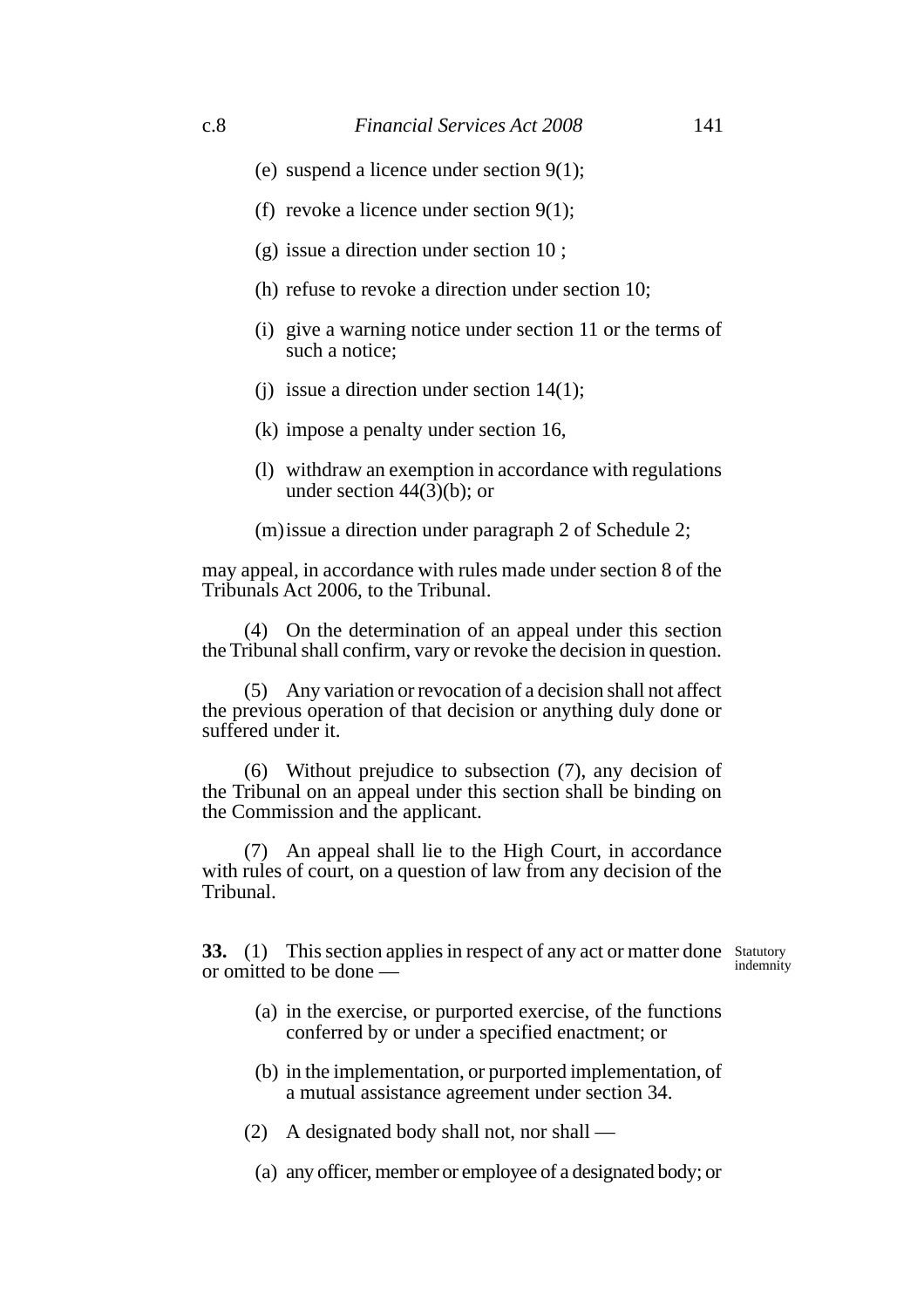- (b) any other person acting on behalf of a designated body; or
- (c) any person acting pursuant to any authority conferred by a designated body,

be liable in damages for, or in respect of, any act or matter done or omitted to be done unless the act or matter done or omitted to be done is shown to have been in bad faith.

(3) Subsection (2) does not apply so as to prevent the award of damages made in respect of an act or omission on the ground that the act or omission was unlawful as a result of section  $6(1)$  of the Human Rights Act 2001 (acts of public authorities).

(4) In this section —

"designated body" means —

- (a) the Treasury;
- (b) the Commission;
- (c) a body administering a scheme under section 25;
- (d) a regulatory authority which is designated by regulations made by the Commission;
- (e) the Isle of Man Office of Fair Trading or an adjudicator to whom a dispute has been referred to under Schedule 4;

"specified enactment" means —

- (a) this Act;
- (b) the Companies Acts 1931 to 2004;
- (c) the Industrial and Building Societies Acts 1892 to 1993;
- (d) the Financial Supervision Act 1988; [c.16]
- (e) the Companies Act 2006. [c.13]

(5) This section shall not have effect in relation to any action, suit or proceedings, whether commenced before or after the date on which this section comes into operation, in respect of any act or matter done or omitted to be done before that date.

(6) This section does not prejudice the generality of paragraph 6 of Schedule 1 to the Government Departments Act 1987 nor paragraph 11 of Schedule 2 to the Statutory Boards Act 1987.  $[c.13]$ [c.14]

 $[c.1]$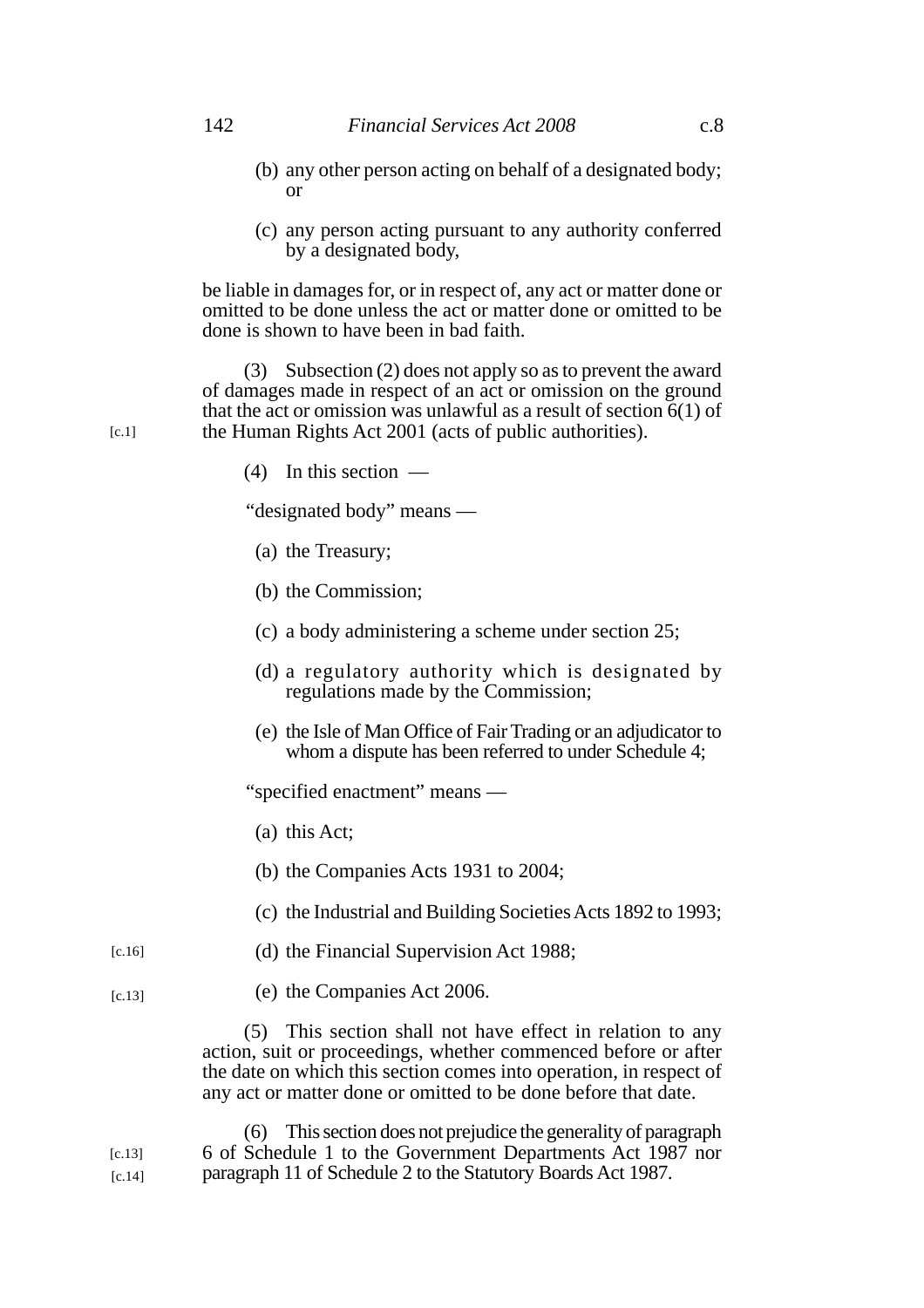**34.** (1) Subject to subsection (2), the Commission may, in Mutual relation to a regulated activity, enter into mutual assistance assistance agreements with a regulatory authority.

(2) The powers conferred on the Commission by Schedule 2 may, without prejudice to their generality, be exercised for the purpose of assisting any such authority in the exercise of its functions.

(3) At the request of a regulatory authority, the Commission may investigate any circumstances referred to in the request and for that purpose, the powers conferred on the Commission by Schedule 2 may, without prejudice to their generality, be exercised for the purpose of assisting the requesting authority in the exercise of its functions.

(4) Subsections (1) to (3) shall not permit the disclosure of any information relating to the affairs of a customer otherwise than in accordance with Schedule 5.

- **35.** (1) The Commission shall keep a register of Registers
	- (a) former and current licenceholders; and
	- (b) classes of persons who are exempt from any provision of this Act under section 44(2) ;

and in this Act such persons are referred to collectively as "permitted persons".

(2) The Commission shall also keep a register of directions given under section 10.

- (3) The registers to be kept under this section
	- (a) shall contain such information; and
	- (b) shall be available for public inspection at such times, in such manner and by such means,

as may be prescribed in regulations made under section 44.

#### *Chapter II*

#### *Offences, etc.*

to be misleading, false or deceptive; or

**36.** (1) Any person ("A") who —

(a) makes a statement, promise or forecast which A knows  $\frac{\text{to make a}}{\text{density}}$ Fraudulent inducement deposit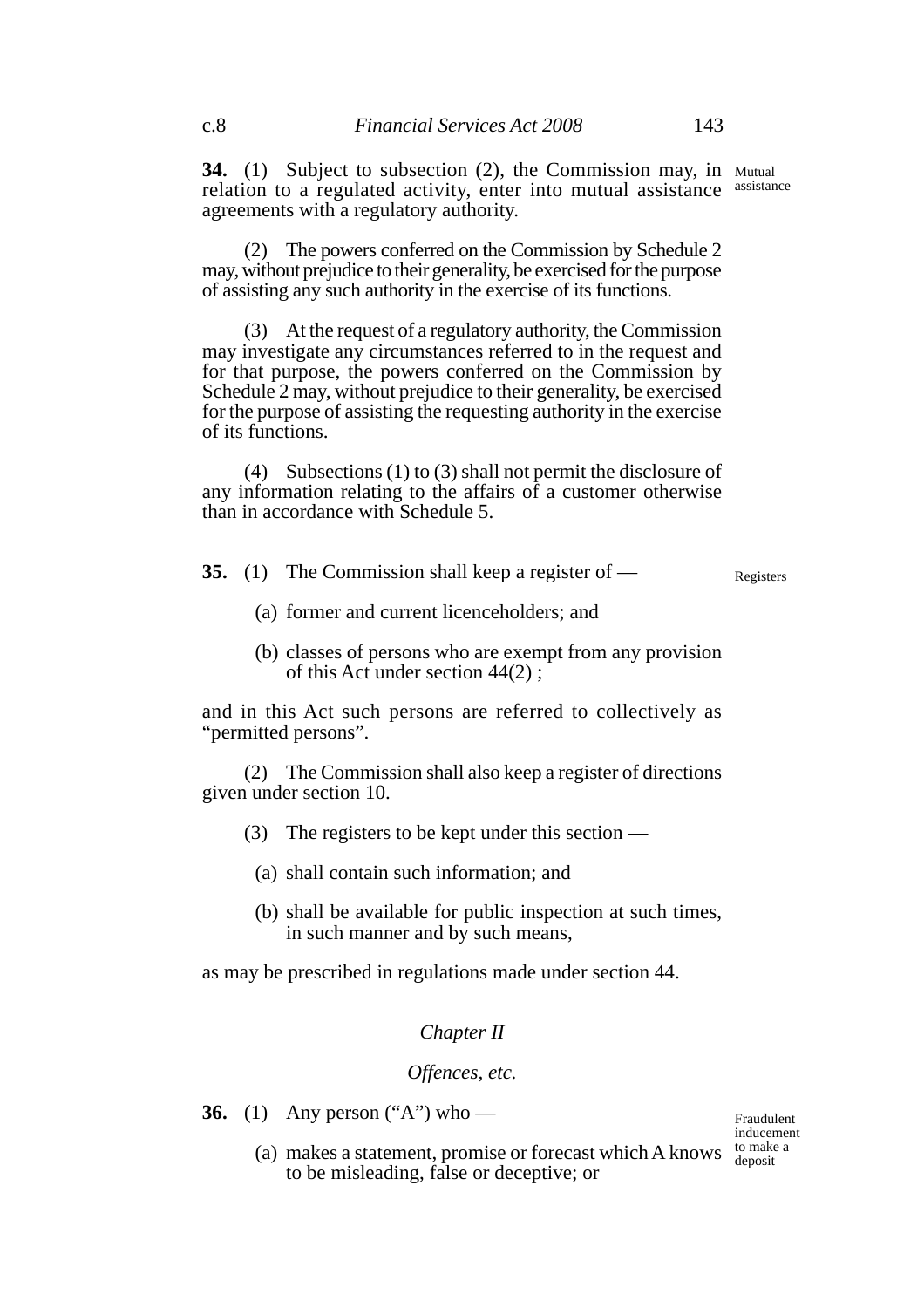- (b) dishonestly conceals any material facts; or
- (c) recklessly makes (dishonestly or otherwise) a statement, promise or forecast which is misleading, false or deceptive,

is guilty of an offence if A makes the statement, promise or forecast or conceals the facts for the purpose of inducing, or is reckless as to whether it may induce, another person (whether or not the person to whom the statement, promise or forecast is made or from whom the facts are concealed)  $\overline{\phantom{a}}$ 

- (i) to make, or refrain from making, a deposit with A or any other person; or
- (ii) to enter, or refrain from entering, into an agreement for the purpose of making such a deposit.
- (2) Subsection (1) does not apply unless
	- (a) the statement, promise or forecast is made in or from, or the facts are concealed in or from, the Island or arrangements are made in or from the Island for the statement, promise or forecast to be made or the facts to be concealed; or
	- (b) the deposit is or would be made, or the agreement is or would be entered into, in or from the Island.

**37.** (1) A person ("A") who —

- (a) makes a statement, promise or forecast which A knows to be misleading, false or deceptive; or
- (b) dishonestly conceals any material facts; or
- (c) recklessly makes (dishonestly or otherwise) a statement, promise or forecast which is misleading, false or deceptive,

is guilty of an offence if A makes the statement, promise or forecast or conceals the facts for the purpose of inducing, or is reckless as to whether it may induce, another person (whether or not the person to whom the statement, promise or forecast is made or from whom the facts are concealed) —

- (i) to enter or offer to enter into, or to refrain from entering or offering to enter into, an investment agreement; or
- (ii) to exercise, or refrain from exercising, any rights conferred by an investment.

Misleading statements, etc.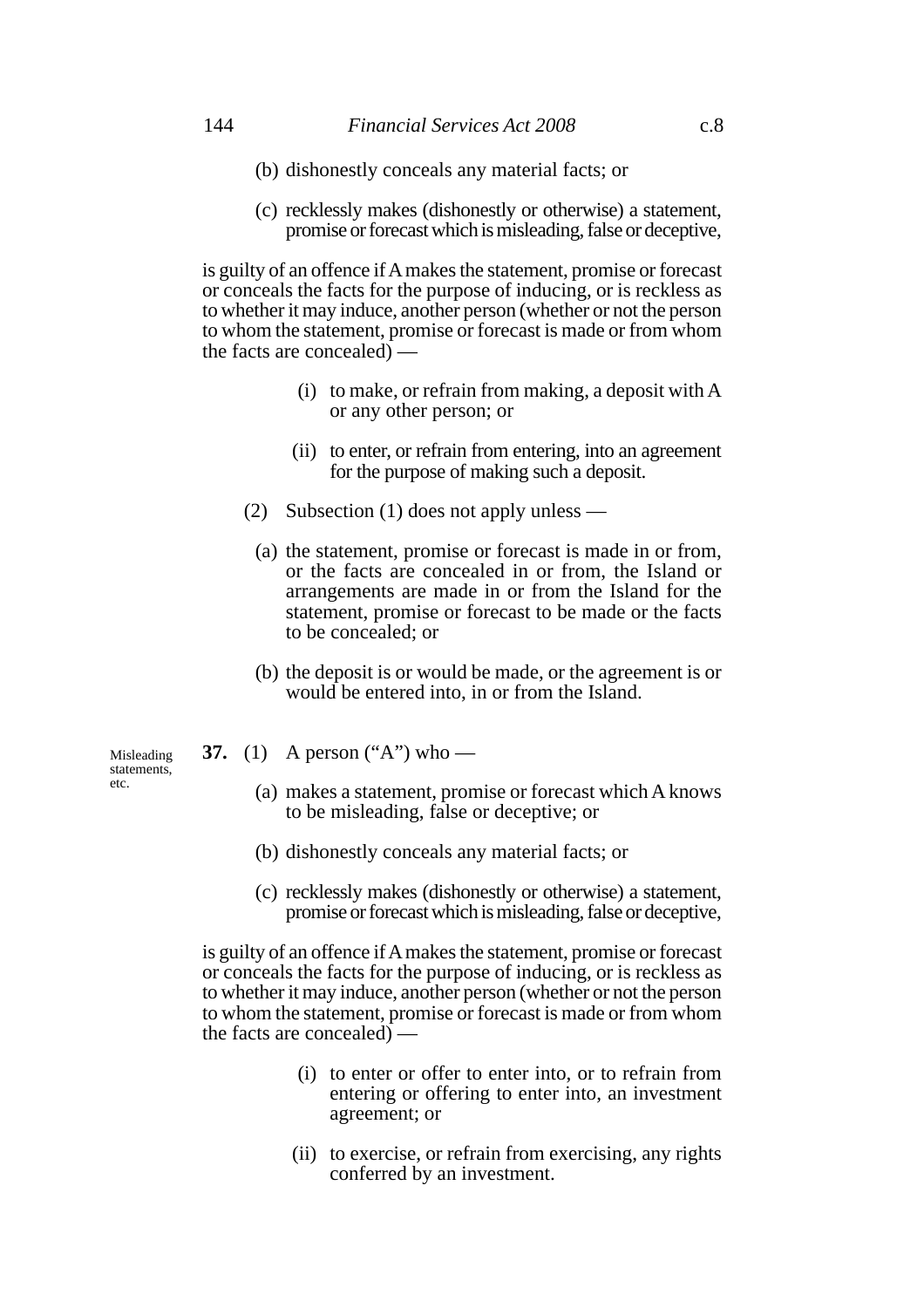- (2) Subsection (1) does not apply unless
	- (a) the statement, promise or forecast is made in or from, or the facts are concealed in or from, the Island; or
	- (b) the agreement is or would be entered into or the rights are or would be exercised in the Island.

(3) "Investment agreement" means any agreement the making or performance of which by either party constitutes an activity of a description as is defined for the purposes of this definition in an order under section 3.

**38.** (1) A person ("A") who does any act or engages in any Misleading course of conduct which creates a false or misleading impression as to the market in or the price or value of any investments is guilty of an offence if A does so for the purpose of creating that impression and of thereby inducing another person to acquire, dispose of, subscribe for or underwrite those investments or to refrain from doing so or to exercise, or refrain from exercising, any rights conferred by those investments.

(2) In proceedings brought against A for an offence under subsection  $(1)$  it shall be a defence for A to prove that A reasonably believed that A's act or conduct would not create an impression that was false or misleading as to the matters mentioned in that subsection.

- (3) Subsection (1) does not apply unless
	- (a) the course of conduct is engaged in, or the act is done, in the Island; or
	- (b) the false or misleading impression is created there.
- **39.** If a person —

Falsification of documents, etc. relevant to an

- (a) knows or suspects that an investigation by the Commission is being or is likely to be carried out; and investigation
- (b) falsifies, conceals, destroys or otherwise disposes of, or causes or permits the falsification, concealment, destruction or disposal of documents which that person knows or suspects are or would be relevant to such an investigation,

that person is guilty of an offence unless it is proved that there was no intention of concealing the facts disclosed by the documents from persons carrying out such an investigation.

practices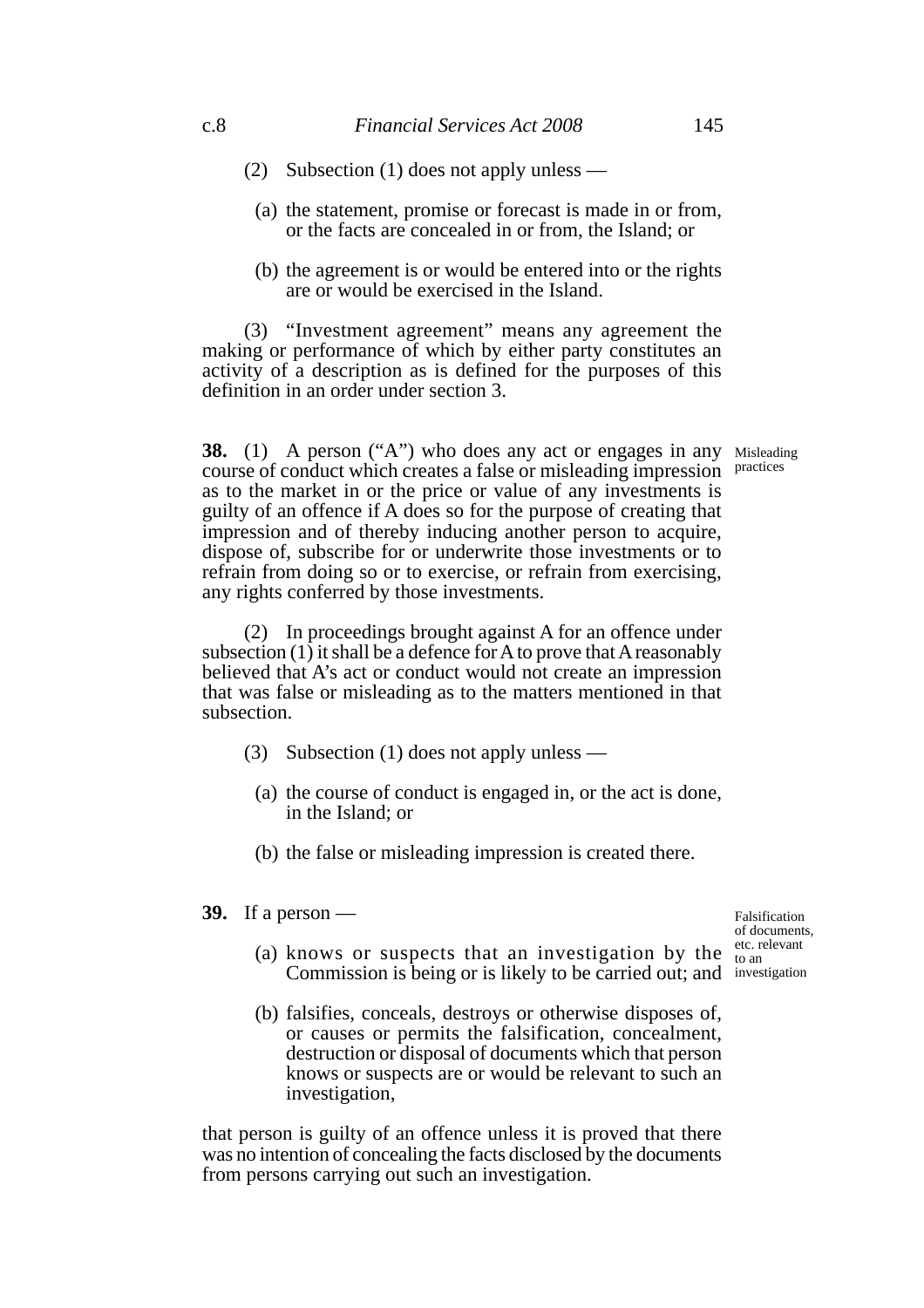False statements

- **40.** A person ("A") who
	- (a) furnishes or sends to the Commission for any purpose under this Act a document which A knows to be false or misleading in a material particular; or
	- (b) recklessly furnishes or sends to the Commission for the purposes of this Act a document which is false or misleading in a material particular; or
	- (c) in furnishing information to the Commission for the purposes of this Act —
		- (i) makes a statement which A knows to be false or misleading in a material particular; or
		- (ii) recklessly makes a statement which is false or misleading in a material particular,

is guilty of an offence.

| penalties |  |                                 | Offences and $\left( \begin{array}{cc} 41. \end{array} \right)$ A person who is in contravention of section 4 is guilty |  |
|-----------|--|---------------------------------|-------------------------------------------------------------------------------------------------------------------------|--|
|           |  | of an offence and is liable $-$ |                                                                                                                         |  |

- (a) on summary conviction, to a fine not exceeding £5,000 or to a term of custody not exceeding 6 months, or to both;
- (b) on conviction on information, to a fine or to a term of custody not exceeding 2 years, or to both.

(2) Any person who is in contravention of section 10(7) is guilty of an offence and is liable on summary conviction to a fine not exceeding £5,000 or to a term of custody for a period not exceeding 6 months, or to both.

(3) A person guilty of an offence under any of section 36 to 39 is liable  $-$ 

- (a) on summary conviction to a fine not exceeding £5,000 or to custody for a term not exceeding 6 months, or to both;
- (b) on conviction on information to a fine or to custody for a term not exceeding 5 years, or to both.

(4) A person guilty of an offence under section 40 or paragraph 1(4) or 3(8) of Schedule 2 is liable —

> (a) on summary conviction to a fine not exceeding £5,000 or to custody for a term not exceeding 6 months, or to both;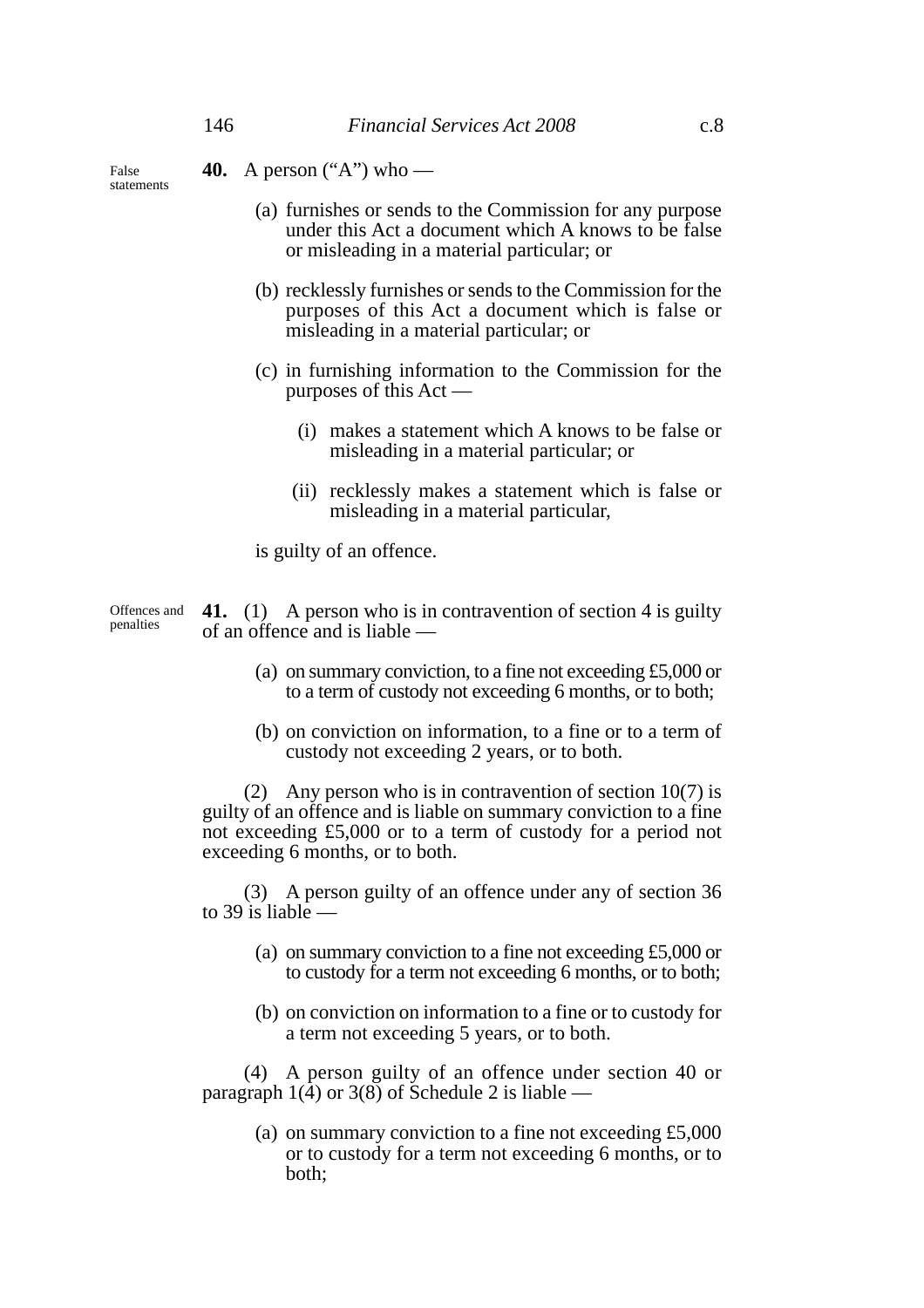(b) on conviction on information to a fine or to custody for a term not exceeding 2 years, or to both.

(5) Any person who is guilty of an offence under paragraph  $11(2)$  of Schedule 4 or paragraph 1(5) of Schedule 5 is liable on summary conviction to a fine not exceeding £5,000 or to a term of custody for a period not exceeding 6 months, or to both.

(6) Criminal proceedings in respect of any contravention of this Act may not be commenced or continued if the Commission has required a person to pay a penalty under section 16 in respect of such contravention.

(7) No proceedings for an offence under this Act shall be commenced in the Island except by the Commission or by or with the consent of the Attorney General.

(8) Any document purporting to be the consent of the Attorney General for the commencement of proceedings for an offence under this Act and to be signed by the Attorney General shall be admissible as *prima facie* evidence without further proof.

**42.** (1) Subsections (2) to (4) apply where an offence under offences this Act is committed by a body corporate and it is proved that the by bodies offence corporate

- (a) was committed with the consent or connivance of an officer of the body; or
- (b) was attributable to neglect on the part of an officer of the body.

(2) The officer, as well as the body, shall be guilty of the offence.

(3) Where an individual is convicted of an offence under this Act by virtue of subsection (2), that individual shall be liable to the same penalty as the body.

- (4) In this section "officer" includes
	- (a) a director, manager or secretary;
	- (b) a person purporting to act as a director, manager or secretary;
	- (c) if the affairs of the body are managed by its members, a member; and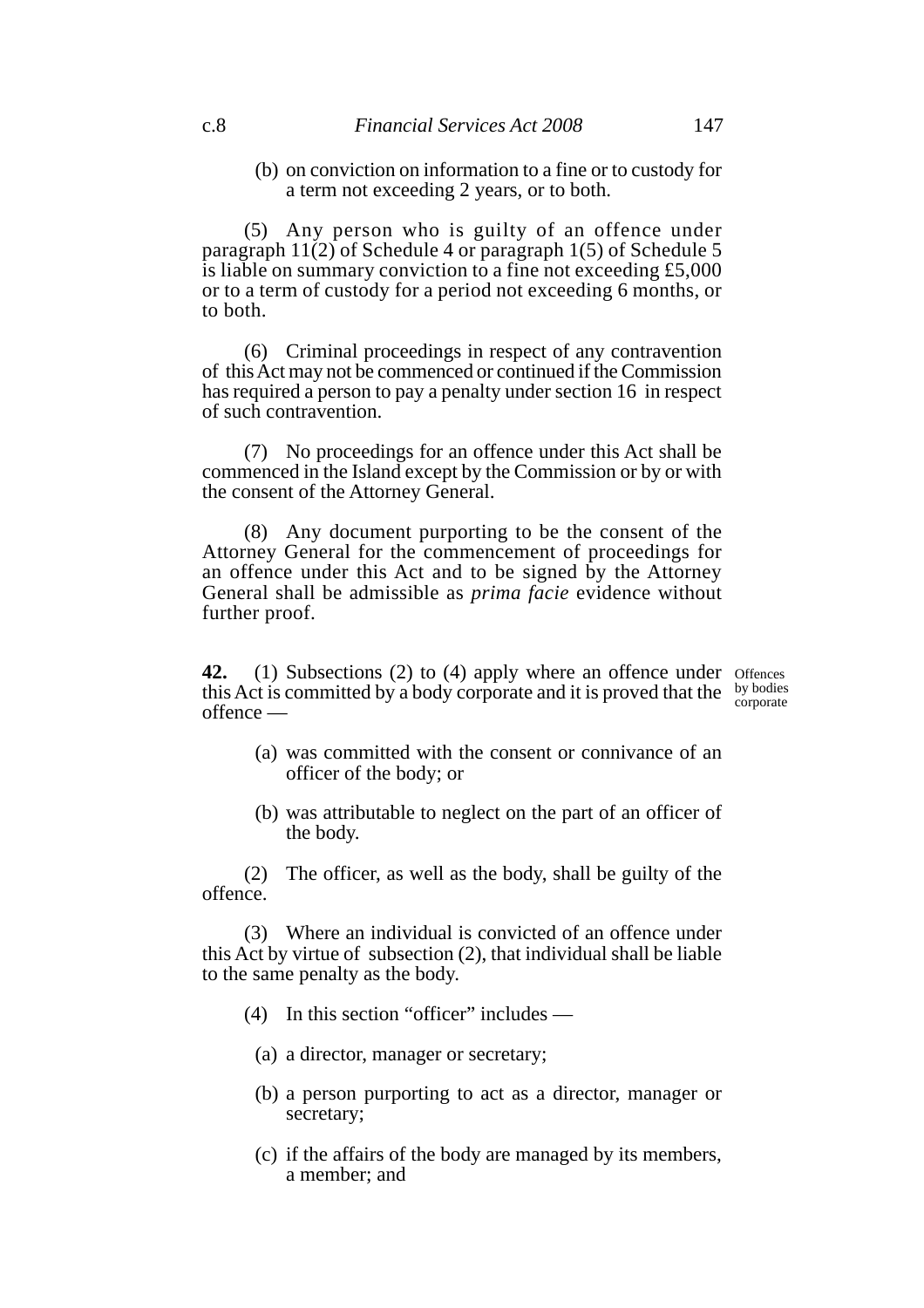(d) in relation to a limited liability company constituted under the Limited Liability Companies Act 1996, a member, the company's manager, or registered agent.

#### PART 8

#### GENERAL

Contravention **43.** If a licence holder is in contravention of any statutory provision (other than one contained in or under this Act) the Commission may exercise any power that is an action for a breach but with the exception of the powers to of statutory provisions

- (a) impose a penalty under section 16;
- (b) apply for an injunction or for restitution under section 20.

**44.** (1) The Commission may make such regulations as are necessary to give effect to this Act. Subordinate legislation

> (2) Without prejudice to the generality of subsection (1), the Commission may by regulations exempt any person or class of persons from any of the provisions of this Act.

(3) Without prejudice to section 26 of the Interpretation Act 1976 or to any other provision of this Act, regulations under subsection (2) may provide for  $-$ 

- (a) conditions subject to which the exemption shall operate;
- (b) circumstances in which the Commission may withdraw the exemption from a person;
- (c) the exemption to operate in respect of some or all regulated activities.

(4) If a person is in contravention of any condition imposed by regulations under this section, the Commission may undertake action for a breach.

(5) Before making any order, regulations or the Rule Book under this Act, the Commission shall consult —

- (a) the Treasury;
- (b) such persons or bodies as appear to be representative of interests likely to be affected; and
- (c) such other persons or bodies as the Commission may determine.

[c.19]

[c.20]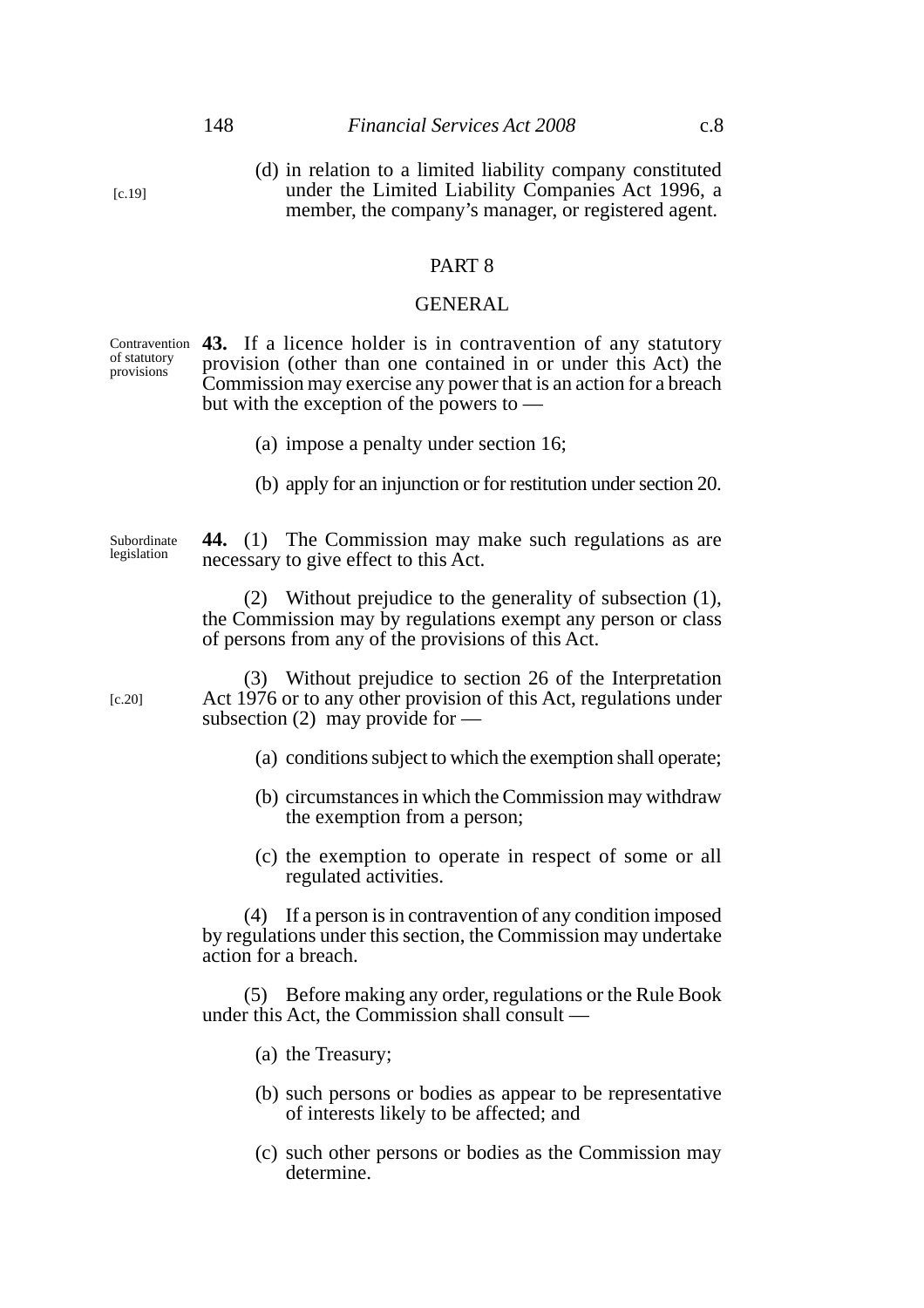(6) The Treasury may by order add to or amend the definition of "financial services activity" in section 3.

(7) Before making any order under this Act (other than an order appointing a day for the commencement of any provision of this Act) the Treasury shall consult —

- (a) the Commission;
- (b) such persons or bodies as appear to be representative of interests likely to be affected; and
- (c) such other persons or bodies as the Treasury may determine.

**45.** (1) Subject to subsection (2), regulations, rules (except Tynwald those referred to in subsection (4)) and the Rule Book made under this Act shall be laid before Tynwald as soon as practicable after they are made and if Tynwald at the sitting at which they are laid, or at the next following sitting, fails to approve them they shall cease to have effect. procedure

(2) Regulations under section 16(5) or 44(2) or an order under paragraph 2(10) of Schedule 5 shall not have effect unless they are approved by Tynwald.

(3) Any order under this Act (other than an order referred to in subsection (4) or an order appointing a day for the commencement of any provision of this Act) shall be laid before Tynwald as soon as practicable after it is made, and if Tynwald at the sitting at which the order is laid or at the next following sitting fails to approve it, the order shall cease to have effect.

(4) Any order under paragraph 4(4) or 12 of Schedule 4 and any rule under paragraph  $5(2)$  of that Schedule shall be laid before Tynwald as soon as practicable after it is made, and if Tynwald at the sitting at which the order is laid or at the next following sitting resolves that it shall be annulled, it shall cease to have effect.

46. The Commission may by order prescribe the fees which shall Fees be paid —

- (a) on the making of an application for the issue of a licence;
- (b) on the making of any application or notification in respect of any matter arising under or relating to this Act or a licence;
- (c) on any amendment of a licence;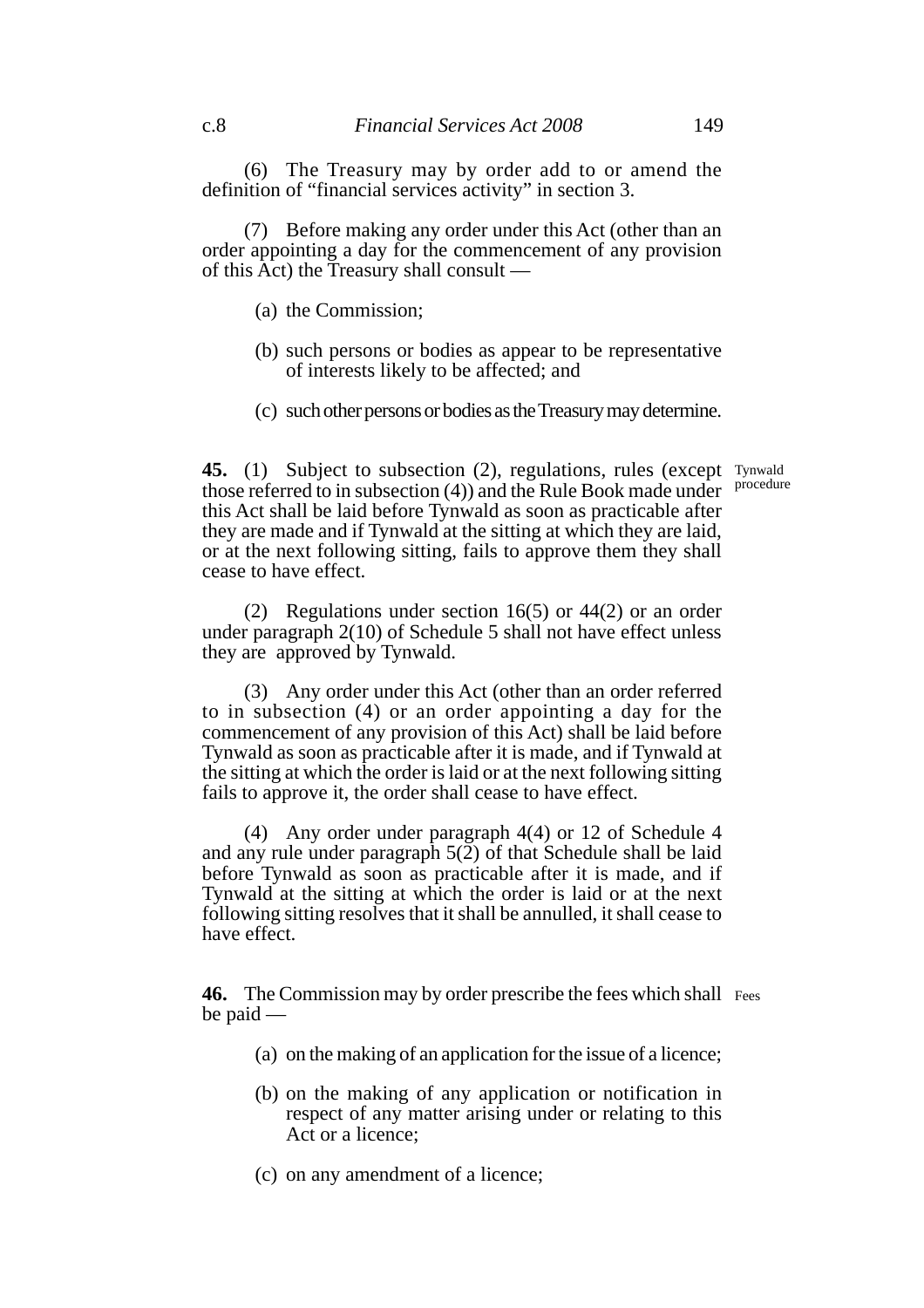(d) by each licenceholder annually on such date as may be prescribed.

Gaming contracts  $[c.17]$ 

**47.** (1) For the avoidance of doubt, no contract to which this section applies shall be void or unenforceable by reason of section 40 of the Gaming, Betting and Lotteries Act 1988.

(2) This section applies to any contract entered into by either or each party by way of business and the making or performance of which by either party constitutes a regulated activity.

**48.** (1) In this Act — Interpretation

- "advertisement" includes every form of advertising and includes advertising —
	- (a) in any form of publication;
	- (b) by the display of notices;
- (c) by means of circulars or other documents;
- (d) by means of business cards;
- (e) by an exhibition of photographs or cinematograph films; or
- (f) by means of broadcasting sounds or pictures (including transmission by cable), telecommunications or any electronic media;

"associate" means —

- (a) in relation to any individual
	- (i) the father, mother, wife, husband, son, stepson, daughter, stepdaughter, brother or sister of the individual;
	- (ii) any body corporate of which that individual is a director; and
	- (iii) a partner or employee of that individual;
- (b) in relation to a body corporate
	- (i) any subsidiary of that body corporate; and
	- (ii) any employee of any such subsidiary;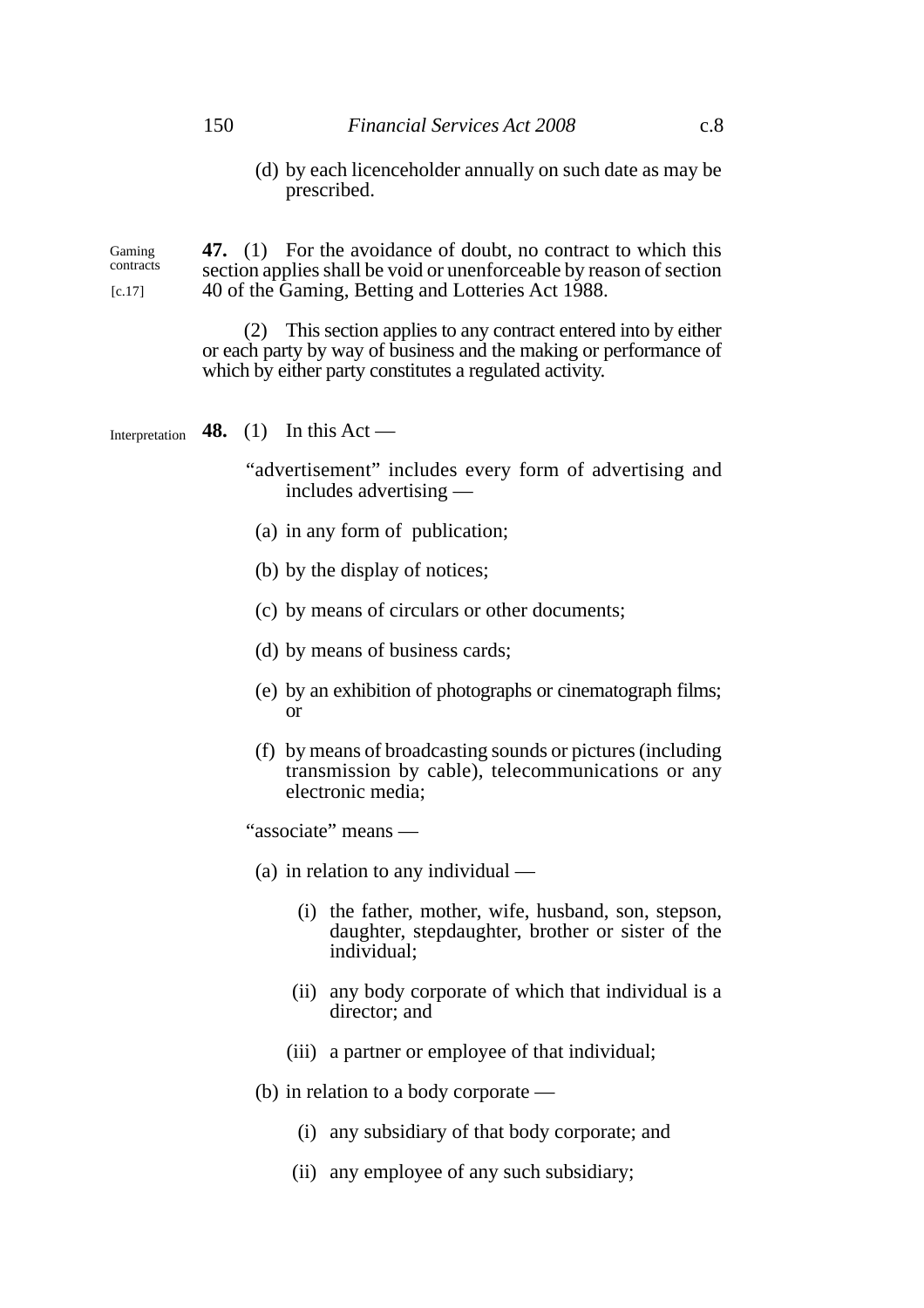"body corporate" includes a limited liability company constituted under the Limited Liability Companies Act 1996;

[c.19]

"building society" has the meaning given in section 7 of the Industrial and Building Societies Act 1892;

[VI p.405]

"chief executive" means an individual who is employed by the licenceholder and who either alone or jointly with others is or will be responsible under the immediate authority of the directors for the conduct of its business;

"the Commission" has the meaning given by section  $1(1)$ ;

"conditions" includes restrictions;

"controller" means —

- (a) a managing director of a body corporate of which the licenceholder is a subsidiary;
- (b) a chief executive of a body corporate of which the licenceholder is a subsidiary;
- (c) an individual in accordance with whose directions or instructions one or more of the directors of a body corporate of which the licenceholder is a subsidiary are accustomed to act unless the director or directors are accustomed so to act by reason only that they do so on advice given by that individual in a professional capacity;
- (d) an individual who either alone or with any associate or associates is entitled to exercise or control the exercise of 15% or more of the voting power at any general meeting of the licenceholder or of another body corporate of which it is a subsidiary;

"crime" means any conduct which —

- (a) constitutes one or more criminal offences (whether under the law of the Island or of any country or territory outside the Island); or
- (b) is, or corresponds to, any conduct which, if it all took place in the Island, would constitute one or more criminal offences;

"director" includes —

(a) any person occupying the position of director by whatever name called;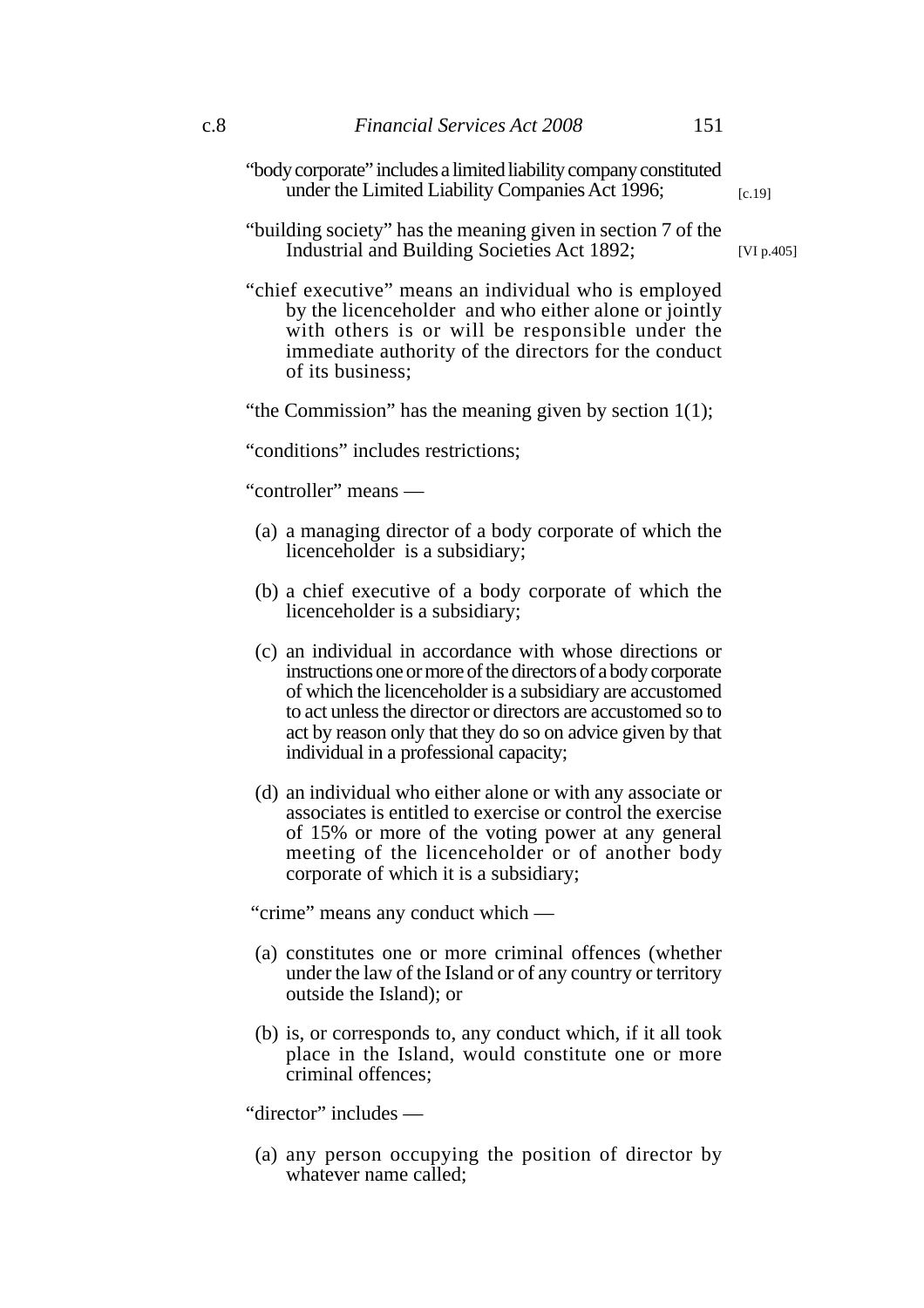- (b) any person in accordance with whose directions or instructions one or more of the appointed directors are accustomed to act unless the appointed director or directors are accustomed so to act by reason only that they do so on advice given by that person in a professional capacity; and
- (c) in relation to a limited liability company constituted under the Limited Liability Companies Act 1996, a member, the company's manager and the registered agent;
- (d) in respect of any other body corporate such persons as occupy a position equivalent to that of director;
- "documents" includes information recorded in any form and, in relation to information recorded otherwise than in legible form, references to its production include references to producing a copy of the information in legible form;

"financial crime" includes any crime involving —

- (a) fraud or dishonesty;
- (b) misconduct in, or misuse of information relating to, a financial market; or
- (c) handling the proceeds of crime or funds connected with terrorism;
- "former business" means business undertaken when a person was the holder of a licence;
- "group", in relation to a company, means that company, any other company which is its holding company or subsidiary and any other company which is a subsidiary of that holding company;
- "holding company" shall be construed in accordance with the definition of subsidiary;
- "key person" means
	- (a) such persons as appear to the Commission to have significant powers or responsibilities with respect to any regulated activity undertaken or intended to be undertaken by a permitted person or an applicant to be a licenceholder;
	- (b) such persons as a licenceholder or an applicant to be a licenceholder arranges or intends to arrange to be officers of a body corporate;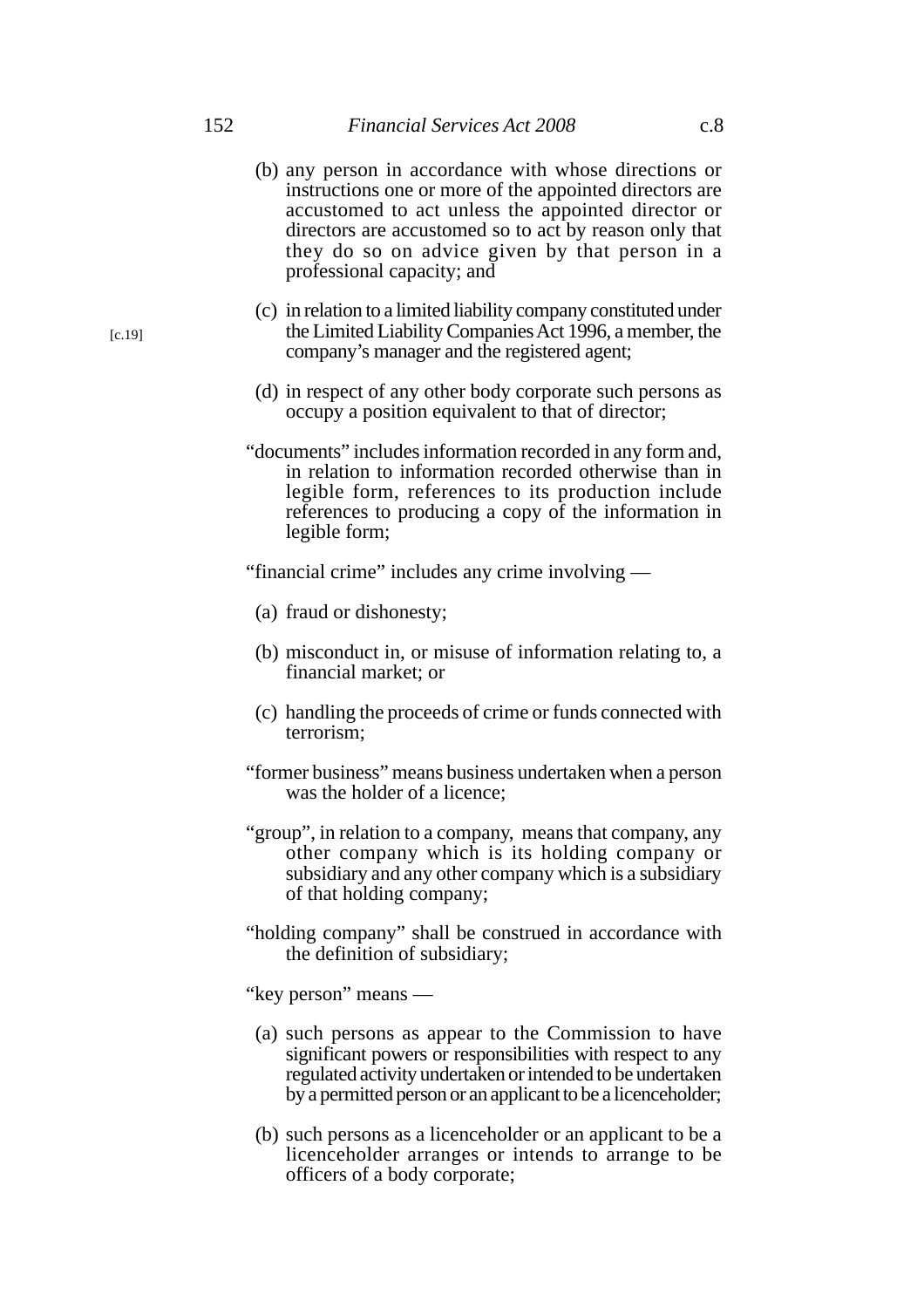- (c) such persons as a licenceholder or an applicant to be a licenceholder arranges to be officers of a body corporate that is itself a director of another body corporate;
- (d) such persons as a licenceholder or an applicant to be a licenceholder arranges to be the trustees of a trust;

"licence" means a licence issued under section 7;

"licenceholder" has the meaning given by section 7(7),

"partnership" has the same meaning as in the Partnership Act 1909 and includes similar relationships formed [VIII p.327] outside the Island;

"permitted person" has the meaning given by section 35(1);

"regulated activity" has the meaning given by section 3(1);

- "regulatory authority" means any authority whether a governmental or private body and whether established in the Island or elsewhere —
	- (a) which has functions similar to those of the Commission under this Act or any other enactment;
	- (b) which regulates or supervises the practice of any profession;
- (c) which regulates or supervises the carrying on of any business or activity in, or connected with, the financial services industry;
- (d) which regulates or supervises any activity similar to a regulated activity or any market on which a person may carry on such an activity; or
- (e) which sets international standards for any financial services business (for example, the Basle Committee on Banking, the Financial Action Task Force, etc.);

"regulatory objectives" has the meaning given in section 2(2);

"Rule Book" has the meaning given by section 18;

"subsidiary" means a body corporate (whether or not incorporate under the Companies Acts 1931 to 2004) that is a subsidiary of another body corporate (whether or not incorporated under those Acts) and in determining whether one body corporate is a subsidiary of another the provisions of section 1 of the Companies Act 1974 [c.30]shall apply with the necessary modifications, and "holding company" shall be construed accordingly.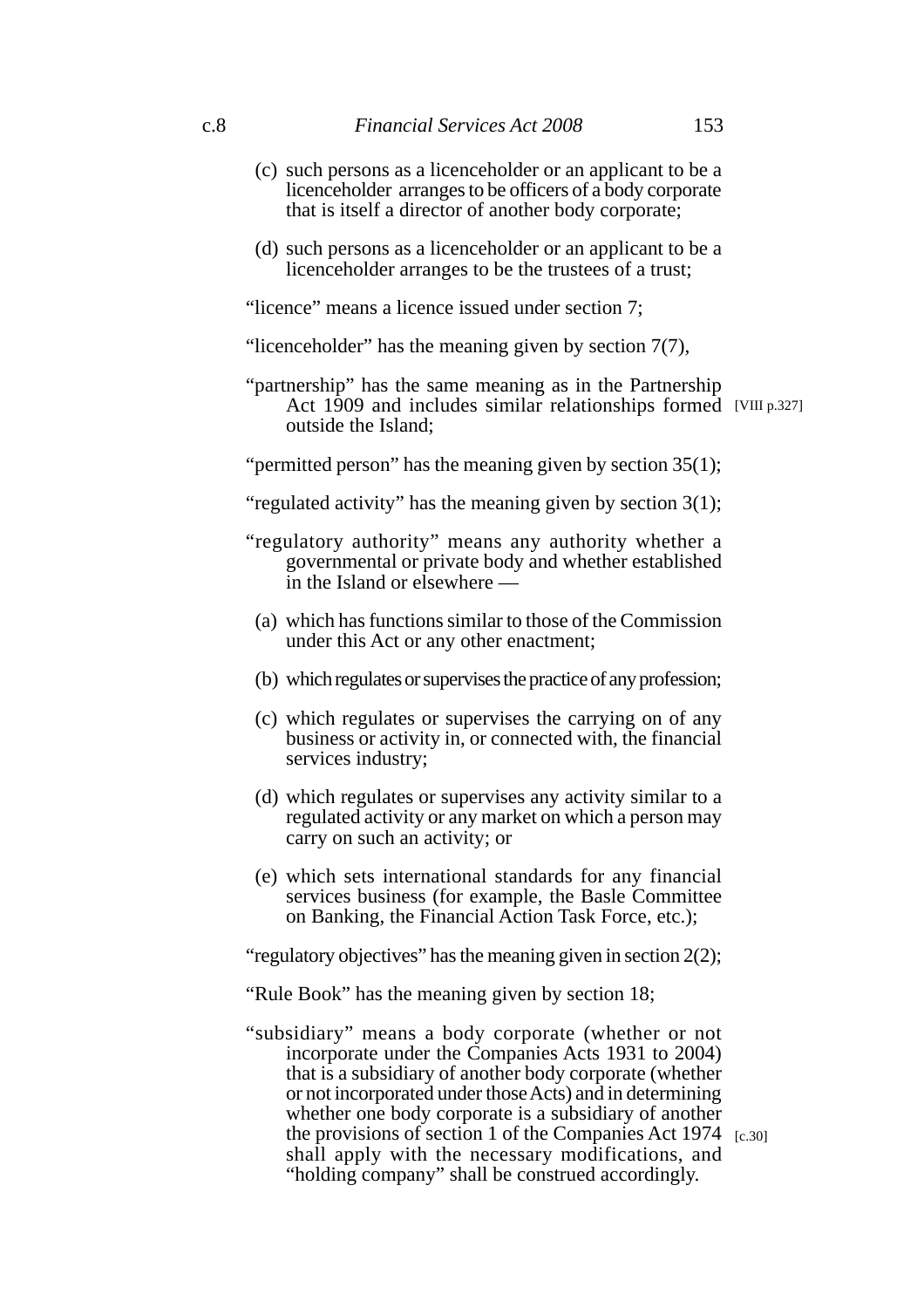- (2) In this Act a person is resident in the Island if  $-$ 
	- (a) in the case of an individual, the individual is ordinarily resident in the Island ;
	- (b) in the case of a company
		- (i) it is incorporated in the Island; or
		- (ii) it is registered under Part XI of the Companies Act 1931;
	- (c) in the case of any other body of persons, corporate or unincorporate, central management and control of the body is in or from the Island or it has a place of business in the Island.

(3) In this Act "action for a breach" means the exercise of any one or more of the following powers —

- (a) the revocation or suspension of a licence;
- (b) the issue of a direction as to fitness or propriety under section 10;
- (c) the service of a warning notice under section 11;
- (d) the issue of a public statement under section 13.
- (e) the issue of a direction under section 14;
- (f) the imposition of a penalty under section 16;
- (g) an application for an injunction or for restitution under section 20;
- (h) the appointment of a receiver under section 21;
- (i) the appointment of a business manager under section 22;
- (j) the withdrawal of an exemption in accordance with regulations;
- (k) the exercise of powers in relation to a permitted person under Schedule 2.

(4) Subject to section 16(3), the exercise of any power referred to in subsection (3) shall not prevent the exercise of any other power or remedy under this Act nor shall it prevent the commencement of proceedings for an offence under this Act.

[XIII p.235]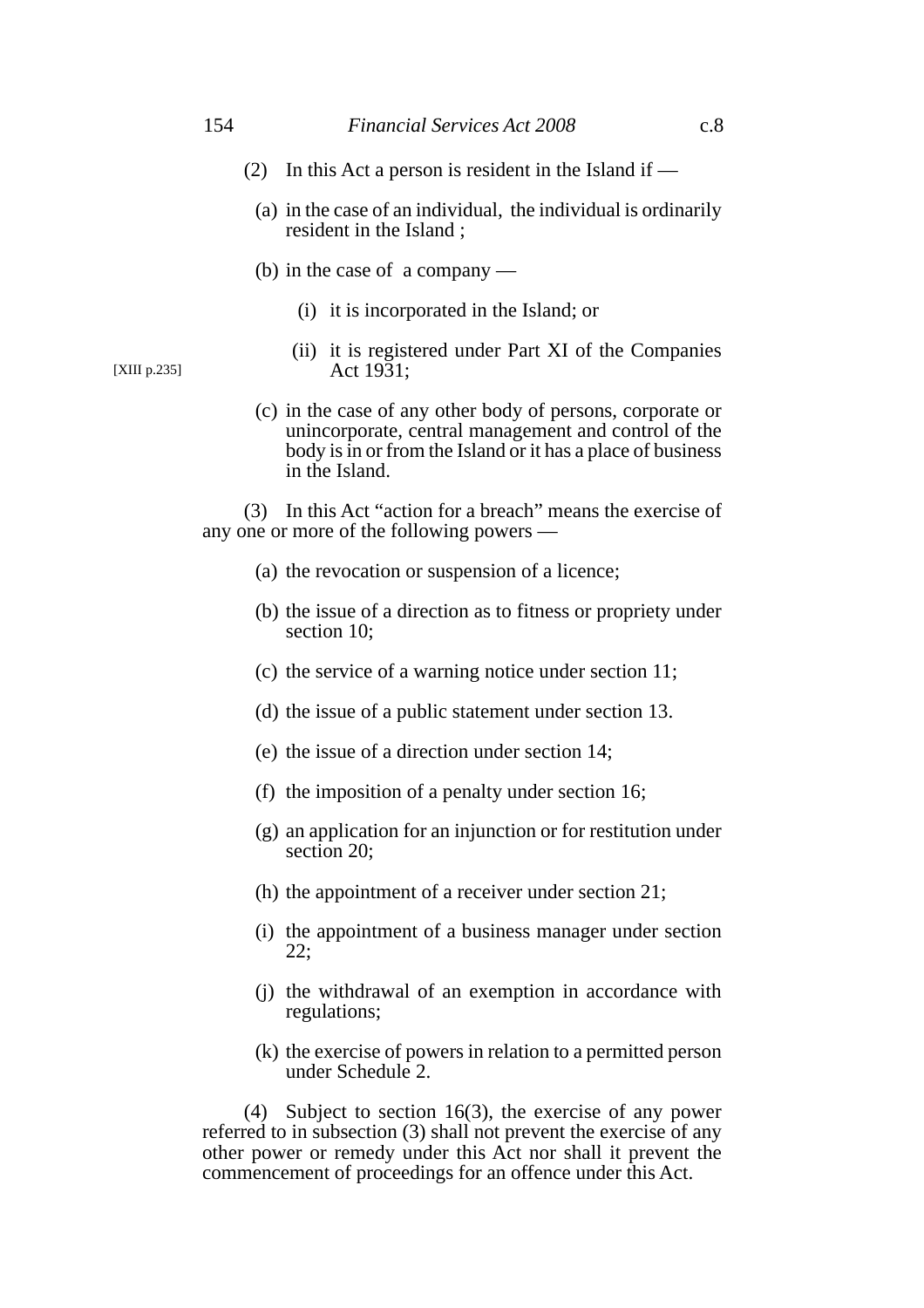(5) In determining for any purposes of this Act whether any particular matter is desirable in the public interest, the Commission shall take into account all matters which appear to it in the particular circumstances to be relevant and, among other things, shall have regard to —

- (a) the protection of the public;
- (b) the deterrent effect of such a public statement; and
- (c) the effect of publication on those to whom the statement relates.

(6) In this Act a "related company", in relation to a permitted person, means a body corporate (other than a subsidiary of the institution) in which the institution holds a qualifying capital interest.

(7) A qualifying capital interest means an interest in relevant shares of the body corporate which the permitted person holds on a long-term basis for the purpose of securing a contribution to its own activities by the exercise of control or influence arising from that interest.

(8) Relevant shares means shares comprised in the equity share capital of the body corporate of a class carrying rights to vote in all circumstances at general meetings of the body.

(9) A holding of 20 per cent or more of the nominal value of the relevant shares of a body corporate shall be presumed to be a qualifying capital interest unless the contrary is shown.

(10) In subsection (8), "equity share capital" has the same meaning as in section 1(5) of the Companies Act 1974. [c.30]

**49.** The enactments specified in Schedule 6 are amended in Amendment accordance with that Schedule. of enactments

**50.** The enactments specified in column 1 of Schedule 7 are Repeal of repealed to the extent specified in column 3 of that Schedule but subject to the transitional provisions and savings in paragraph 5 of Schedule 8.

**51.** The transitional and saving provisions set out in Schedule 8 Transitional shall have effect.

**52.** (1) Any expenses incurred under this Act by the Treasury or Financial the Commission shall be defrayed out of money provided by Tynwald. Provisions

enactments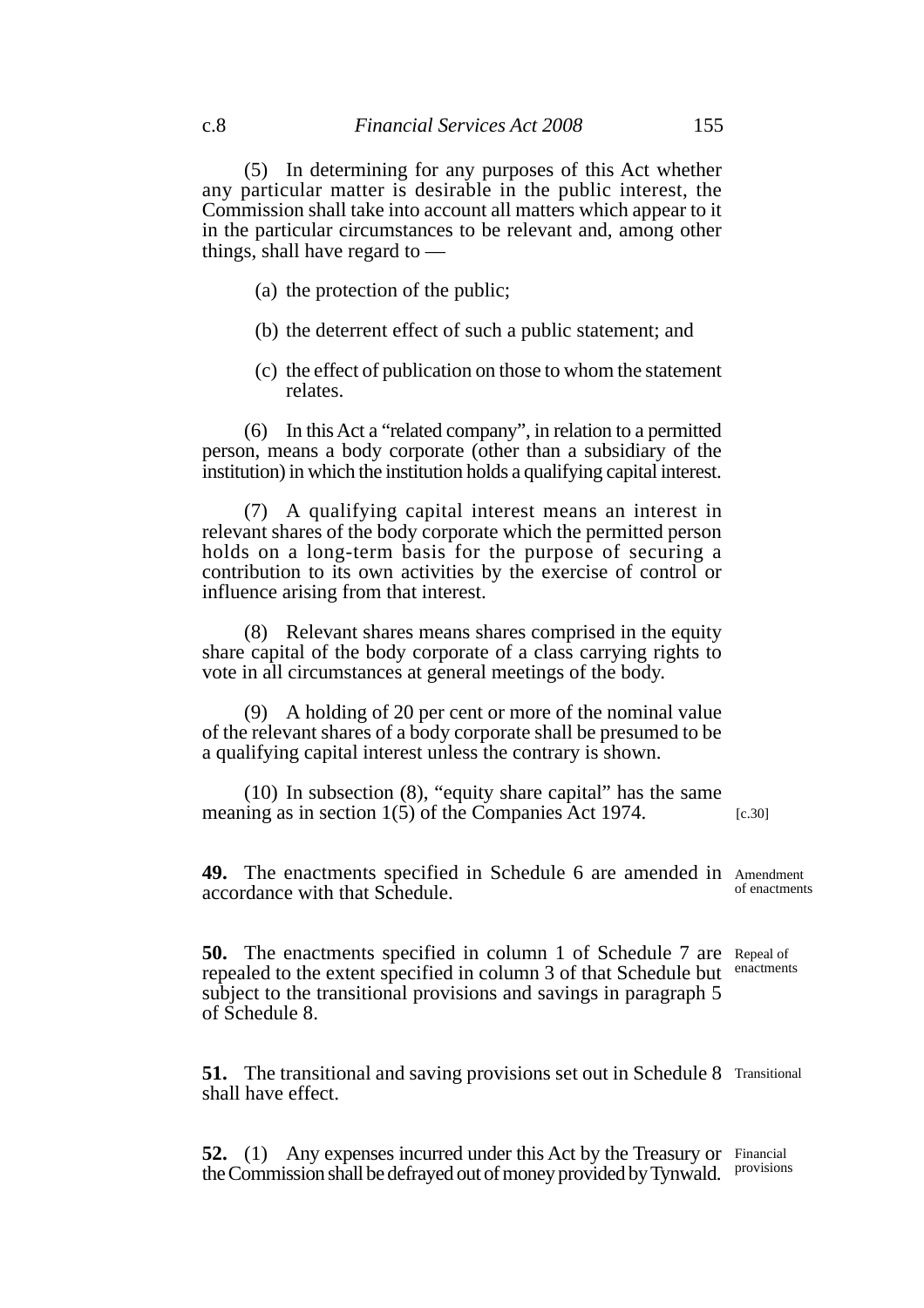[c.20]

Short title and 53. (1) This Act may be cited as the Financial Services Act 2008. commencement

> (2) This Act shall come into operation on such day as the Treasury may by order appoint and different days may be so appointed for different provisions and for different purposes.

(3) An order under subsection (2) may (without prejudice to the generality of the Interpretation  $\text{Act} 1976$  —

- (a) in particular, bring a provision of this Act into force for the purpose of enabling an advance application for a licence or permit to be made, considered and determined;
- (b) include transitional provision and saving provisions modifying the application of a provision of an enactment pending the commencement of, or pending the doing of anything under, a provision of another enactment;
- (c) save, with or without modification, a provision repealed by this Act;
- (d) make provision of a kind similar to provision made by a provision repealed by this Act;
- (e) modify a provision of this Act for such a purpose;
- (f) make such provisions modifying the application of any provision of this enactment in such circumstances and for such purposes as are prescribed.

(4) Subsection (3) shall expire on the expiry of 3 years immediately following the date on which this Act is passed.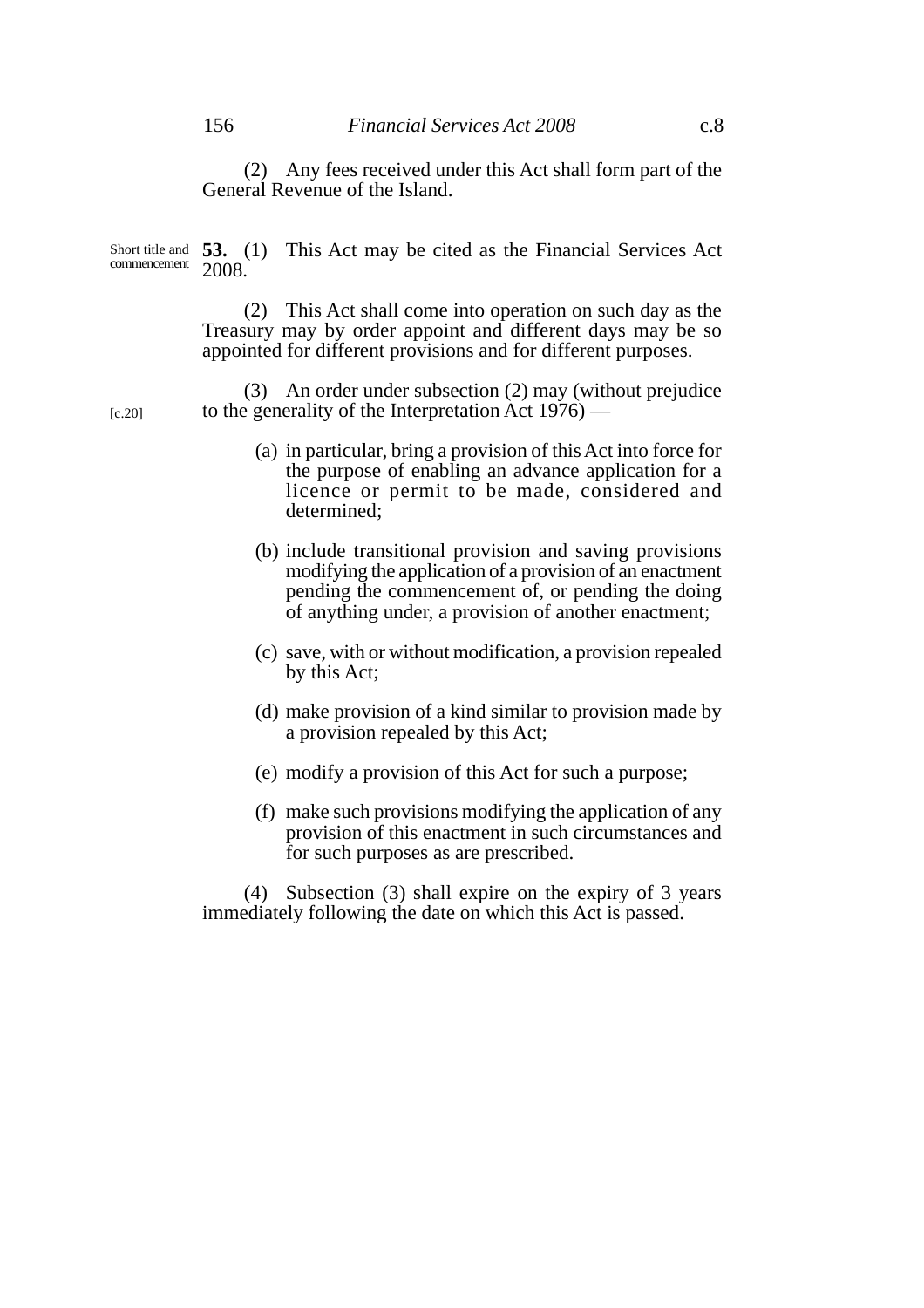#### **SCHEDULES**

Section 1(2) SCHEDULE 1

# THE FINANCIAL SUPERVISION COMMISSION

### *Constitution*

**1.** (1) The Commission shall consist of not less than 7 qualified persons appointed by the Treasury, subject to the approval of Tynwald.

(2) The Treasury shall appoint one Commissioner to be chairperson and another to be deputy chairperson of the Commission.

(3) A Commissioner shall go out of office —

- (a) subject to sub-paragraph (5), on the expiration of 5 years beginning with the date on which the Commissioner was appointed; or
- (b) if the Commissioner ceases to be a qualified person.

(4) A Commissioner may be removed from office by resolution of Tynwald.

(5) A Commissioner may at any time resign on giving to the Treasury notice in writing of the Commissioner's intention to do so.

(6) A retiring Commissioner shall be eligible to be re-appointed if the Commissioner is otherwise qualified.

(7) Where a Commissioner goes out of office under sub-paragraphs (3)(a) or (5) the Commissioner shall continue to be a Commissioner for all purposes (except that of filling the vacancy) until a successor is appointed.

(8) A casual vacancy in the membership of the Commission shall be filled as soon as practicable in the same manner and subject to the same conditions as the office vacated.

(9) The quorum necessary for the transaction of business by the Commission shall be 3 Commissioners.

(10) Section 3 and paragraphs 1, 2(3)(c) and 7 of Schedule 2 to the Statutory Boards Act 1987 do not apply to the Commission.

 $[c.14]$ 

- (11) In sub-paragraph (1), a "qualified person" is a person who is not
	- (a) a member of Tynwald;
	- (b) a civil servant; or
	- (c) an employee of a department or statutory board but with the exception of the Chief Executive Officer of the Commission.

#### *Functions*

**2.** (1) The functions of the Commission are —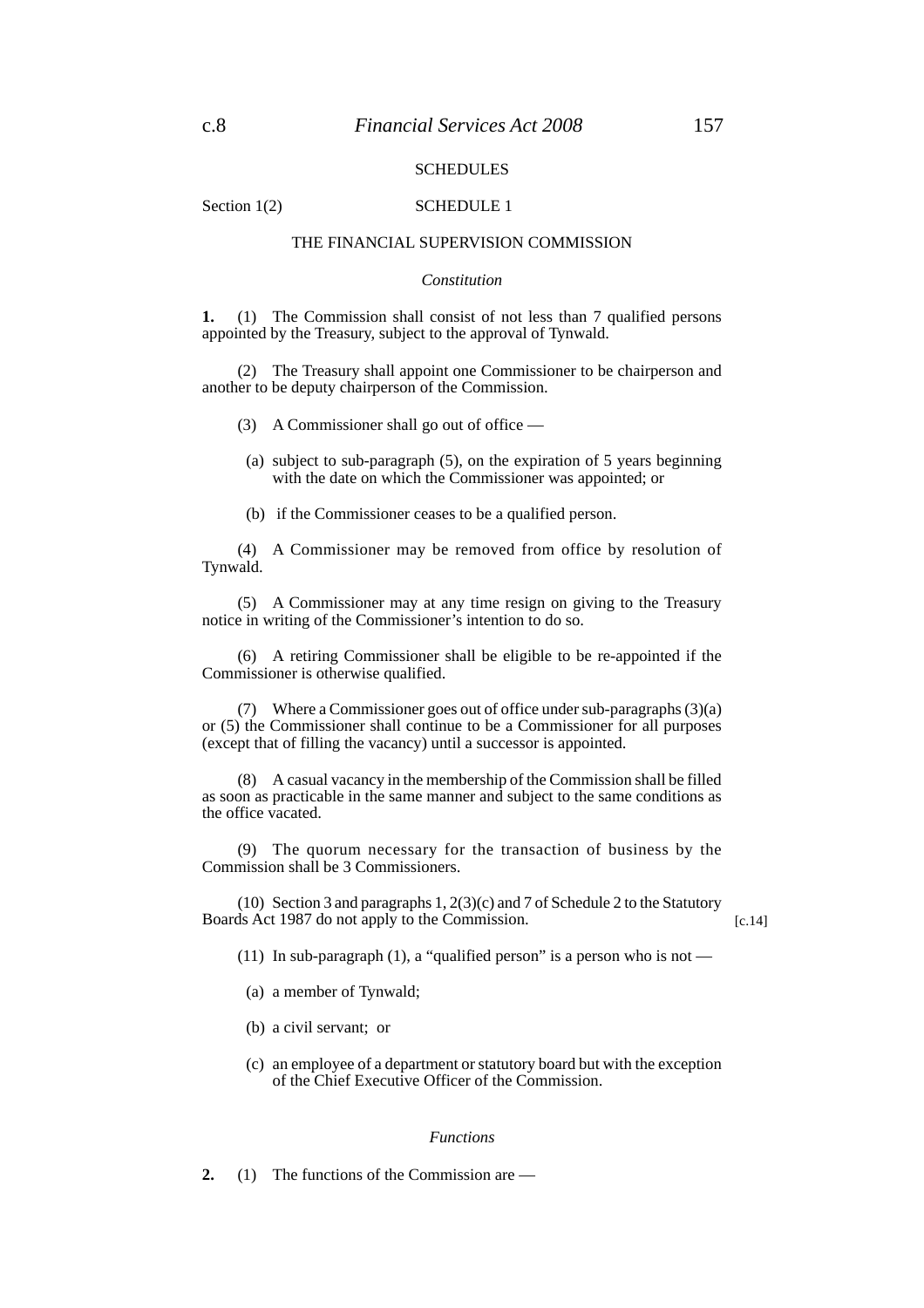|        |                 | 158 | <b>Financial Services Act 2008</b><br>c.8                                                                                        |
|--------|-----------------|-----|----------------------------------------------------------------------------------------------------------------------------------|
| SCH. 1 |                 |     | (a) the regulation and supervision of persons undertaking regulated<br>activities;                                               |
|        |                 |     | (b) the maintenance and development of the regulatory regime for regulated<br>activities;                                        |
|        |                 |     | (c) the oversight of directors and persons responsible for the management,<br>administration or affairs of commercial entities;  |
|        |                 |     | (d) the operation of registries of commercial entities;                                                                          |
|        |                 |     | (e) participation in consultative bodies, working groups and other<br>arrangements;                                              |
|        |                 |     | (f) the functions conferred on it under this Act;                                                                                |
|        | $[c.16]$        |     | (g) the regulation and supervision of collective investment schemes within<br>the meaning of the Financial Supervision Act 1988; |
|        |                 |     | (h) the functions conferred on it under the Acts specified in sub-paragraph<br>$(2)$ ; and                                       |
|        |                 |     | (i) the functions conferred on it under any other statutory provision.                                                           |
|        |                 | (2) | The Acts referred to in sub-paragraph $(1)(h)$ are —                                                                             |
|        | [VI p.405]      |     | (a) the Industrial and Building Societies Act 1892;                                                                              |
|        | [VIII p.327]    |     | (b) the Partnership Act 1909;                                                                                                    |
|        | [X p.279]       |     | (c) the Registration of Business Names Act 1918;                                                                                 |
|        | [XIII p.235]    |     | (d) the Companies Act 1931;                                                                                                      |
|        | [XVIII p.373]   |     | (e) the Registration of Business Names Act 1954;                                                                                 |
|        | [XIX p.340]     |     | (f) the Companies Act 1961;                                                                                                      |
|        | $[XX p.413]$    |     | (g) the Companies Act 1968;                                                                                                      |
|        | [ $XXI p.260$ ] |     | (h) the Income Tax Act 1970;                                                                                                     |
|        | $[c.30]$        | (i) | the Companies Act 1974;                                                                                                          |
|        | [c.2]           | (i) | the Companies Act 1982;                                                                                                          |
|        | $[c.45]$        |     | (k) the Companies Act 1986;                                                                                                      |
|        | [c.7]           | (1) | the Building Societies Act 1986;                                                                                                 |
|        | $[c.24]$        |     | (m) the Insurance Act 1986;                                                                                                      |
|        | $[c.16]$        |     | (n) the Financial Supervision Act 1988;                                                                                          |
|        | [c.4]           |     | (o) the Companies Act 1992;                                                                                                      |
|        | $[c.19]$        |     | (p) the Credit Unions Act 1993;                                                                                                  |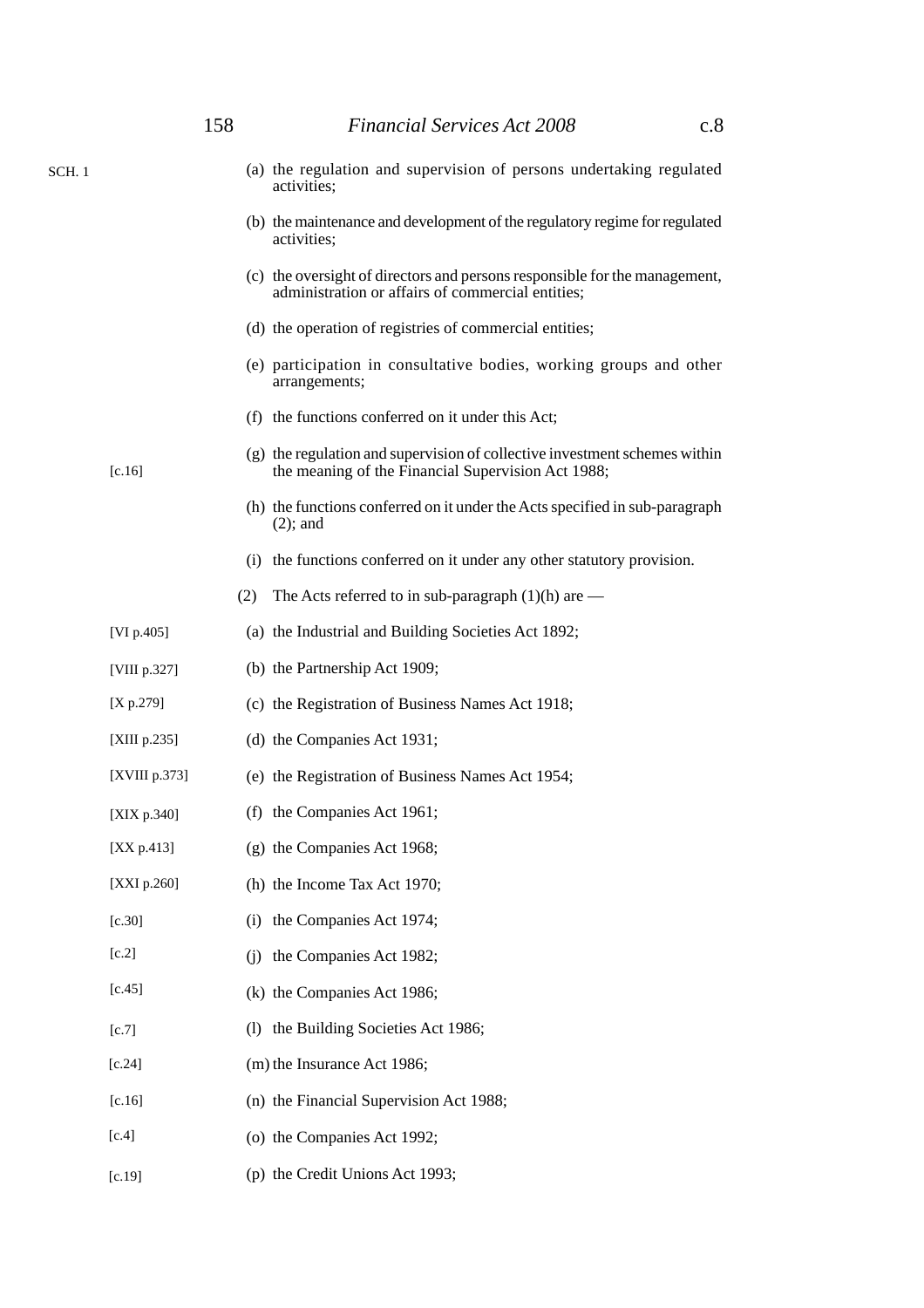| (q) the International Business Act 1994;            | [c.3]  | SCH. 1 |
|-----------------------------------------------------|--------|--------|
| the Limited Liability Companies Act 1996;<br>(r)    | [c.19] |        |
| (s) the Companies (Transfer of Domicile) Act 1998;  | [c.6]  |        |
| (t) the Insider Dealing Act 1998;                   | [c.2]  |        |
| (u) the Companies (Transfer of Functions) Act 2000; | [c.3]  |        |
| (v) the Online Gambling Regulation Act 2001;        | [c.10] |        |
| $(w)$ the Companies, etc. (Amendment) Act 2003;     | [c.16] |        |
| (x) the Protected Cell Companies Act 2004;          | [c.1]  |        |
| (y) the Companies Act 2006.                         | [c.13] |        |

*Commission's functions : manner of discharge*

- **3.** In discharging its functions the Commission must have regard to
	- (a) the need for the regulatory, supervisory and registration regimes to be effective, responsive to commercial developments and proportionate to the benefits which are expected to result from the imposition of any regulatory burden;
	- (b) the need to use its resources in the most efficient and economic way;
	- (c) the desirability of implementing and applying recognised international standards;
	- (d) the desirability of cooperating with governments, regulators and others outside the Island;
	- (e) the need to safeguard the reputation of the Island;
	- (f) the responsibilities of those who manage the affairs of permitted persons;
	- (g) the international character of financial services and markets and the desirability of maintaining the competitive position of the Island;
	- (h) the desirability of facilitating the development of the financial services industry.

### *Policies and strategies*

**4.** (1) The Treasury may by order specify policies and strategies for the Commission and may, to such extent as is necessary for consistency with the order, amend paragraph 2 or 3.

(2) The Commission must, so far as is reasonably practicable, act in a way which promotes any policy or strategy specified by the Treasury under subparagraph  $(1)$ .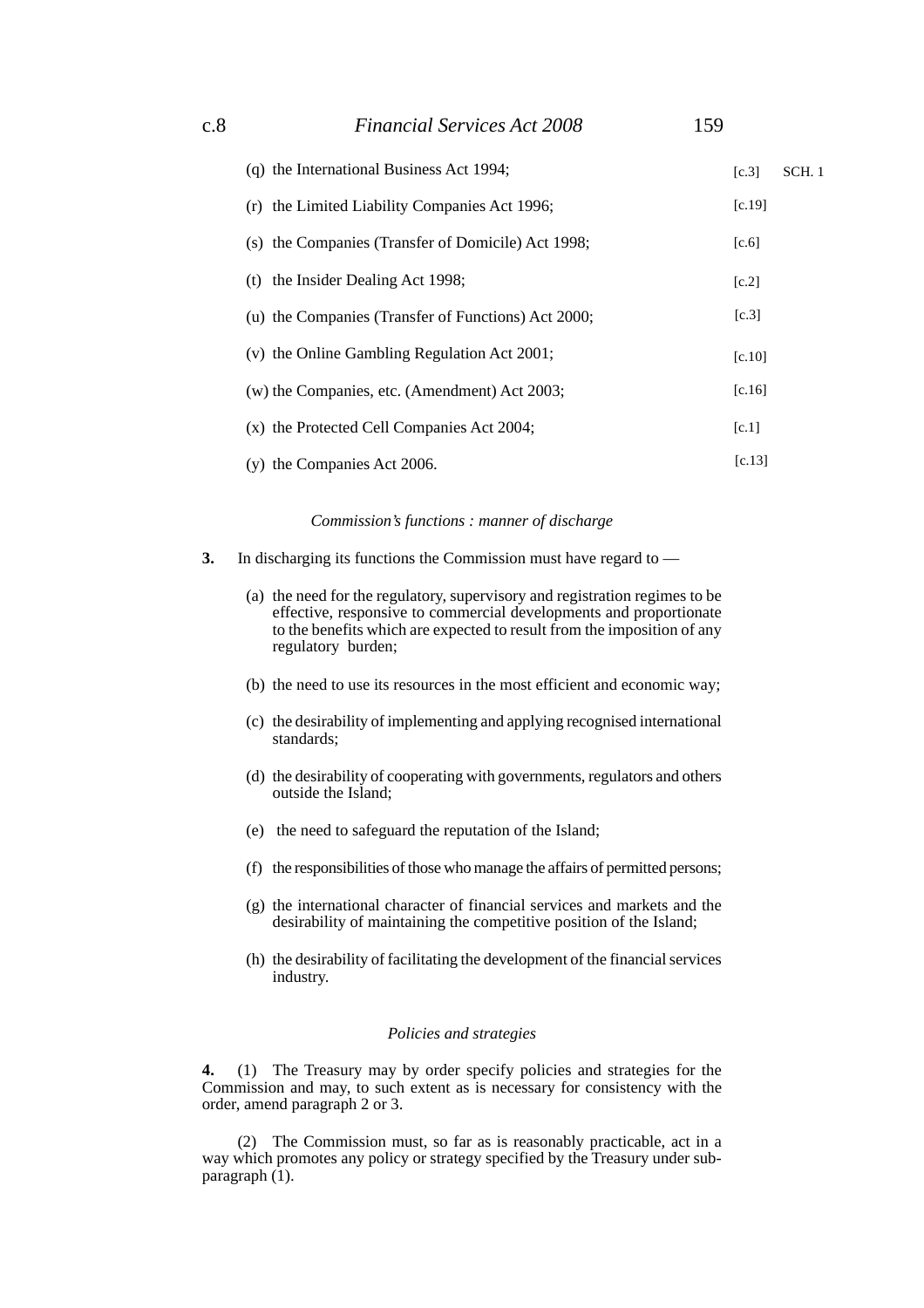SCH. 1

(3) The members of the Commission are responsible to the Treasury for the proper operation of the Commission and its compliance with the requirements of this Act.

(4) Sub-paragraph (3) is not in derogation of any right or remedy in respect of the acts and omissions of the members of the Commission.

#### *Monitoring and enforcement*

**5.** (1) The Commission must maintain arrangements designed to enable it to determine whether persons on whom requirements are imposed under this Act are complying with them.

(2) Those arrangements may provide for functions to be performed on behalf of the Commission by any body or person who, in its opinion, is competent to perform them.

(3) The Commission must also maintain arrangements for enforcing the provisions of, or made under, this Act or the statutory provisions referred to in paragraph  $2(1)(f)$  to (h).

(4) Sub-paragraph (2) does not affect the Commission's duty under subparagraph (1).

(5) This paragraph is without prejudice to paragraph 3 of Schedule 2 to the Statutory Boards Act 1987. [c.14]

#### *Records*

- **6.** (1) The Commission must maintain satisfactory arrangements for
	- (a) recording decisions made in the exercise of its functions; and
	- (b) the safe-keeping of those records which it considers ought to be preserved.

[c.8]

(2) This paragraph is without prejudice to the Public Records Act 1999.

#### *Annual Report*

**7.** (1) The Commission shall as soon as possible after the beginning of each financial period, submit to the Treasury —

(a) a report of the Commission's proceedings and activities for the previous year; and

#### $[c.15]$

(b) accounts audited under the provisions of the Audit Act 2006.

(2) The annual report shall include a report on the performance of the Commission with respect to —

- (a) the obligations under section  $2(1)(a)$  (regulatory objectives);
- (b) the obligations under paragraph 3 of this Schedule;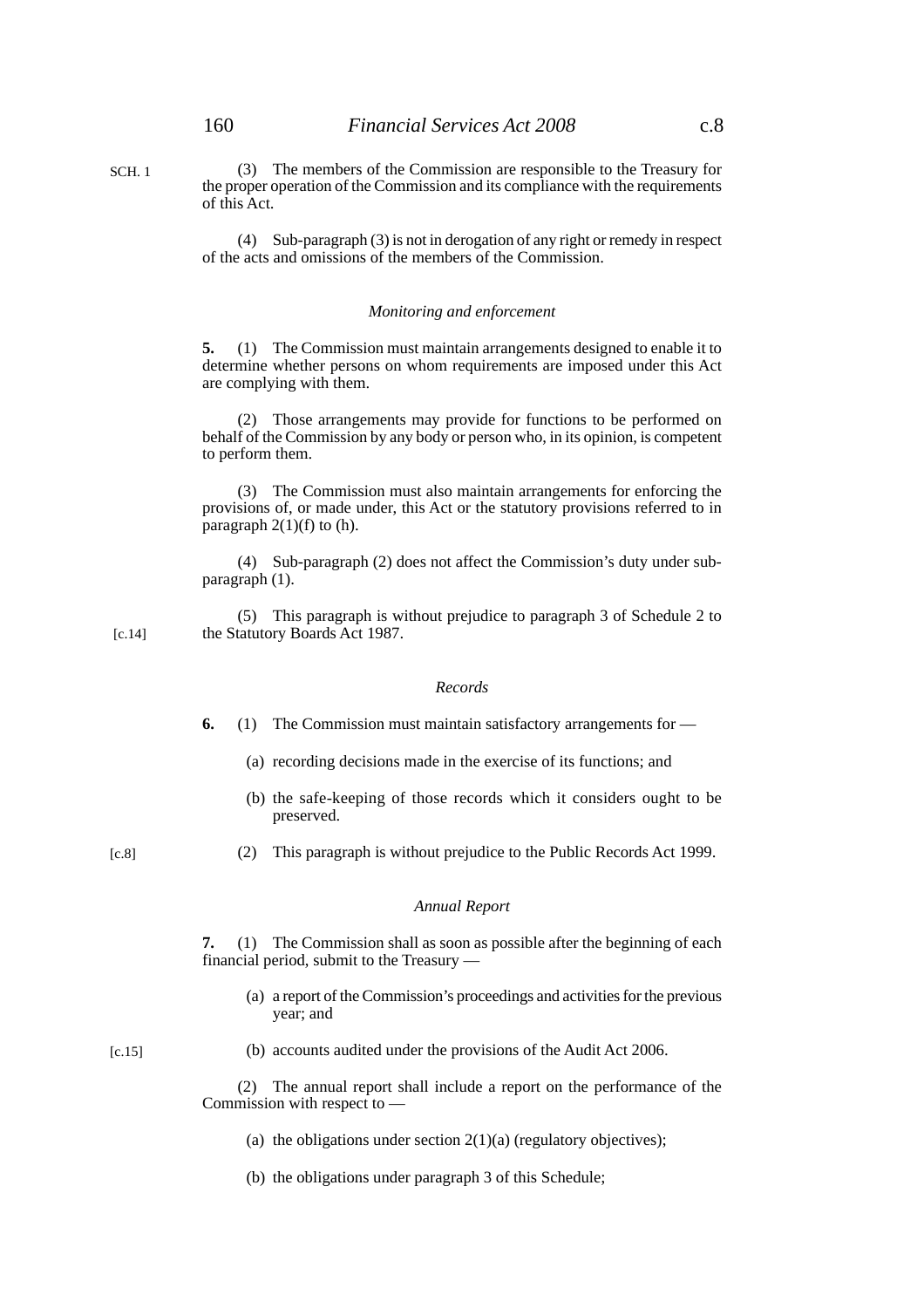- (c) the policies and strategies specified by the Treasury under paragraph SCH. 14;
- (d) any other matter about the effectiveness and efficiency of the operations of the Commission as the Treasury may direct.

(3) The report and accounts prepared in accordance with this paragraph shall be laid before Tynwald.

## *Complaints*

**8.** The Commission shall make and publish a document containing a policy for investigation and adjudication in the case of complaints made against the Commission.

#### *Interpretation*

**9.** In this Schedule, "functions", means functions conferred on the Commission and referred to in paragraph 2.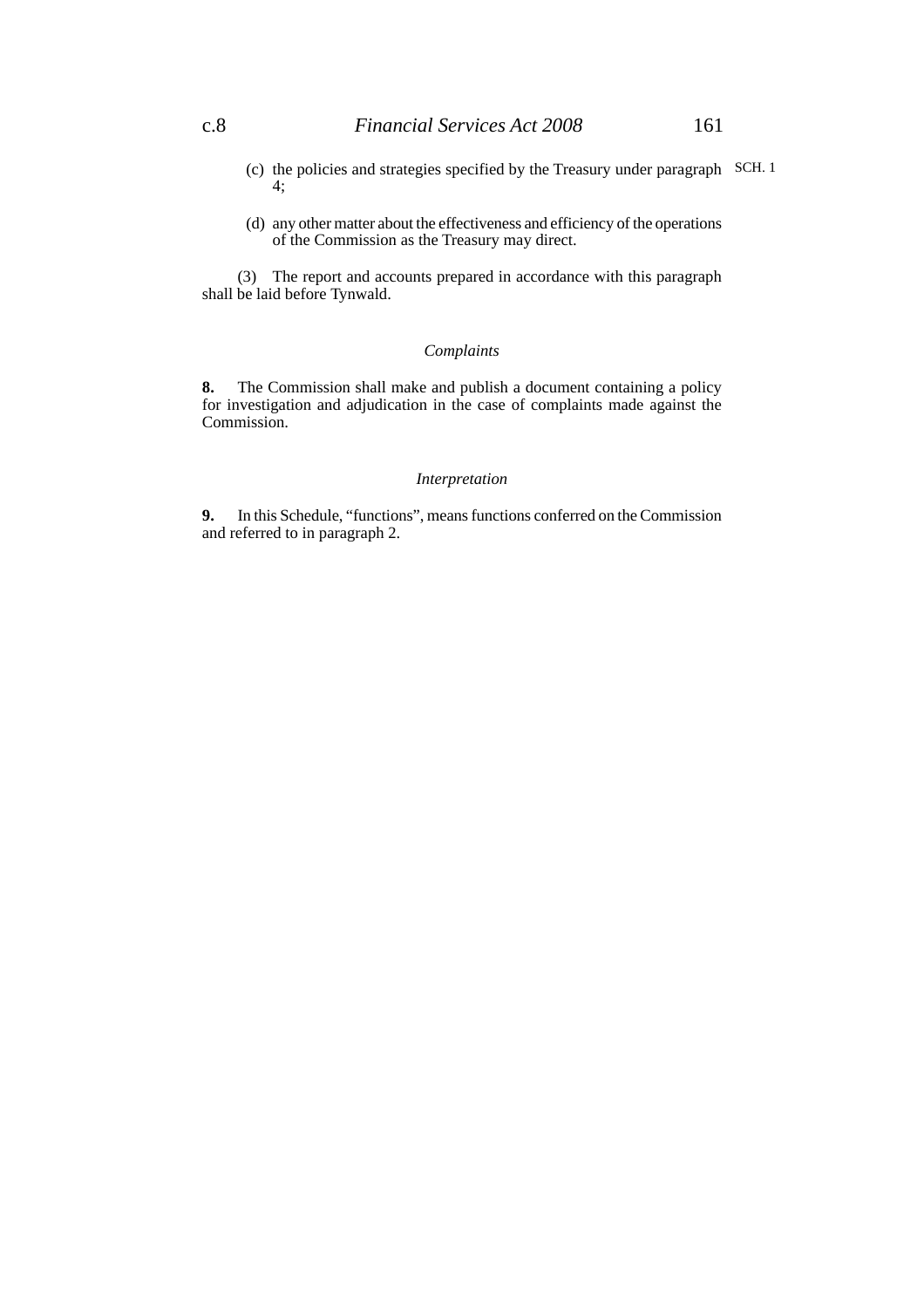Section 15  $\&$  34(2) SCHEDULE 2

#### INSPECTION AND INVESTIGATION

#### *Inspection and investigation*

**1.** (1) The Commission may inspect the books, accounts and documents and investigate the transactions of —

(a) a permitted person; or

(b) a former permitted person.

(2) The Commission shall have every power of entry and access as may be necessary for the purposes of sub-paragraph (1), and it may take possession of all such books, accounts and documents as, and for so long as may be necessary for those purposes.

(3) The Commission may take copies of all books, accounts and documents in its possession for the purposes of an inspection and investigation under this paragraph.

(4) A person who intentionally obstructs the Commission when acting in the execution of its powers under sub-paragraphs (1), (2) or (3) is guilty of an offence.

(5) The rights of entry and access under sub-paragraph (2) shall be exercised only during reasonable hours.

(6) The powers provided by this paragraph may be exercised in relation to a former permitted person only in respect of, or in connection with such transactions, matters or circumstances as occurred or existed when it was a permitted person.

(7) The powers provided by this paragraph may be exercised in relation to a person who is, on reasonable grounds, suspected by the Commission of carrying on, or to have carried on a regulated activity and is not a permitted person.

(8) A person shall not be under an obligation under this paragraph to disclose any items subject to legal privilege within the meaning of section 13 of the Police Powers and Procedures Act 1998.

#### *Requests for information*

**2.** (1) The Commission may request —

- (a) a permitted person; or
- (b) a former permitted person,

to provide the Commission with any information that it may reasonably require for the performance of its functions under this Act.

(2) Without prejudice to the generality of sub-paragraph (1) the Commission may request information about —

[c.9]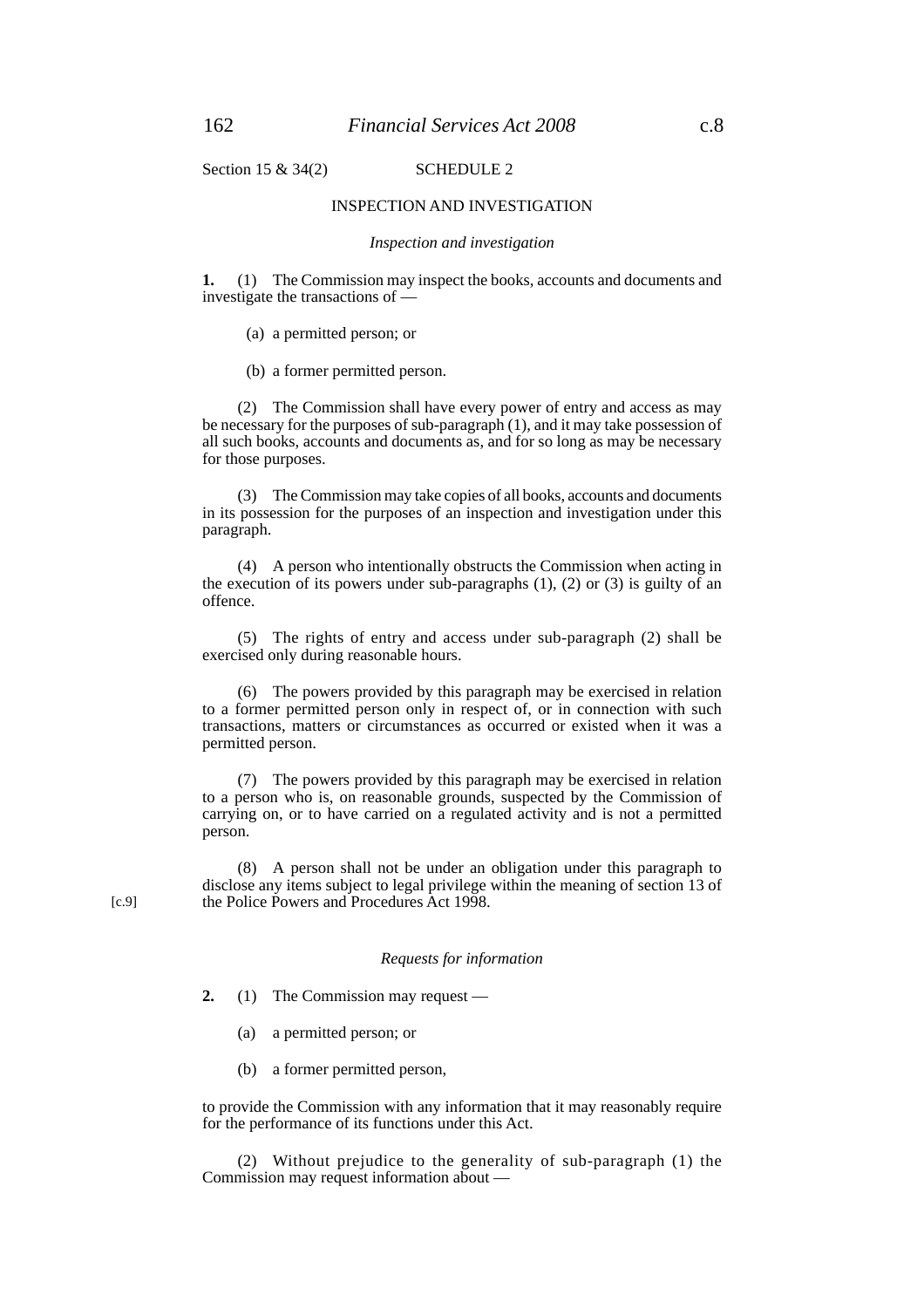(a) the affairs of a customer of a permitted person;

- (b) any body corporate which is or has at any relevant time been
	- (i) a holding company, subsidiary or related company of that permitted person;
	- (ii) a subsidiary of a holding company of that permitted person;
	- (iii) a holding company of a subsidiary of that permitted person; or
	- (iv) a body corporate in the case of which a shareholder controller of that permitted person, either alone or with any associate or associates, is entitled to exercise, or control the exercise of, more than 50 per cent of the voting power at a general meeting or a meeting of the board of directors; and
- (c) any partnership of which that person is or has at any relevant time been a member,

if it appears to the Commission necessary for the performance of its functions under this Act.

(3) The Commission may issue directions to any permitted person or former permitted person to secure that effect is given to a request under subparagraph (1) or (2) and the directions shall include a statement of reasons for their issue.

(4) If a person is in contravention of any direction under sub-paragraph (3), the Commission may undertake action for a breach.

(5) A statement by a person in response to a direction issued under this paragraph may not be used in evidence against that person in respect of any criminal proceedings except proceedings alleging contravention of section 40.

(6) The powers provided by this paragraph may be exercised in relation to a person who is, on reasonable grounds, suspected by the Commission of carrying on, or to have carried on, a regulated activity and is not a permitted person.

(7) A person shall not be under an obligation under this paragraph to disclose any information subject to legal privilege within the meaning of section 13 of the Police Powers and Procedures Act 1998.

[c.9]

#### *Power of Commission to require information*

**3.** (1) Where, on an application made by the Commission, a justice of the peace is satisfied that there is good reason to do so for the purpose of investigating the affairs, or any aspect of the affairs, of any person so far as it is relevant to any regulated activity which that person is or was carrying on, or appears to be or to have been carrying on, the justice may by written instrument, authorise the Commission to exercise the powers under this paragraph and such powers shall not otherwise be exercisable.

(2) The Commission may by notice in writing, accompanied by a copy of the instrument issued by the justice of the peace under sub-paragraph (1), require the person whose affairs are to be investigated or any other person whom it has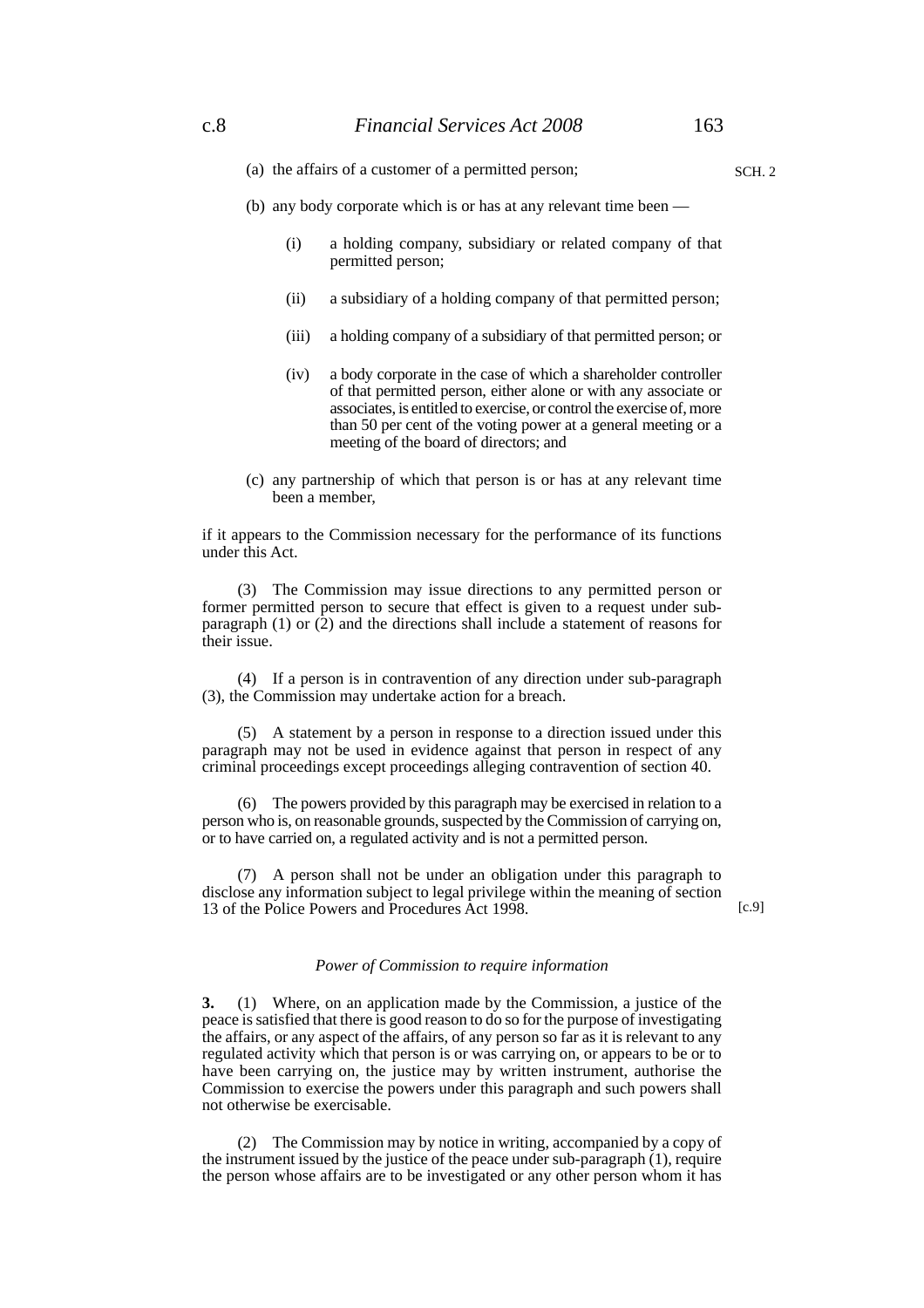reason to believe has relevant information to attend before the Commission at a specified time and place to answer questions or otherwise furnish information with respect to any matter relevant to the investigation. SCH. 2

> (3) The Commission may by notice in writing, accompanied by a copy of the instrument issued by the justice of the peace under sub-paragraph (1), require any person to produce at a specified time and place any specified documents or copies of documents which appear to the Commission to relate to any matter relevant to the investigation or any document of a specified class which appear to it so to relate.

> (4) If documents or copies of documents are not produced as required under sub-paragraph (3), the Commission may require the person who was required to produce them to state, to the best of that person's knowledge and belief, where they are.

> (5) Where any documents are produced as required under sub-paragraph  $(3)$ , the Commission may

- (a) take possession of all such documents for so long as may be necessary;
- (b) take copies or extracts from them; or
- (c) require the person producing them to provide an explanation of any of them.

(6) A statement by a person in response to a requirement imposed under this paragraph may not be used in evidence against that person in respect of any criminal proceedings except proceedings alleging contravention of —

- (a) sub-paragraph (8); or
- (b) section 40.

(7) A person shall not be under an obligation under this paragraph to disclose any items subject to legal privilege within the meaning of section 13 of the Police Powers and Procedures Act 1998.

(8) Any person who, without reasonable excuse, fails to comply with a requirement imposed under this paragraph is guilty of an offence.

(9) In this paragraph, "documents" includes information recorded in any form and, in relation to information recorded otherwise than in legible form, references to its production include reference to producing a copy of the information in legible form.

(10) Where a person claims a lien on a document, its production under this paragraph is without prejudice to the lien.

#### *Deemster's search warrant*

**4.** (1) Where, on information on oath laid by the Commission, a Deemster is satisfied, in relation to any documents, that there are reasonable grounds for believing —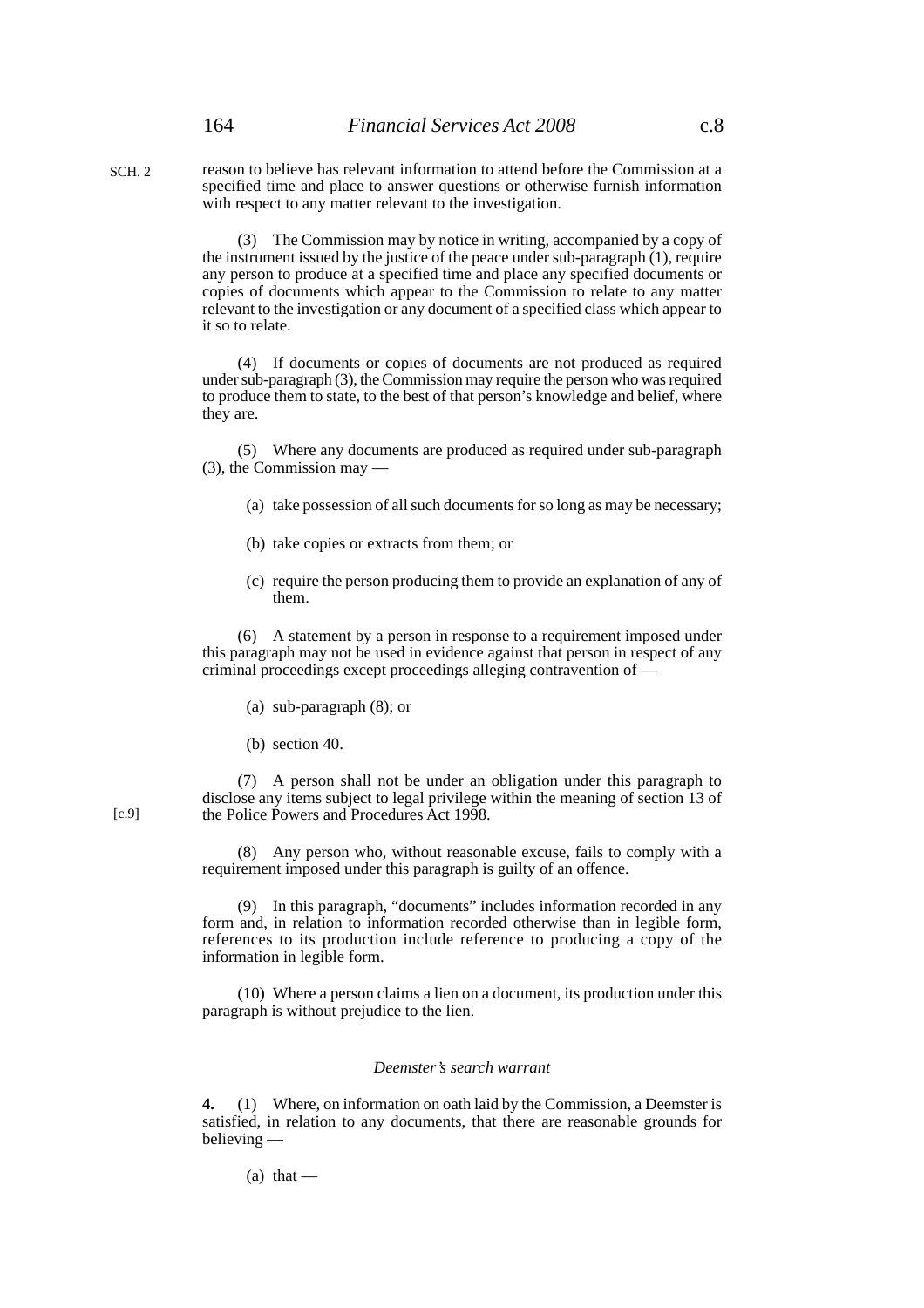- (i) a person has failed to comply with an obligation under SCH. 2paragraph 3 to produce them or copies of them;
- (ii) it is not practicable to serve a notice under paragraph  $3(3)$  in relation to them; or
- (iii) the service of such a notice in relation to them might seriously prejudice the investigation; and
- (b) that they are on premises specified in the information,

the Deemster may issue such a warrant as is mentioned in sub-paragraph (2).

(2) The warrant referred to in sub-paragraph (1) is a warrant authorising any person named in the warrant —

- (a) to enter (using such force as is reasonably necessary for the purpose) and search the premises; and
- (b) to take possession of any documents appearing to be documents of the description specified in the information, or to take in relation to any documents so appearing any other steps which may appear to be necessary for preserving them and preventing interference with them.

(3) If, during the course of a search of premises for documents of a description specified in the information, other documents are discovered which appear to contain evidence in relation to an offence under this Act, the person named in the warrant may —

- (a) take possession of those documents; or
- (b) take in relation to them any other steps which may appear to be necessary for preserving them and preventing interference with them.

(4) A person executing a warrant issued under sub-paragraph (1) shall be accompanied by a constable.

 (5) A person shall not be under an obligation under this paragraph to disclose any items subject to legal privilege within the meaning of section 13 of the Police Powers and Procedures Act 1998.

 $[c.9]$ 

#### *Authorised persons*

**5.** (1) The Commission may authorise any person to exercise on its behalf all or any of the powers conferred by or under this Schedule.

(2) But no authority shall be granted except for the purpose of investigating the affairs, or any aspect of the affairs, of a person specified in the authority.

(3) No person shall be bound to comply with any requirement imposed by a person exercising powers by virtue of any authority granted under sub-paragraph (1) unless he or she has, if required to do so, produced evidence of his or her authority.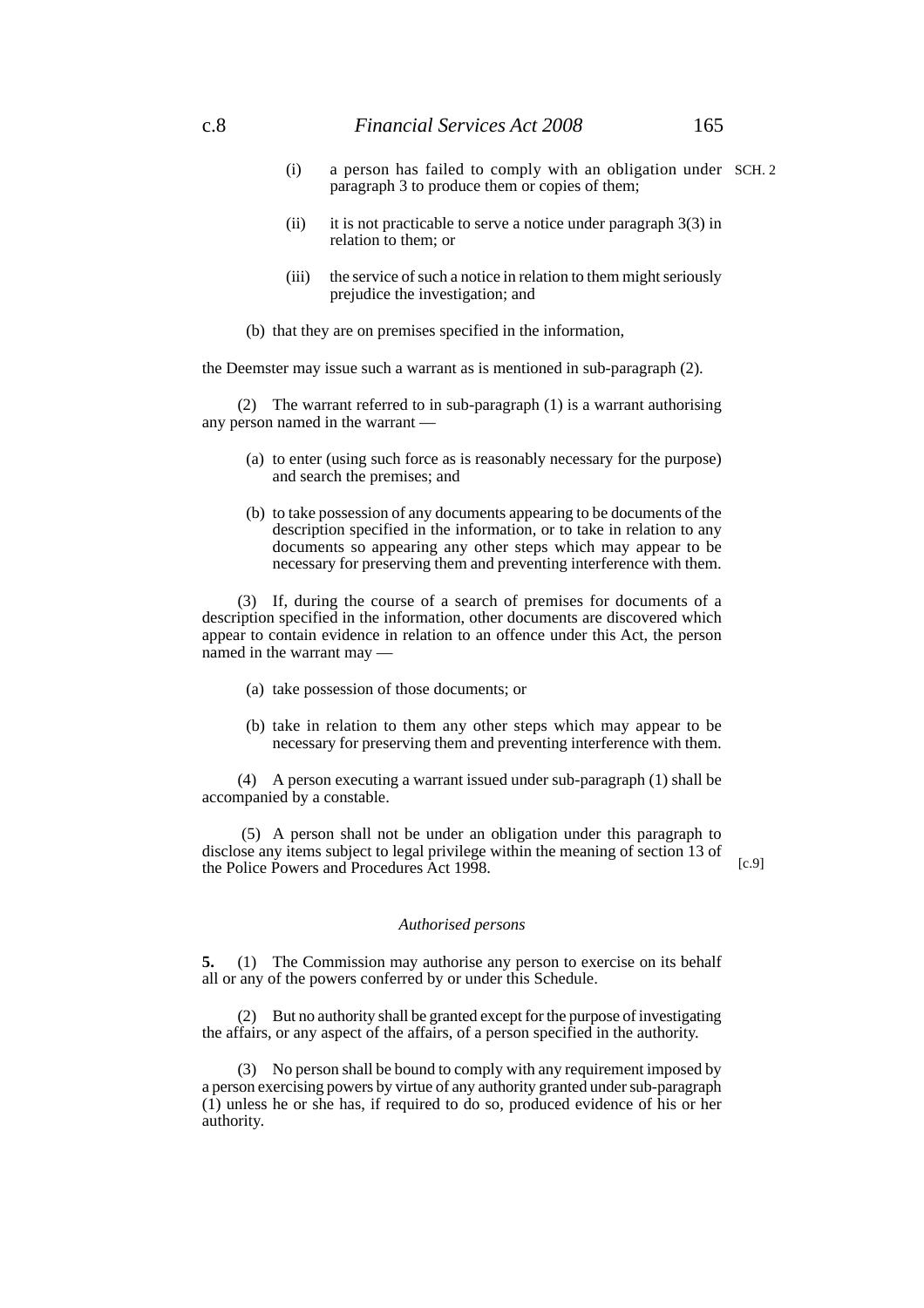Section 18(4)  $\&$  (5) SCHEDULE 3

#### THE RULE BOOK

- **1.** The Rule Book may include provision in respect of
	- (a) the standard of service and practices to be adopted by licenceholders to support fair and responsible treatment of customers;
	- (b) the terms of business and other contracts entered into between licenceholders and their customers in relation to any regulated activity;
	- (c) the systems, procedures, record-keeping, controls and training which must be instituted and operated by a licenceholder in the course of its business;
	- (d) the retention of documents and records by licenceholders;
	- (e) the effecting of policies of indemnity insurance by licenceholders in such form, indemnifying them to such sum, in such manner, in respect of such matters, and valid for such period as may be specified in the Rule Book;
	- (f) the imposition of obligations on licenceholders to ensure that officers and employees of the licenceholder or such classes of officers and employees as may be specified in the Rule Book are resident in the Island;
	- (g) the imposition of obligations on licenceholders to ensure the appropriate level of competence and suitability in its employees, agents, persons acting in accordance with its instructions and persons recommended by it to undertake any function relating to any regulated activity;
	- (h) ensuring that the functions referred to in paragraph (g) are undertaken by its employees with due skill and in a diligent and proper manner;
	- (i) the identification by a licenceholder of persons with, for or in respect of whom the licenceholder engages in any regulated activity;
	- (j) the identification of the nature and purpose of any business, transaction or arrangement undertaken by persons with, for or in respect of whom the licenceholder engages in any regulated activity;
	- (k) the circumstances in which a licenceholder must refuse to engage in any regulated activity with, for or in respect of any person;
	- (l) arrangements by licenceholders for the settlement of disputes;
	- (m) the keeping of accounts and other financial records of a licenceholder, their form, content, inspection and audit, the description of persons to be treated as auditor for the purposes of section 17 and the submission of copies or extracts to the Commission at such times and on such occasions as may be specified in the Rule Book;
	- (n) the disclosure of the amount or value, or of arrangements for the payment or provision, of commissions or other inducements in connection with any business carried on by a licenceholder and the matters by reference to which or the manner in which their amount or value may be determined;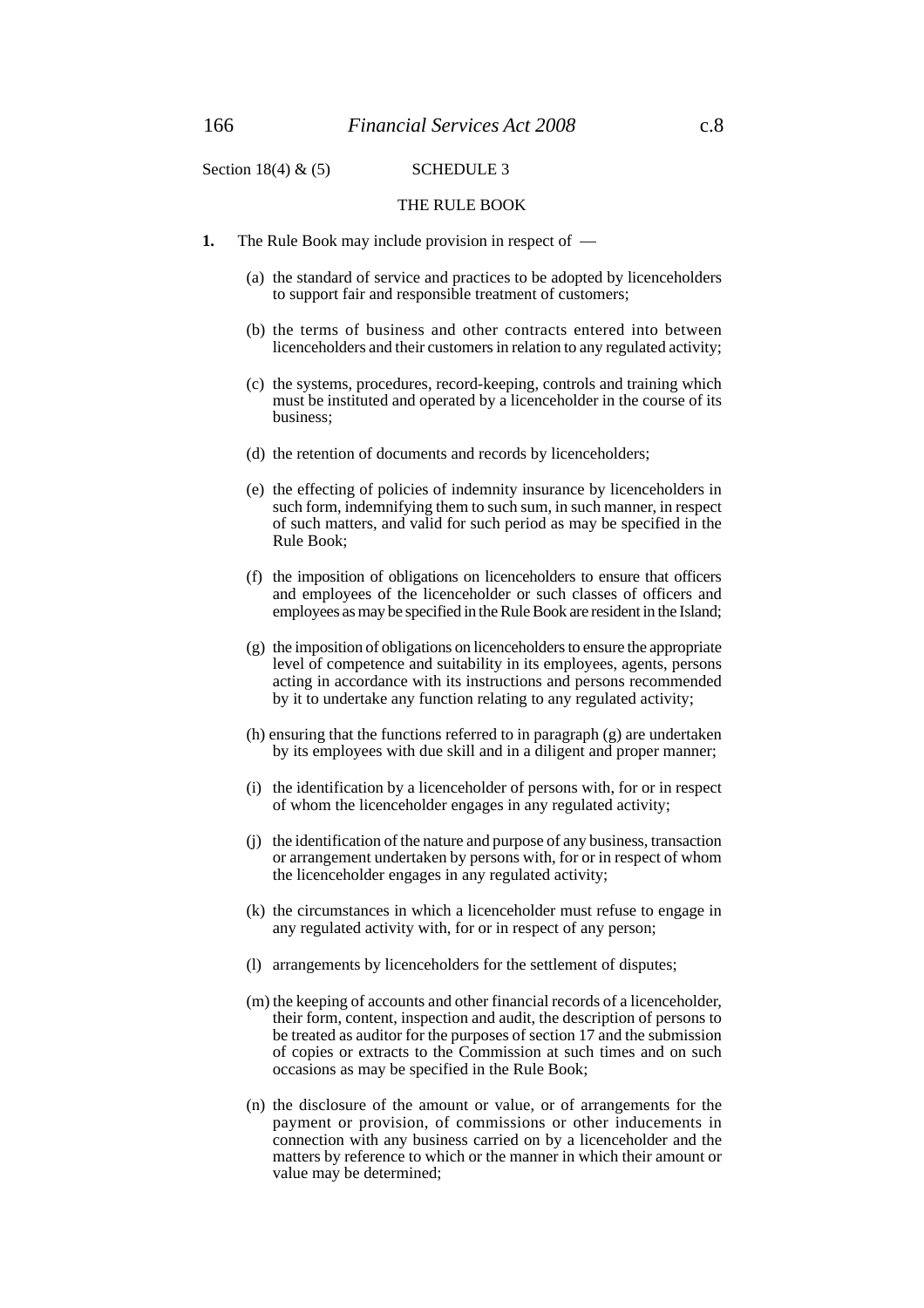(o) the financial resources of licenceholders;

- (p) the assets, liabilities and other matters to be taken into account in determining a licenceholder's financial resources for the purposes of the Rule Book;
- (q) the financial statements and returns which must be submitted to the Commission;
- (r) the form and content of advertisements relating to the business of a licenceholder;
- (s) statements that must or must not be included in letterheads, correspondence, invoices and other documents relating to the business of a licenceholder;
- (t) the display of notices and the provision of information about the affairs of permitted persons to the public at offices and places of business of licenceholders,
- (u) the giving of notice to the Commission and such other persons as may be specified in the Rule Book of such circumstances or the occurrence of such events as may be so specified;
- (v) the treatment to be afforded to money received by a licenceholder and in particular may provide that money held by a licenceholder is held on trust and the terms and purposes of any such trust;
- (w) the submission to the Commission (at such times and on such occasions as may be specified in the Rule Book) of such information, statements, statistical and other returns, reports or certificates as may be so specified; and
- (x) the form, content and validation of any information or document required to be produced by a licenceholder to the Commission.

**2.** Any institution with which an account is kept in pursuance of a provision of the Rule Book made under paragraph 1(v) does not incur any liability as constructive trustee where money is wrongfully paid from the account unless the institution —

- (a) permits the payment with knowledge that it is wrongful; or
- (b) has deliberately failed to make enquiries in circumstances in which a reasonable and honest person would have done so.
- **3.** The Rule Book may include a declaration that
	- (a) the persons to whom it applies shall comply with such rules, regulations, codes, guidance or standards as are from time to time in force and made or issued by a regulatory authority (whether made before or after the commencement of this Act);
	- (b) those rules, regulations, codes, guidance or standards shall apply to that person with such exceptions and modifications as may be specified in the declaration.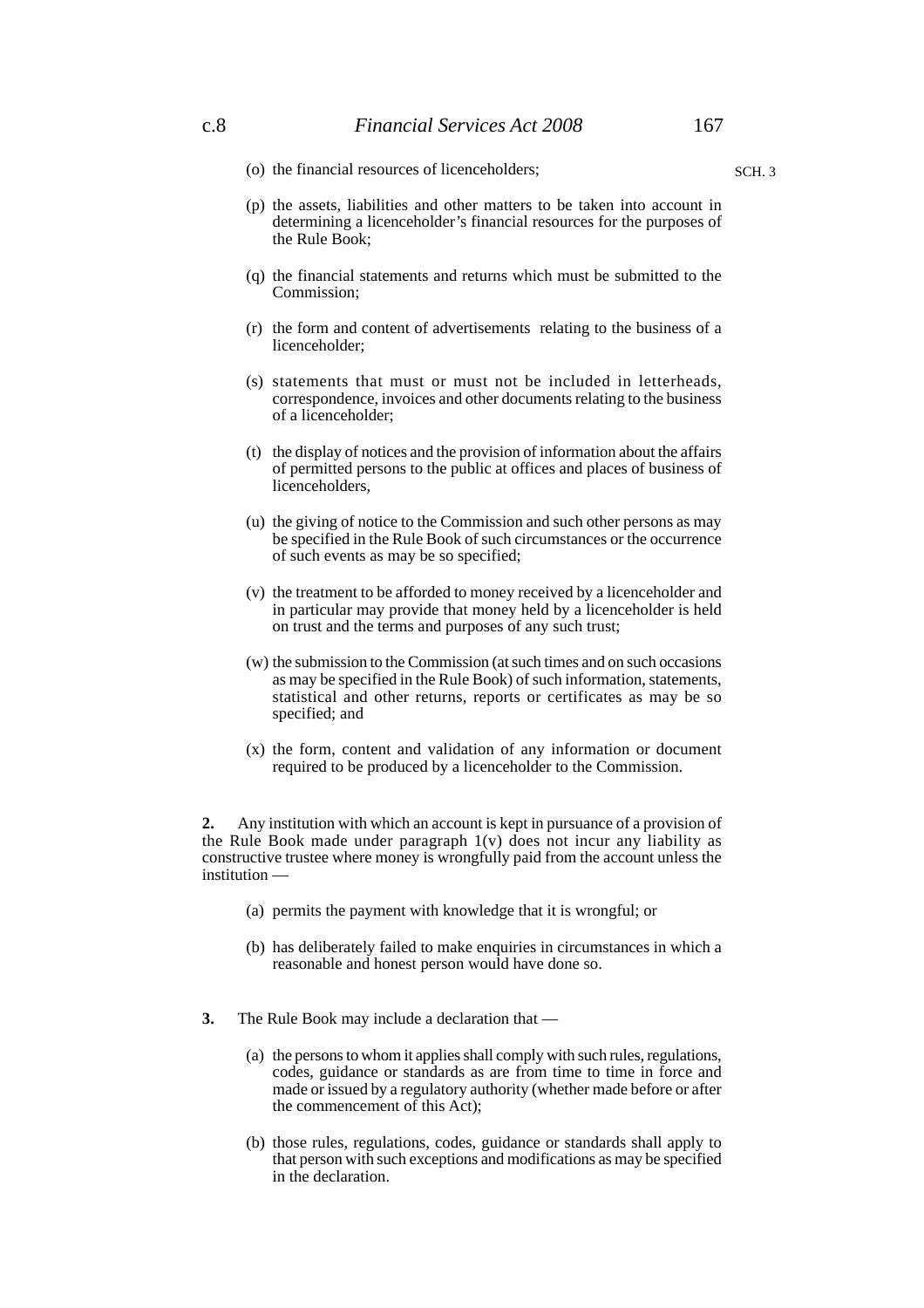### Section 24 SCHEDULE 4

#### MEDIATION AND ADJUDICATION

*Mediation in financial services disputes*

- **1.** (1) A "financial services dispute" is a dispute between
	- (a) an individual ("the complainant") and
	- (b) a person who, in or from the Island, has supplied the complainant with financial services ("the supplier"),

where the dispute relates to those services.

(2) A financial services dispute may be referred to the Isle of Man Office of Fair Trading ("OFT") by the submission of a completed complaint form by the complainant.

(3) The OFT shall seek to mediate between the parties to a referred financial services dispute by —

- (a) inquiring into the circumstances and cause of the dispute, and
- (b) offering the parties to the dispute its assistance (which may be by way of mediation or arbitration or by any other means) with a view to bringing about a settlement.

(4) The OFT may by order amend sub-paragraph (1)(a) to include bodies corporate in such circumstances as may be prescribed.

*Cases where mediation not available or may not proceed*

**2.** (1) The OFT may decline or cease to act under paragraph 1(3) where it appears to it that any of the following conditions is satisfied —

- (a) the complainant has not suffered financial loss, material distress or material inconvenience;
- (b) the complainant is not directly affected by the subject matter of the complaint;
- (c) the supplier has already made an offer of compensation which is fair and reasonable in the circumstances;
- (d) the dispute has been the subject of a decision on the merits in proceedings in any court;
- (e) the dispute has been properly considered under any enactment or arrangement providing for the resolution of disputes or the investigation of complaints;
- (f) the dispute would more suitably be dealt with by a court or under an enactment or arrangement referred to in sub-paragraph (e);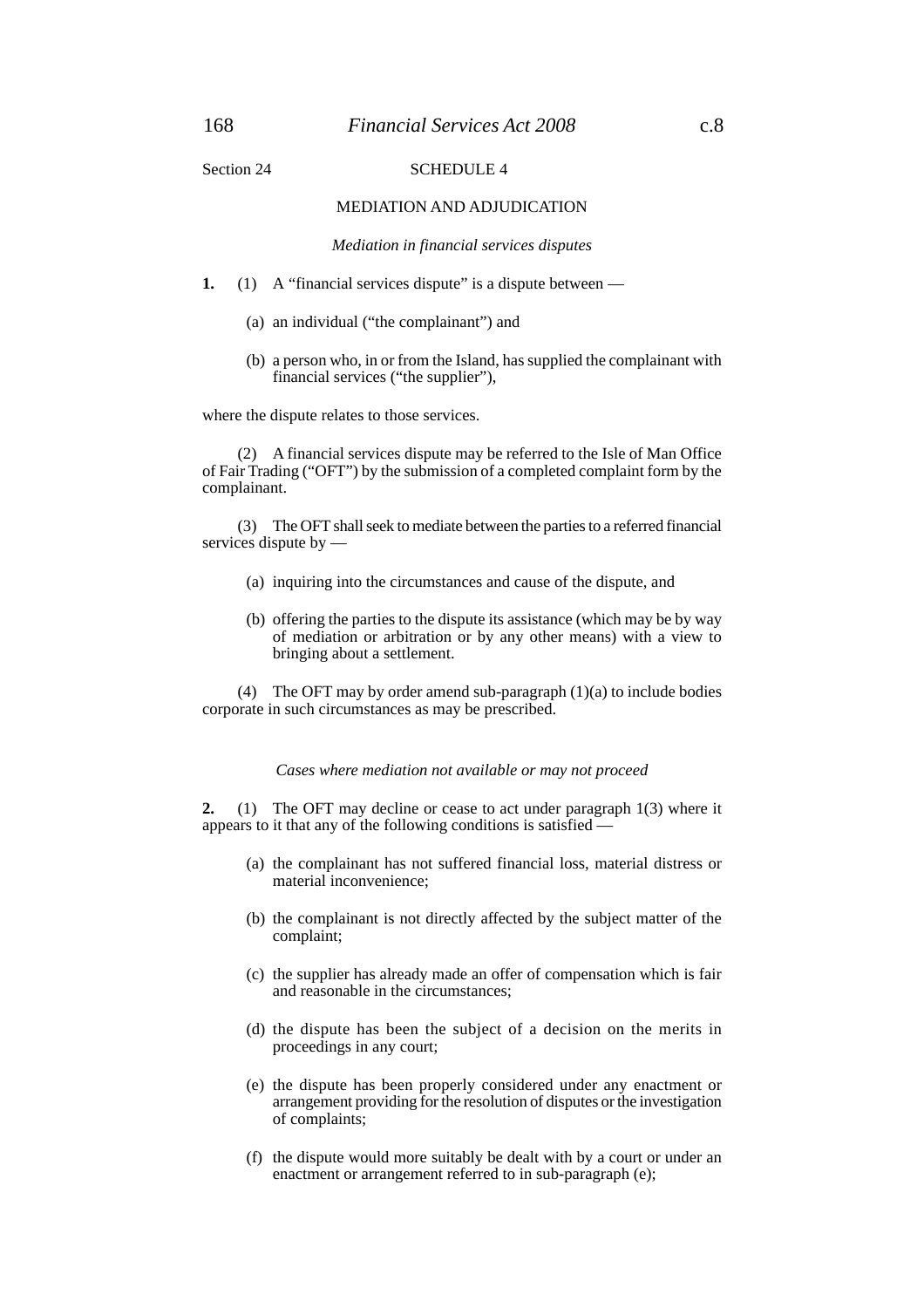# c.8 *Financial Services Act 2008* 169

- (g) the dispute relates to the legitimate exercise of the supplier's SCH. 4commercial judgment;
- (h) the dispute relates to investment performance, except to the extent that the complainant alleges that the supplier has been negligent;
- (i) the complaint is frivolous, vexatious or is an abuse of the adjudication process;
- (j) the issues raised by the complaint are such that no reasonable benefit would arise from adjudication;
- (k) the complainant has not sought compensation under the internal complaints procedure of the supplier or has not exhausted that procedure;
- (l) that such a decision is consistent with a previous decision by an adjudicator to decline a referred complaint;
- (m) the manner in which the complaint is made or pursued by the complainant is abusive or offensive.

(2) The OFT shall decline or cease to act under paragraph 1(3) where it appears to it that the dispute was referred to it under paragraph  $1(2)$  —

- (a) more than 2 years after the act or omission giving rise to it came, or ought reasonably have come, to the knowledge of the complainant; and
- (b) in any case, more than 6 years after that act or omission.

(3) Where, in any proceedings arising out of a financial services dispute, it appears to the High Court that the OFT is acting under paragraph 1(3) in relation to the dispute, the Court may stay the proceedings on such terms as it thinks fit.

(4) If it appears to the Treasury that other suitable arrangements have been made for the resolution of disputes with suppliers of financial services of any class or description, the Treasury may by order direct that this Schedule shall not apply to disputes which relate solely or mainly to services of that class or description.

#### *Referral to adjudication*

- **3.** (1) Where
	- (a) the OFT has taken any action under paragraph 1(3) in relation to a financial services dispute, and
	- (b) it appears to it that the dispute remains unresolved,

the OFT shall, subject to paragraph 8, on the written application of the complainant, refer the dispute to an adjudicator for investigation and adjudication.

(2) The senior adjudicator (see paragraph 4(1)) shall nominate the panel member who shall conduct the adjudication in any case.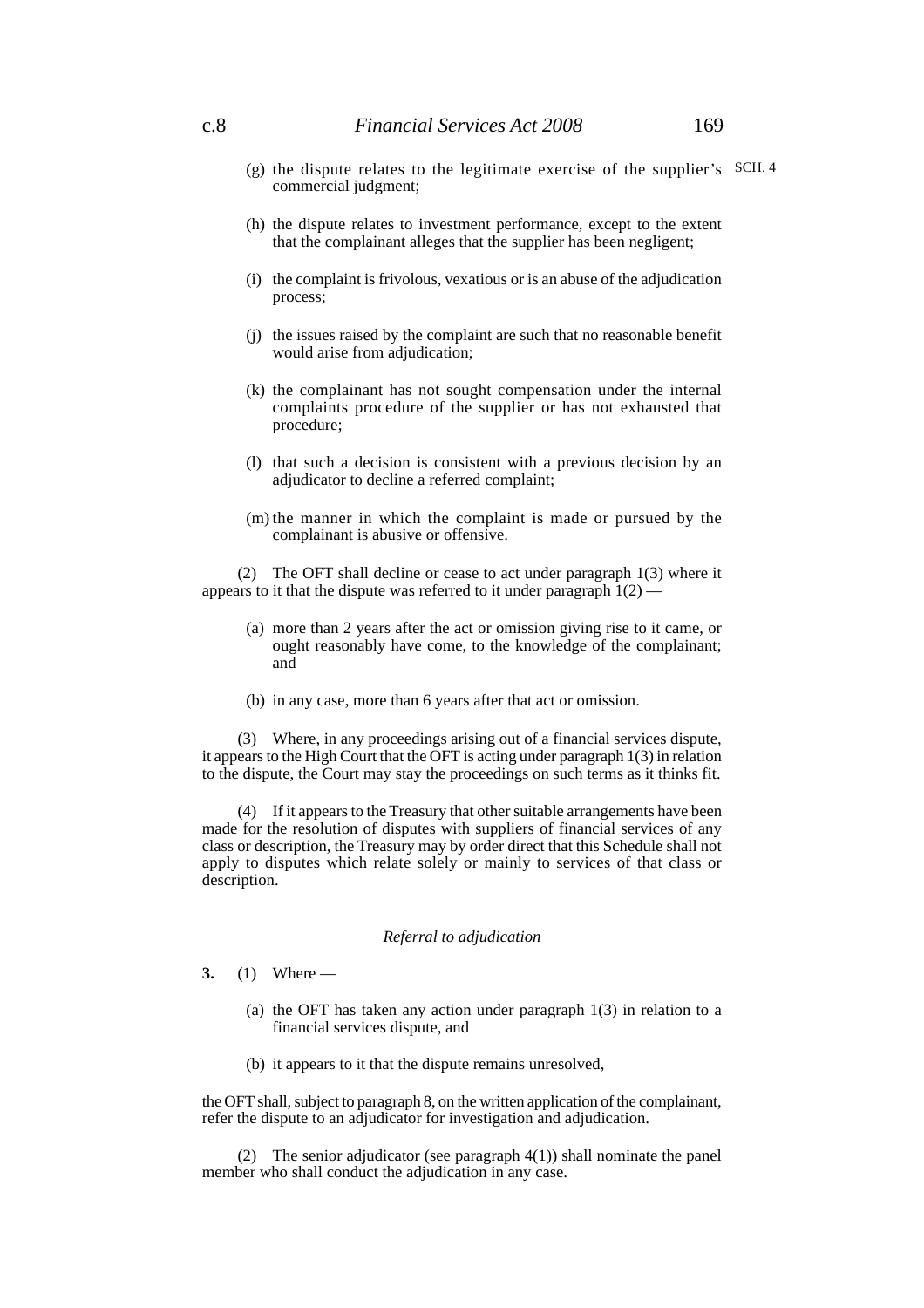SCH. 4

#### *Adjudicators*

**4.** (1) The Appointments Commission shall appoint and maintain a panel of not more than 6 persons (one of whom shall be designated "the senior adjudicator") appearing to it to be qualified by experience or otherwise to act under this Schedule in relation to financial services disputes.

(2) But a person who is at that time engaged or employed, or has at any time within the 3 years preceding that time been engaged or employed, in any business consisting of or including the supply of financial services of the same kind as that to which the dispute relates shall not be qualified to act as an adjudicator in respect of such a dispute.

- (3) The OFT shall make such arrangements —
- (a) as the Treasury may approve for the payment of remuneration and allowances to adjudicators who are acting under this Schedule, and
- (b) as the Civil Service Commission may approve for the provision of staff to assist such adjudicators.

(4) The OFT may by order amend the maximum number of members of the panel specified in sub-paragraph (1).

#### *Adjudication*

**5.** (1) The adjudicator who is nominated under paragraph 3(2) shall investigate and determine the dispute and shall comply with directions (if any) made by the High Court under paragraph 3(3).

- (2) The Treasury may make rules with respect to —
- (a) the practice and procedure which is to be adopted in connection with the reference and investigation;
- (b) time limits for taking any step or undertaking any procedure in the course of an adjudication;
- (c) fees to be paid by the complainant and the supplier.

(3) Subject to sub-paragraph (1) and to any provision made by rules under sub-paragraph (2), the procedure for conducting such an investigation shall be such as the adjudicator considers appropriate in the circumstances of the case.

(4) For the purpose of investigating and determining a financial services dispute an adjudicator to whom it is referred shall give every party to the dispute an opportunity -

(a) to make representations with respect to the dispute, and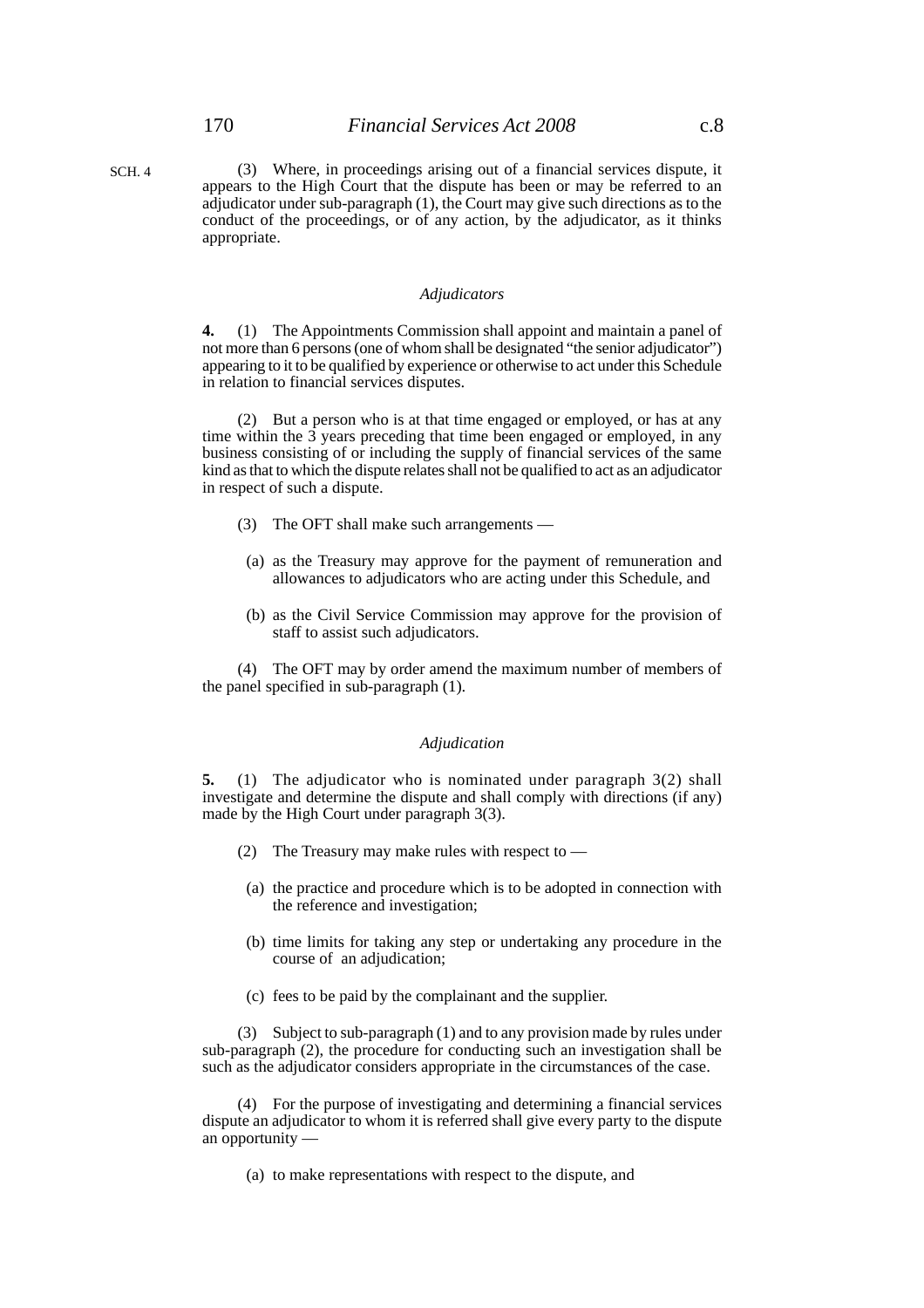(b) to comment on any representations so made by any other party.

# SCH. 4

#### *Determination and award by adjudicator*

**6.** (1) The adjudicator may, if satisfied that the complainant has suffered loss or damage by reason of any wrongful or improper act or omission by the supplier, make such award within sub-paragraph (2) as the adjudicator considers proper.

(2) An award under sub-paragraph (1) may comprise either or both of the following —

- (a) a direction to the supplier, within such time as is specified in the award, to take such steps as the adjudicator considers appropriate to remedy the act or omission and are so specified, and
- (b) an award of compensation, to be paid by the supplier to the complainant, of such amount (not exceeding  $\hat{\pounds}100,000$ ) as the adjudicator considers just and equitable and is specified in the award.

(3) Compensation under sub-paragraph (2)(b) may consist of or include an amount specified in the award as payable where a direction under sub-paragraph (2)(a) is not complied with.

(4) Subject to sub-paragraph (6), the determination by an adjudicator of a dispute, and any award made by the adjudicator under sub-paragraph (1), shall be final and binding on the complainant and the supplier but if an application has been made for a review under paragraph 7, the determination and award shall not be final and binding unless confirmed under paragraph 7(3).

(5) An award within sub-paragraph (2)(b) shall be enforceable as if it were an execution issued by the High Court.

(6) An appeal on a point of law shall lie to the High Court from the determination or award of an adjudicator at the instance of the complainant or the supplier.

#### *Review by senior adjudicator*

**7.** (1) The complainant or the supplier may by written application made within 21 days of a determination of a dispute or any award made by an adjudicator under paragraph 6(1) request that the senior adjudicator carry out a review of the determination and award.

(2) The review by the senior adjudicator shall be informal and such procedure may be adopted as the senior adjudicator considers to be appropriate but the procedure must afford a fair and equal opportunity to the parties involved.

- (3) On completion of a review the senior adjudicator may —
- (a) confirm the determination or award in question; or
- (b) make a new determination or award in place of it.

(4) Subject to sub-paragraph (6), the determination by the senior adjudicator of a dispute, and any award made by the senior adjudicator under sub-paragraph (3), shall be final and binding on the complainant and the supplier.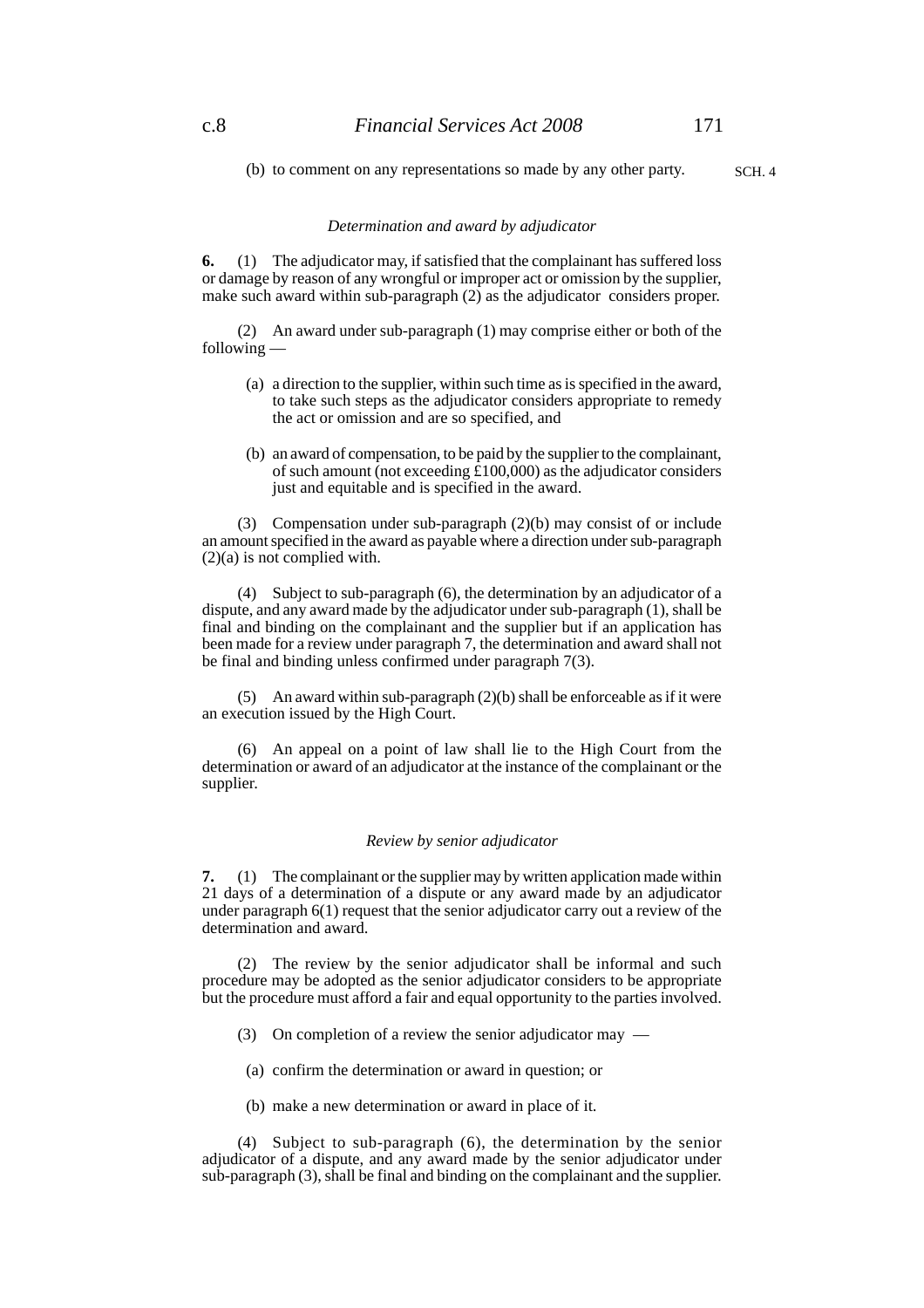SCH. 4

(5) An award under sub-paragraph (3) shall be enforceable as if it were an execution issued by the High Court.

(6) An appeal on a point of law shall lie to the High Court from a decision, determination or award of the senior adjudicator at the instance of the complainant or the supplier.

(7) The Treasury may make rules for the purpose of regulating and prescribing the practice and procedure to be followed by the senior adjudicator in conducting a review under this paragraph.

#### *Cases where adjudication not available or may not proceed*

**8.** (1) The OFT shall not refer a financial services dispute to adjudication where it appears to it that any of the conditions specified in paragraph 2(1) is satisfied.

(2) The OFT shall not refer a financial services dispute to adjudication where proceedings arising out of the dispute have been commenced in the High Court unless the Court —

- (a) gives leave (which may be given on such terms as it thinks fit), or
- (b) stays the proceedings under sub-paragraph (3)(a).

(3) Where, in proceedings arising out of a financial services dispute, it appears to the High Court that the dispute has been or may be referred to an adjudicator, the Court may —

- (a) stay the proceedings on such terms as it thinks fit,
- (b) cancel the reference, or direct that no reference be made, as the case may be.
- (4) An adjudicator may, at any time before determining a dispute —
- (a) cease to investigate it, or
- (b) decline to determine it,

where it appears to the adjudicator that any of the conditions specified in paragraph 2(1) is satisfied.

#### *Investigation and adjudication: supplemental powers*

**9.** (1) For the purposes of an investigation into a financial services dispute, an adjudicator may require —

- (a) the supplier of the financial services in question,
- (b) the complainant, and
- (c) any other person who, in the adjudicator's opinion is able to furnish information or produce documents relevant to the investigation,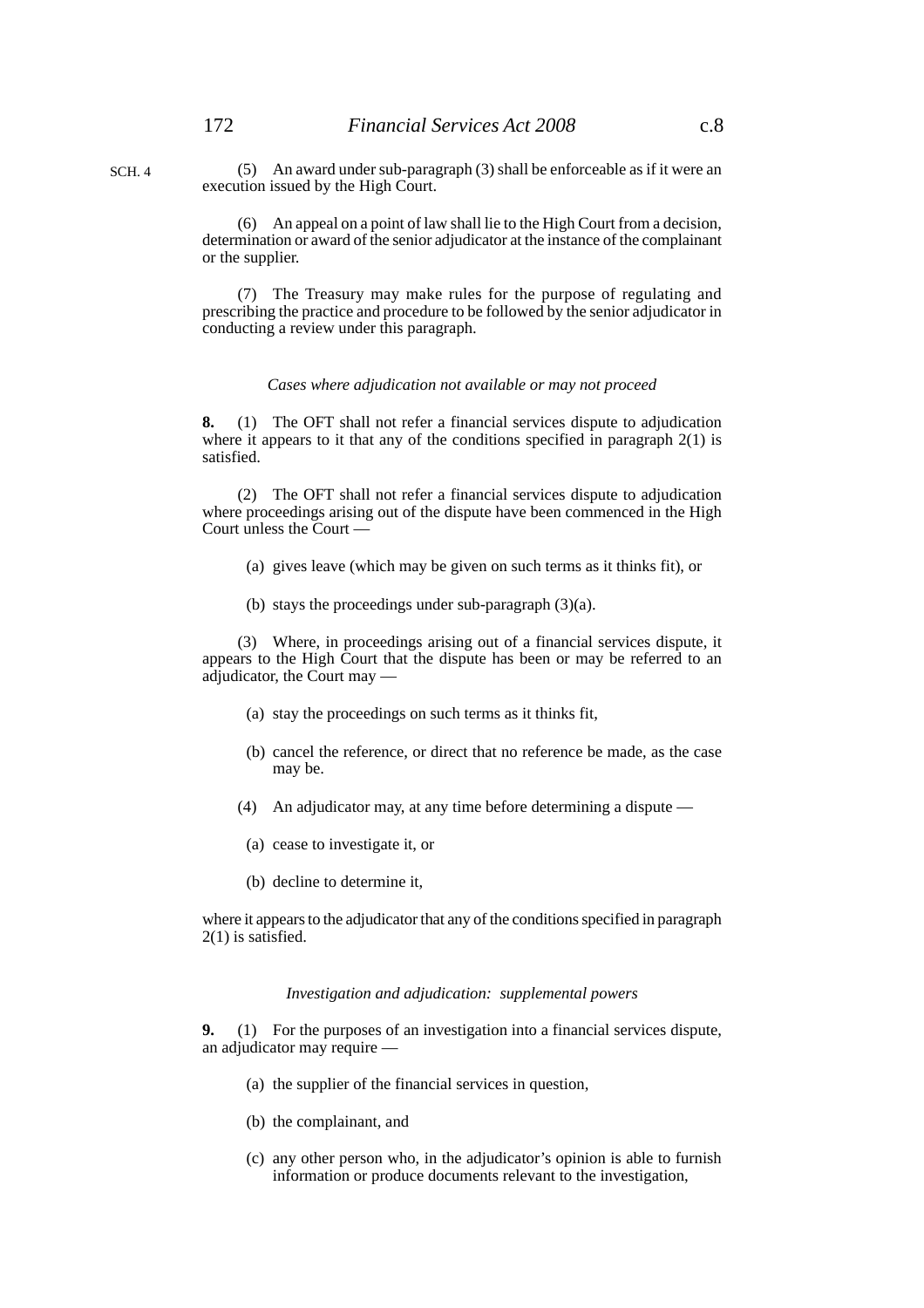to furnish any such information or produce any such documents.

(2) For the purposes of any such investigation an adjudicator shall have the same powers as a court of summary jurisdiction in respect of the attendance and examination of witnesses (including the administration of oaths and affirmations) and in respect of the production of documents.

(3) No person shall be compelled for the purposes of any such investigation to give any evidence or produce any document which that person could not be compelled to give or produce in civil proceedings before the High Court.

(4) If any person without lawful excuse refuses to comply with any summons issued by an adjudicator requiring that person to give evidence or to produce documents, the adjudicator may certify the refusal to a court of summary jurisdiction, which shall inquire into the matter and, after hearing any witnesses who may be produced and any statement that may be offered in defence, may deal with the person in accordance with section 102 of the Summary Jurisdiction Act 1989 as if that person had disobeyed an order mentioned in that section.

[c.15]

#### *Supplementary*

**10.** (1) Subject to paragraph 8(3), nothing in this Schedule affects any right of action or liability of any party to a financial services dispute but no person may recover both damages in proceedings to enforce any such right or liability and compensation under this Schedule in respect of the same loss or damage.

(2) The Arbitration Act 1976 shall not apply to any investigation, [c.24] determination or award under this Schedule.

(3) The Treasury may by order vary the maximum amount specified in paragraph 6(2)(b) (or that order as varied by a previous order under that paragraph).

#### *Notice of mediation to customers*

**11.** (1) The OFT may by regulations make provision requiring financial services suppliers to notify their customers of the availability of mediation and adjudication under this Schedule in such manner and at such times as may be specified in the regulations.

(2) Any person who acts in contravention of regulations made under subparagraph (1) is guilty of an offence.

#### *Schedule 4 : definitions*

**12.** In this Schedule —

"financial services" means such regulated activity, insurance business, credit business, pensions business or other financial business as is specified in an order made by the OFT;

"financial services dispute" has the meaning given by paragraph 1.

SCH. 4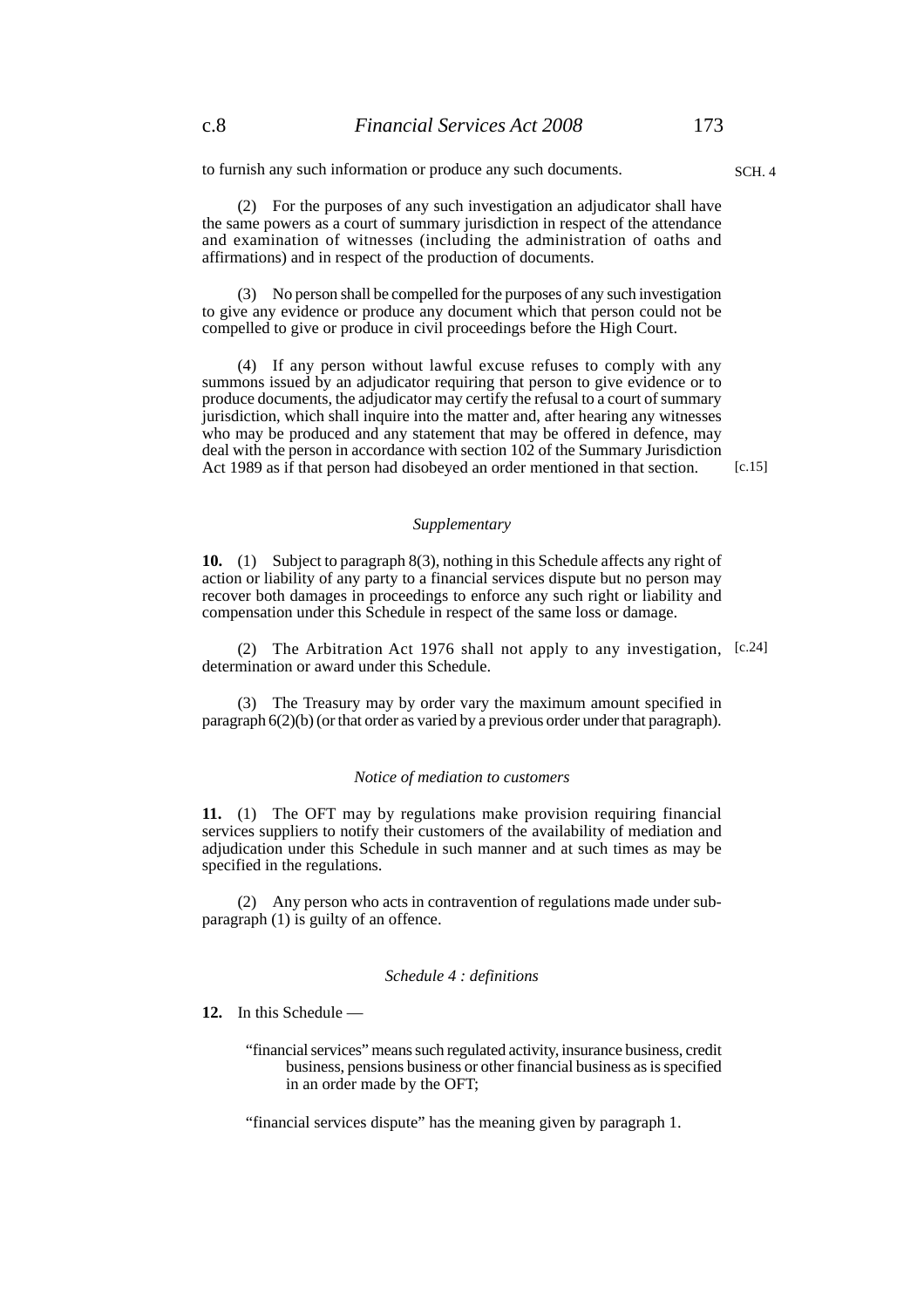# Section 31 SCHEDULE 5

#### DISCLOSURE OF INFORMATION

#### *Restrictions on disclosure of information*

**1.** (1) Subject to paragraph 2, information which is restricted information for the purposes of this paragraph and relates to the business or other affairs of any person shall not be disclosed by a person mentioned in sub-paragraph (3) ("the primary recipient") or any person obtaining the information directly or indirectly from the primary recipient without the consent of the person to whom it relates.

(2) Subject to sub-paragraph (4), information is restricted information for the purposes of this paragraph if it is obtained by the primary recipient for the purposes of, or in the discharge of the primary recipient's functions under, this Act, the Financial Supervision Act 1988 or any public document made under those Acts (whether or not by virtue of any requirement to supply it made under those provisions).

- (3) The persons mentioned in sub-paragraph  $(1)$  are —
- (a) the Treasury and its members;
- (b) the Commission and its members;
- (c) any person appointed or authorised to exercise any powers under section 19 of the Financial Supervision Act 1988;
- (d) the Isle of Man Office of Fair Trading or an adjudicator to whom a dispute has been referred to under Schedule 4;
- (e) any body administering a scheme under section 25; and
- (f) any officer or servant of any such person.

(4) Information shall not be treated as restricted information for the purposes of this paragraph if it has been made available to the public by virtue of being disclosed in any circumstances in which or for any purpose for which disclosure is not precluded by this paragraph.

(5) Any person who contravenes this paragraph is guilty of an offence.

#### *Exceptions from restrictions on disclosure*

- **2.** (1) Paragraph 1 shall not preclude the disclosure of information
	- (a) with a view to the institution of or otherwise for the purposes of criminal proceedings whether in the Island or elsewhere;
	- (b) to any constable for the purpose of enabling or assisting the Isle of Man Constabulary to discharge its functions;
	- (c) with a view to the institution of or otherwise for the purposes of any civil proceedings arising under or by virtue of this Act or the Financial Supervision Act 1988;

[c.16]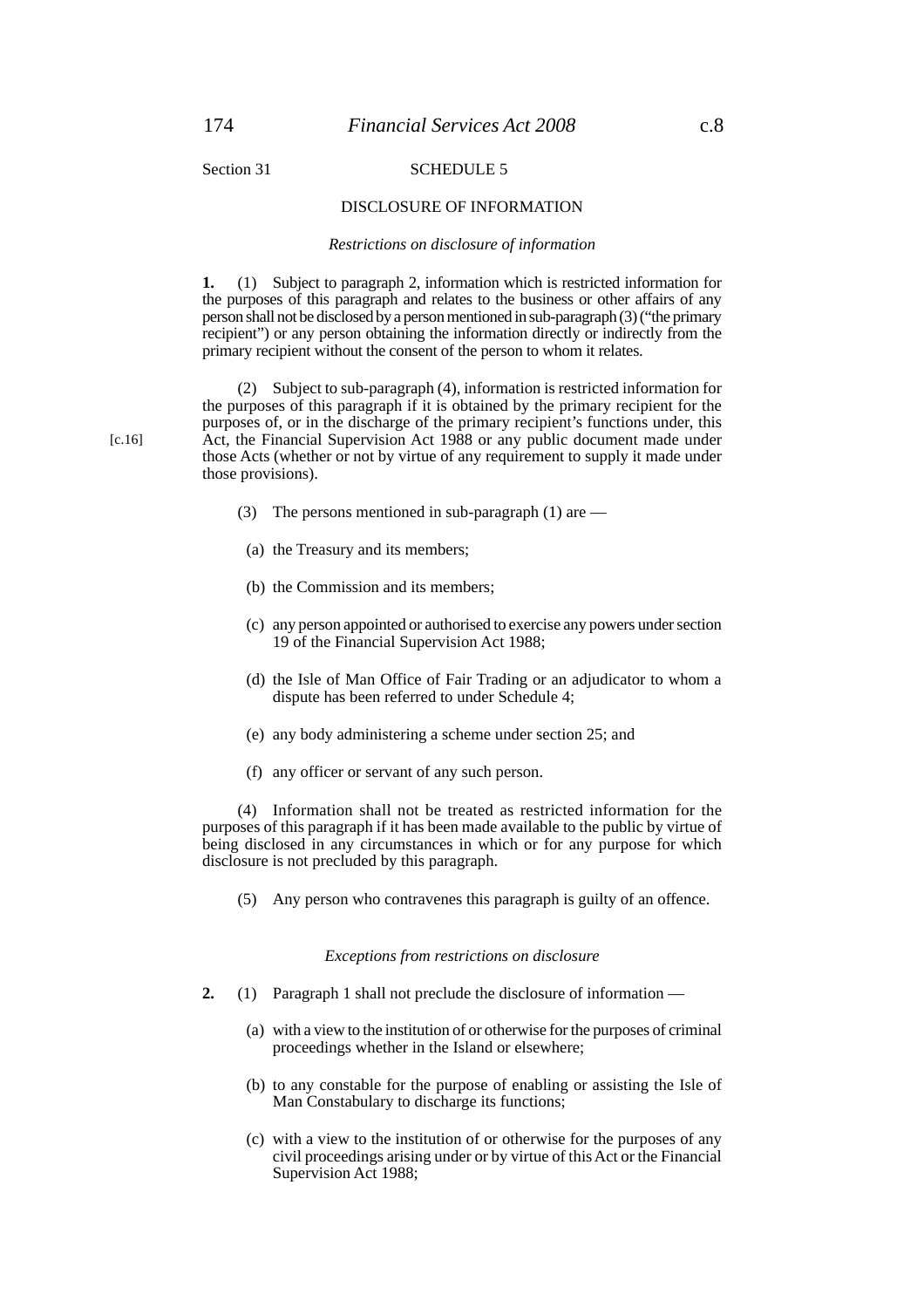- (d) for the purpose of enabling or assisting the Treasury to discharge its SCH. 5 functions under this Act or under the enactments relating to companies, insurance companies or insolvency or for the purpose of enabling or assisting any inspector appointed by the High Court under the enactments relating to companies to discharge the functions of inspector;
- (e) for the purpose of enabling or assisting the body administering a scheme under section 25 to discharge its functions under the scheme;
- (f) for the purpose of enabling or assisting the Commission to discharge its functions under this Act or the Financial Supervision Act 1988, or under the enactments relating to companies or any other of its functions;
- (g) for the purpose of enabling or assisting the Insurance and Pensions Authority, the Insurance Supervisor and the Retirement Benefits Schemes Supervisor to discharge their functions under the Insurance Act 1986, the Insurance Intermediaries (General Business) Act 1996 [c.24] and the Retirement Benefits Schemes Act 2000;  $[c.4]$
- (h) for the purpose of enabling or assisting the Assessor of Income Tax to discharge functions under enactments relating to income tax;
- (i) for the purpose of enabling or assisting an official receiver (whether appointed in the Island or elsewhere and whether in respect of a person in the Island or elsewhere) to discharge the functions of official receiver under the enactments relating to insolvency;
- (j) for the purpose of enabling or assisting a receiver or liquidator (whether appointed in the Island or elsewhere and whether in respect of a person in the Island or elsewhere) to discharge the functions of receiver or, as the case requires, liquidator;
- (k) with a view to the institution of, or otherwise for the purposes of, any disciplinary proceedings relating to the exercise by an advocate or registered legal practitioner, auditor, accountant, valuer or actuary of their professional duties;
- (l) for the purpose of enabling or assisting any person appointed or authorised to exercise any powers under section 15 and Schedule 2 to this Act or section 19 of the Financial Supervision Act 1988 to discharge those functions;
- (m) for the purpose of enabling or assisting in the discharge of the functions of the auditor of a permitted person;
- (n) for the purpose of enabling or assisting the Isle of Man Office of Fair Trading and any adjudicator to discharge their functions under Schedule 4 or for the purpose of enabling or assisting any person exercising equivalent functions outside the Island;
- (o) for the purpose of enabling or assisting the Gambling Supervision Commission in the discharge of its functions under enactments relating to all forms of gambling;
- (p) if the information is or has been available to the public from other sources;
- (q) in a summary or collection of information framed in such a way as not to enable the identity of any person to whom the information relates to be ascertained; or

[c.14]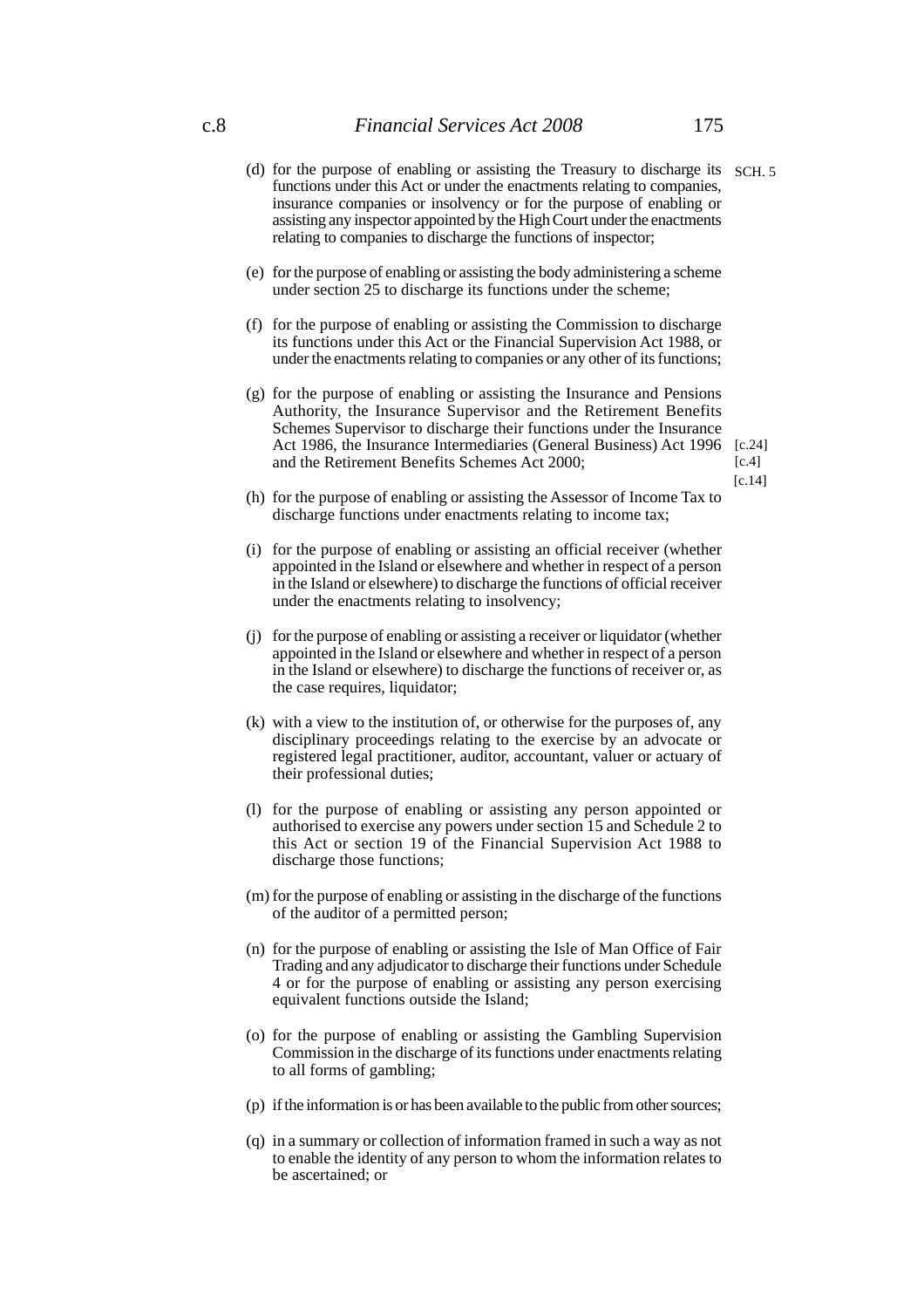(r) for the purpose of enabling the Civil Service Commission to investigate the conduct of members of the Isle of Man Civil Service.

(2) Subject to sub-paragraph (3), paragraph 1 shall not preclude the disclosure of information for the purpose of enabling or assisting any public or other authority in the Island for the time being designated for the purposes of this paragraph by an order made by the Treasury to discharge any functions which are specified in the order.

(3) An order under sub-paragraph (2) designating an authority for the purposes of that sub-paragraph may —

- (a) impose conditions subject to which the disclosure of information is permitted by that sub-paragraph; and
- (b) otherwise restrict the circumstances in which that sub-paragraph permits disclosure.
- (4) Paragraph 1 shall not preclude the disclosure —
- (a) of any information contained in any notice or copy of a notice, notice of the contents of which has not been given to the public, by the person on whom it was served or any person obtaining the information directly or indirectly from the person on whom it was served; or
- (b) of any information contained in any register required to be kept under this Act.
- (5) Paragraph 1 shall not preclude the disclosure of information —
- (a) to a regulatory authority; or
- (b) for the purpose of enabling or assisting an authority (whether a governmental or private body) in a country or territory outside the Island —
	- (i) to exercise functions in connection with rules of law corresponding to the provisions of the Insider Dealing Act 1998;
	- (ii) to exercise functions corresponding to any of those of the Insurance and Pensions Authority, the Insurance Supervisor and the Retirement Benefits Schemes Supervisor under the Insurance Act 1986, the Insurance Intermediaries (General Business) Act 1996 or the Retirement Benefits Schemes Act 2000; or
	- (iii) to exercise functions corresponding to any of those of the Commission under this Act or the Financial Supervision Act 1988.

(6) Sub-paragraph (5) shall not permit the disclosure of any information relating to the affairs of a customer unless —

- (a) the customer consents; or
- (b) the Commission has given its written consent to the disclosure in accordance with sub-paragraphs (7) to (9).

 $[c.2]$ 

SCH. 5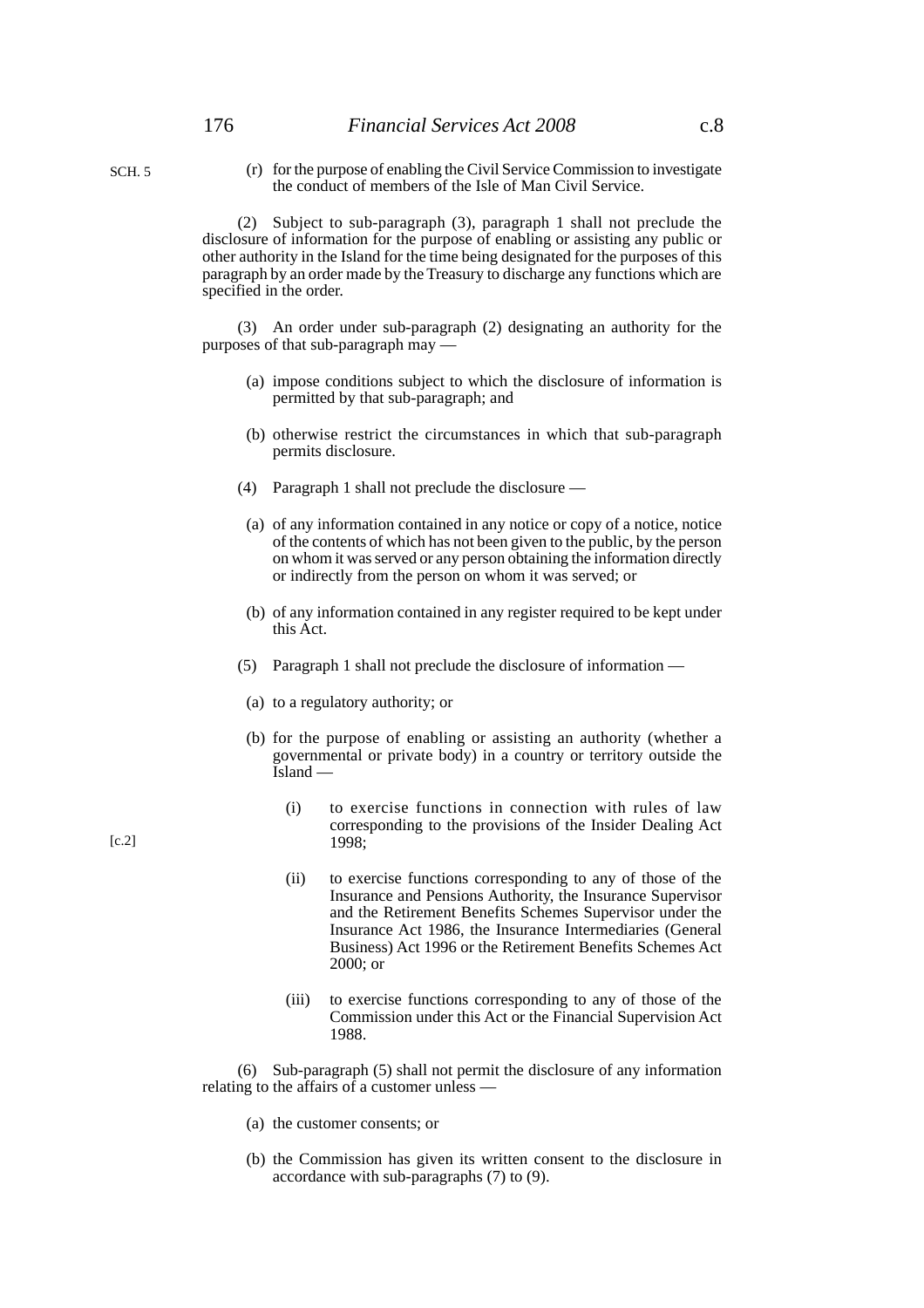(7) The Commission may consent to a disclosure of information to which SCH. 5sub-paragraph (6) applies if the Commission is satisfied that disclosure is appropriate having regard to its functions and the regulatory objectives, having regard to the confidential nature of the information and the purpose for which it is required.

(8) In deciding whether to consent to a disclosure of information to which sub-paragraph (6) applies, the Commission shall take the following factors into account —

- (a) the seriousness of the circumstances of the particular case;
- (b) the disclosure is (either itself or when taken with other material) likely to be of substantial value to the body to which it is made;
- (c) whether the information could be obtained by other means;
- (d) the standards of confidentiality and information security which will be applied by the recipient;
- (e) whether the making of the disclosure is proportionate to what is sought to be achieved by it; and
- (f) whether reciprocal assistance would be given in the country concerned.

 (9) The factors set out in sub-paragraph (8) are neither exhaustive nor definitive.

- (10) The Commission may by order modify —
- (a) the matters in respect of which the Commission must be satisfied under sub-paragraph  $(7)$ ;
- (b) the factors to be taken into account under sub-paragraph (8).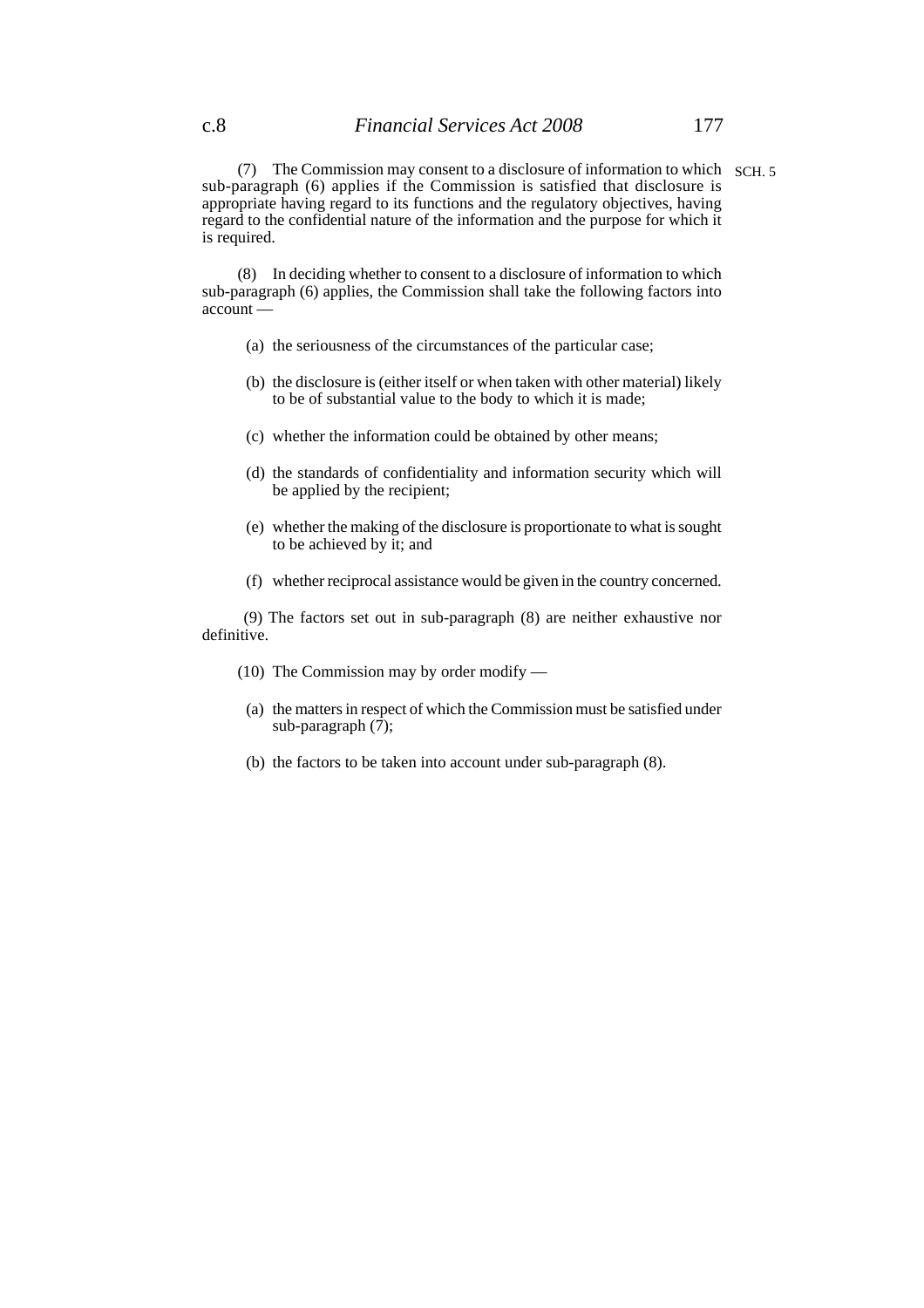#### Section 49 SCHEDULE 6

#### AMENDMENT OF ENACTMENTS

*Bills of Exchange Act 1883 (V p.310)*

**1.** In section 73A(1)(a), for "section 6 of the Banking Act 1998" substitute "section 7 of the Financial Services Act 2008".

*Industrial and Building Societies Act 1892 (VI p.405)*

**2.** In section 7(1), for "Subject to subsection (5) below" substitute "Subject to the Financial Services Act 2008".

**3.** In section 14(5), for the words from "not exceeding" to the end, substitute "not exceeding such sum as may be prescribed under section 32".

**4.** In section 32, after subsection (1)(a) insert —

"(aa) the maximum sum payable under section  $14(5)$ ;".

*Companies Act 1931 (XIII p.235)*

**5.** In section 94(2), for "the Corporate Service Providers Act 2000" substitute "the Financial Services Act 2008 in respect of the provision of corporate services or trust services".

**6.** In section 317(2), for "the Corporate Service Providers Act 2000" substitute "the Financial Services Act 2008 in respect of the provision of corporate services or trust services".

**7.** At the start of Part XIII, immediately before the cross-heading "Dispensations for Private Companies" insert —

#### *"Exemptions from prospectus requirements*

Exemptions 324A. (1) The Treasury may by regulations make provision for exemption from, or for the modification of, from prospectus requirements

- (a) sections 34 to 40 of, and Schedules 3 to 5 to, this Act;
- (b) such other provisions of the Companies Acts 1931 to 2004 as relate to prospectuses and statements in lieu of prospectus,

in respect of such classes of companies or in such circumstances as may be specified in the regulations.

(2) Regulations under this section shall not come into operation unless they are approved by Tynwald.

(3) Subject to subsection (4), regulations made under section 324A of the Companies Act 1931, which were in operation prior to 17 October 2006, continue to have effect as if made under this section.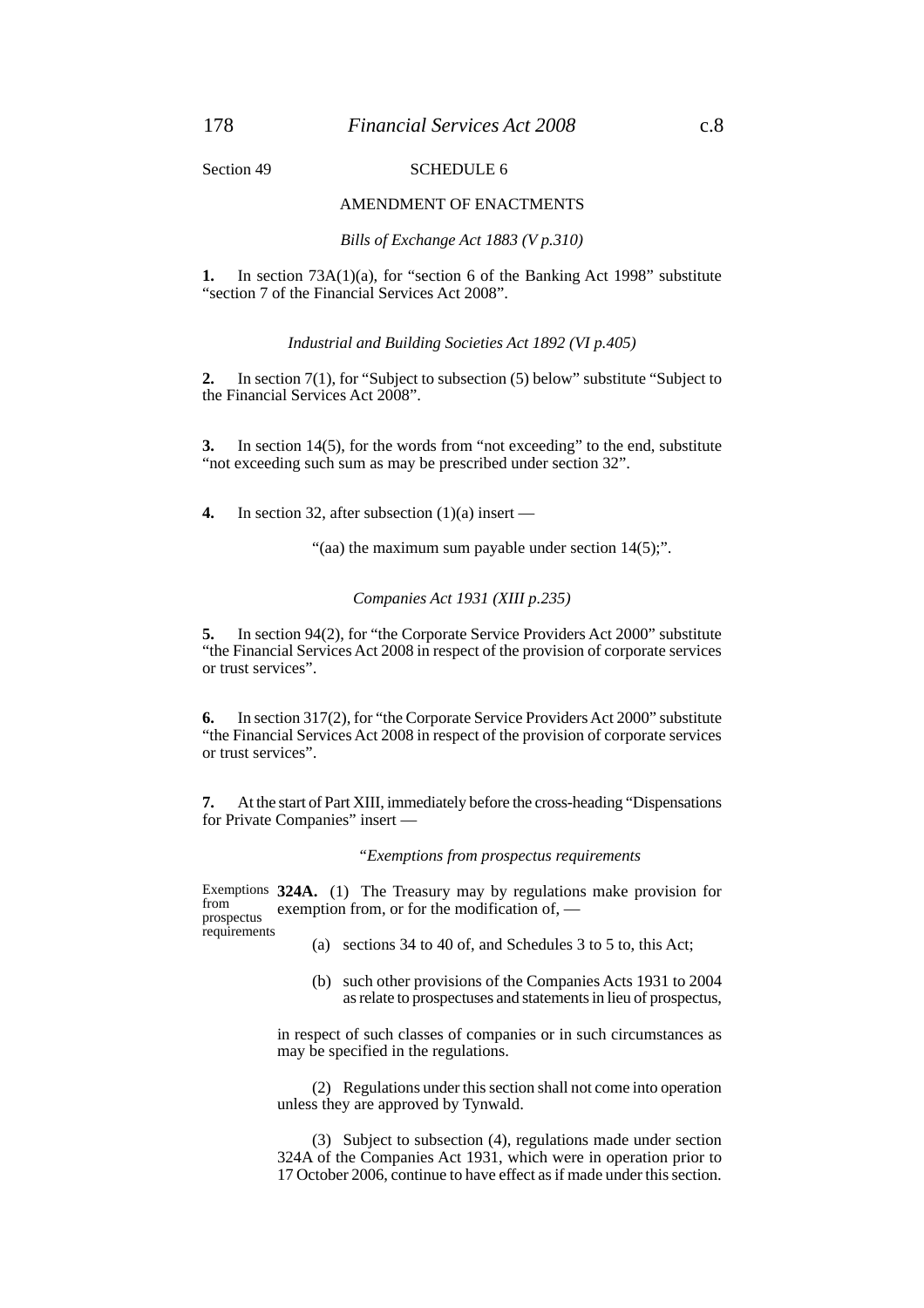(4) Regulations referred to in subsection (3) may be amended SCH. 6or revoked in accordance with section 28 of the Interpretation Act 1976.

(5) This section shall be deemed to have had effect from 17 October 2006.".

#### *Trustee Act 1961 (XIX p.215)*

**8.** In section 41(1)(d), for "section 2(1) or (2) of the Fiduciary Services Act 2005" substitute "section 4 of the Financial Services Act 2008".

- **9.** For section 65A(b) substitute
	- "(b) a body which is incorporated under the law of the Island or any part of the United Kingdom and is licensed under section 7 of the Financial Services Act 2008 to act as a trust corporation.".

#### *Income Tax Act 1970 (XXI p.260)*

**10.** In section 11A(2)(b), for "a banking institution within the meaning of the Banking Act 1998" substitute "the holder of a licence under section 7 of the Financial Services Act 2008 in respect of deposit taking".

**11.** In section 13E(1)(a), for "section 3 of the Corporate Service Providers Act 2000" substitute "section 7 of the Financial Services Act 2008 in respect of the provision of corporate services".

**12.** In section 31C(4) —

- (a) in the definition of "compensation scheme" for "section 21 of the Financial Supervision Act 1988" substitute "section 25 of the Financial Services Act 2008"; and
- (b) in the definition of "fund" for "section 21" substitute "section 25".

# *Advocates Act 1976 (c.27)*

**13.** In section 29, in the definition of "bank" for "a bank duly licensed under the Banking Act 1975" substitute "the holder of a licence under section 7 of the Financial Services Act 2008 in respect of deposit taking".

#### *Theft Act 1981 (c.21)*

**14.** In section 15B(2), for "section 25 of the Banking Act 1998" substitute "section 36 of the Financial Services Act 2008".

# *Companies Act 1982 (c.2)*

**15.** For section  $12A(2)(b)$  and (c) substitute —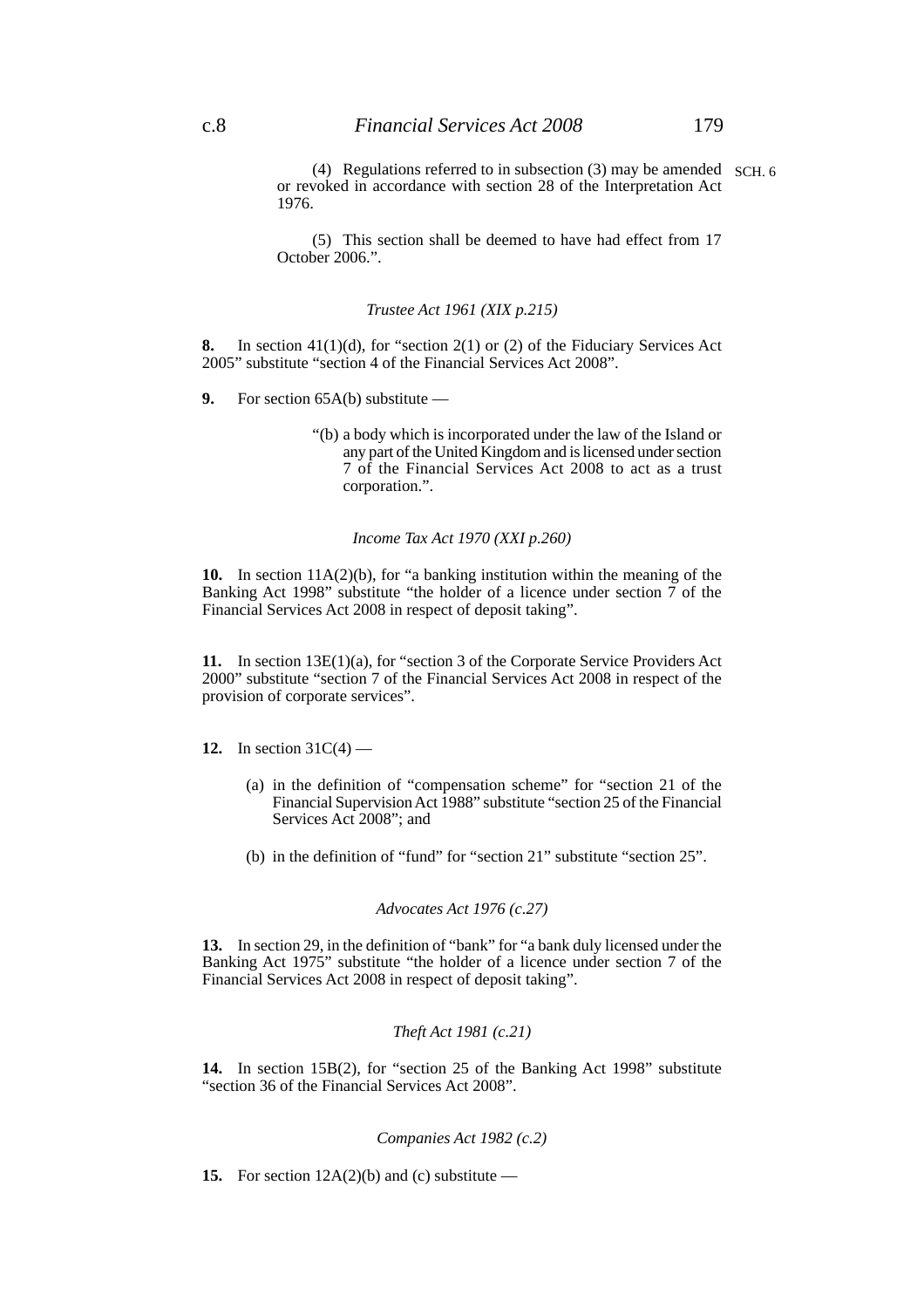SCH. 6

- "(b) a deposit taking or insurance company, or
- (c) a permitted person authorised to undertake investment business or to provide services to collective investment schemes under the Financial Services Act 2008.".
- **16.** For section 14(13), substitute —

"(13) Section 32 of the Financial Services Act 2008 (appeals to the Financial Services Tribunal) shall apply in respect of the decision of the Commission under subsection  $(12)$  as it applies in respect of a decision referred to in subsection  $(1)(b)$ ,  $(e)$  or  $(f)$  of that section.".

*Building Societies Act 1986 (c.7)*

- **17.** In section 2
	- (a) in subsections  $(4)$  to  $(8)$ , for "subsection  $(1)$ ", wherever occurring, substitute "section 7 of the Financial Services Act 2008";
	- (b) at the end add —

"(9) Any reference in this section to authorisation is to be construed as a reference to authorisation by virtue of a licence under section 7 of the Financial Services Act 2008.".

#### *Legal Aid Act 1986 (c.23)*

**18.** After paragraph 5B of Part I of Schedule 1 insert —

"**5C.** Proceedings before the Financial Services Tribunal on an appeal under section 32 of the Financial Services Act 2008, which shall be proceedings in a court for the purposes of this Act.".

#### *Insurance Act 1986 (c.24)*

- **19.** In section 24(1)
	- (a) in paragraphs (h) and (i), for "section 21B of the Financial Supervision Act 1988" substitute "Schedule 5 to the Financial Services Act 2008";
	- (b) in paragraph (m), for "section 21 of the Financial Supervision Act 1988" substitute "section 25 of the Financial Services Act 2008".

**20.** In section 28D, for "as defined in the Banking Act 1975" substitute "under the Financial Services Act 2008".

#### *Financial Supervision Act 1988 (c.16)*

**21.** For section  $1(2)(c)$  and (d) substitute —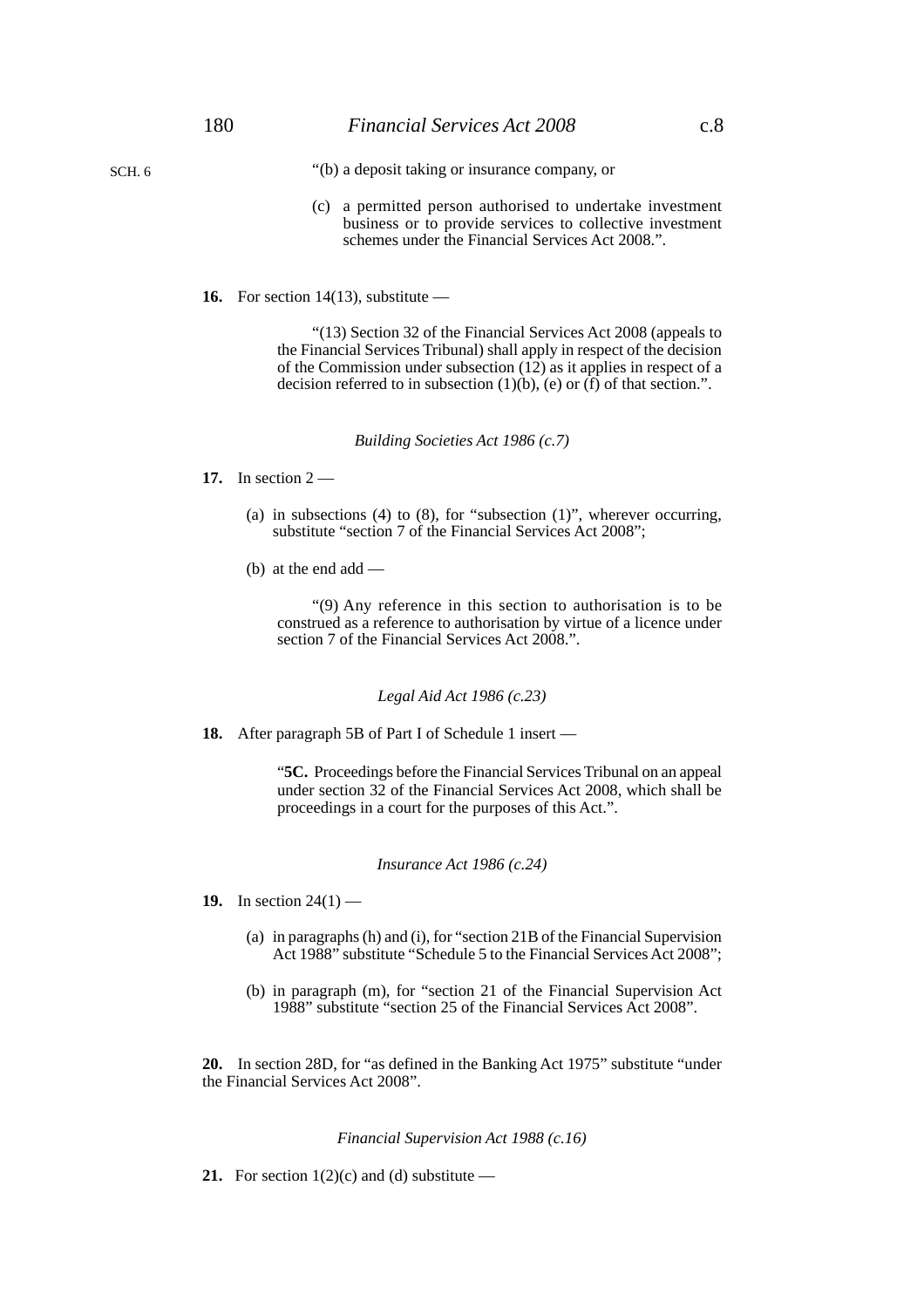"(c) a licenceholder within the meaning of section 7 of the SCH. 6Financial Services Act 2008 whose licence permits the licenceholder to advise or procure any person in the Island to become, or offer to become, a participant in a scheme of the same class as the scheme to which the advertisement refers, or in respect of which the advice or procurement under subsection (1) is given.".

**22.** In sections 4(1)(c) and 14(1)(b), for "Banking Act 1998 or the Investment Business Act 1991", wherever occurring, substitute "Financial Services Act 2008 or any Act repealed by that Act".

**23.** In section 16(1)(c), for "the Banking Act 1998 or the Investment Business Act 1991", in both places where the words occur, substitute "the Financial Services Act 2008 or any Act repealed by that Act".

**24.** For section 20(4) substitute —

"(4) Sections 20 and 26 (with the exception of section 26(2)) of the Financial Services Act 2008 shall apply in respect of any contravention referred to in this section as they apply in respect of a contravention referred to in those sections.".

**25.** In section 30(6)(e), for "section 13(1) of the Banking Act 1975" substitute "the Financial Services Act 2008".

26. In section 31(1), for the definition of "authorised person" substitute —

" "authorised person" means —

- (a) in the case of a trustee or manager of a scheme, a person who is the holder of a licence under the Financial Services Act 2008 which permits them to undertake that regulated activity;
- (b) in any case, such other classes of permitted persons (within the meaning of the Act of 2008) as may be prescribed;".

### *Moneylenders Act 1991 (c.6)*

**27.** In section 18(e), in the definition of "exempt person", for "within the meaning of section 4A of the Building Societies Act 1986 which is authorised to accept deposits under section 2(1), as applied by section 4A, of that Act;" substitute "which is licensed to accept deposits under section 7 of the Financial Services Act 2008".

*Consumer Protection Act 1991 (c.11)*

**28.** For section 19(3) substitute —

"(3) References in this Part to services or facilities do not include references to services or facilities which are provided by a permitted person undertaking a regulated activity within the meaning of the Financial Services Act 2008.".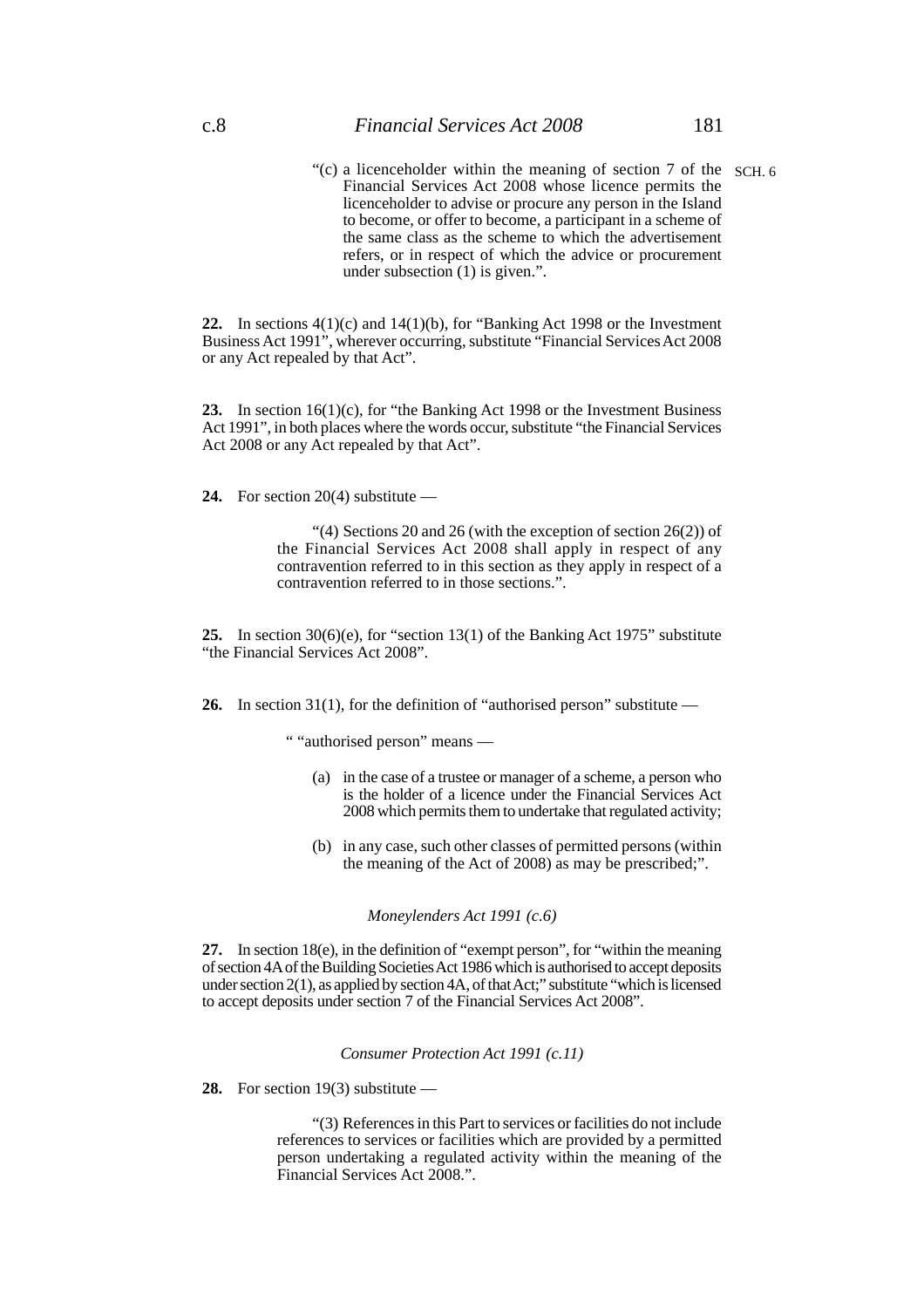- **29.** In section 45(1), in the definition of "advertisement", for the words from "an investment" to the end of the definition substitute "a regulated activity (within the meaning of the Financial Services Act 2008)". SCH. 6
	- **30.** In section 57N, in the definition of "financial services"
		- (a) in paragraph (b), for "within the meaning of the Investment Business Act 1991" substitute "under the Financial Services Act 2008".
		- (b) in paragraph (c), for "banking business within the meaning of the Banking Act 1998" substitute "deposit taking under the Financial Services Act 2008".

#### *High Court Act 1991 (c.12)*

**31.** For section 48(2) substitute —

"(2) In sections 46 and 47, "deposit-taking institution" means any person carrying on a business which is a deposit taking business under the Financial Services Act 2008 and includes a building society established under the Industrial and Building Societies Act 1892 and a United Kingdom building society which is licensed to accept deposits under the Act of 2008.".

#### *Companies Act 1992 (c.4)*

**32.** In section 26(3)(c)(i) at the end add "or the Financial Services Act 2008".

### *Credit Unions Act 1993 (c.19)*

**33.** For section 26 substitute —

**26.** The carrying out by a credit union of transactions permitted by its rules shall not be treated as deposit taking business, and accordingly a credit union shall not be treated as a deposit taking institution, for the purposes of the Financial Services Act 2008.". "Exclusion of deposit taking business under the Financial Services Act 2008

**34.** In section 29(1), in the definition of "authorised bank" for paragraph (a) substitute —

> "(a) the holder of a licence under section 7 of the Financial Services Act 2008 in respect of deposit taking;".

#### *Post Office Act 1993 (c.20)*

**35.** In section 11(4), in the definition of "bank" for paragraph (b) substitute —

"(b) the holder of a licence under section 7 of the Financial Services Act 2008 in respect of deposit taking;".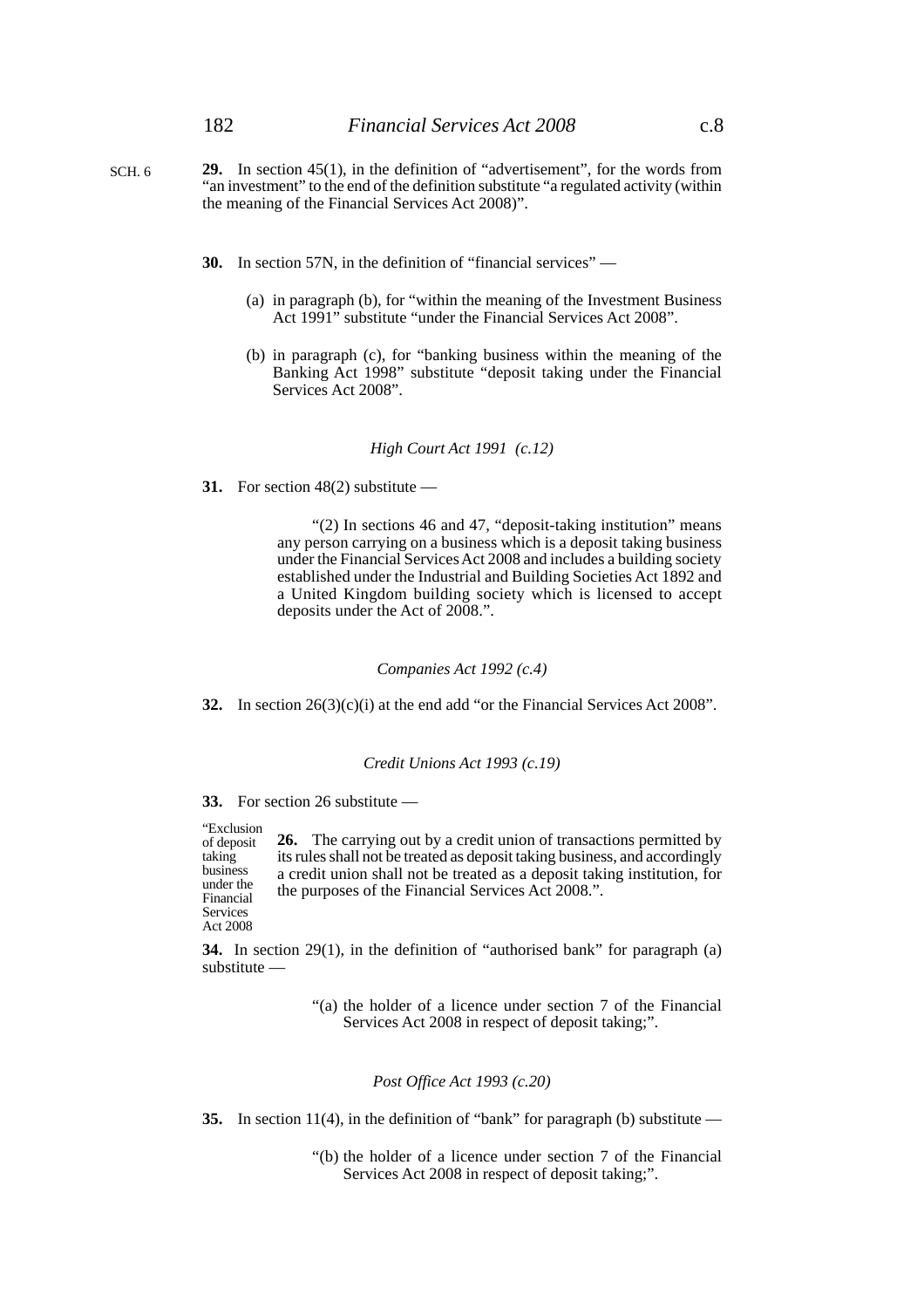SCH. 6

*Purpose Trusts Act 1996 (c.9)*

**36.** In section 9(1), in the definition of "designated person", for paragraph (ea) substitute -

> "(ea) the holder of a licence under the Financial Services Act 2008 in respect of trust services;".

> > *Fair Trading Act 1996 (c.15)*

**37.** In section 7A(6)(a), for "in the Island (within the meaning of the Investment Business Act 1991)" substitute "or services to collective investment schemes in the Island (falling under the Financial Services Act 2008)".

**38.** After section 25(2)(a)(vi) insert —

"(vii) the Financial Services Act 2008, or".

#### *Insider Dealing Act 1998 (c.2)*

**39.** (1) In Schedule 3, for "Treasury", wherever occurring, substitute "Financial Supervision Commission".

(2) Paragraph (1) shall have no effect in respect of an investigation by an inspector appointed under Schedule 3 before the commencement of this entry.

**40.** In Schedule 3 —

- (a) in paragraph 2(3), for "section 3 of the Investment Business Act 1991" substitute "section 7 of the Financial Services Act 2008 in respect of investment business or services to collective investment schemes";
- (b) in paragraph 2(3)(a), for "section 3" substitute "section 7";
- (c) for paragraph  $2(5)$  substitute —

"(5) Where the court gives a direction under sub-paragraph (2)(b) in the case of a person who is not the holder of a licence under the Financial Services Act 2008 in respect of investment business or services to collective investment schemes, the Financial Supervision Commission may direct that any person licensed under that Act who knowingly transacts investment business or services to collective investment schemes of a specified kind, or in specified circumstances or to a specified extent, with or on behalf of that person shall be treated as having contravened section 4 of that Act.".

*Retirement Benefits Schemes Act 2000 ( c.14)*

**41.** In sections 4(1)(c), 22(1)(b), 31(1)(c) and (4)(b), for sub-paragraphs (iii) to (v) substitute —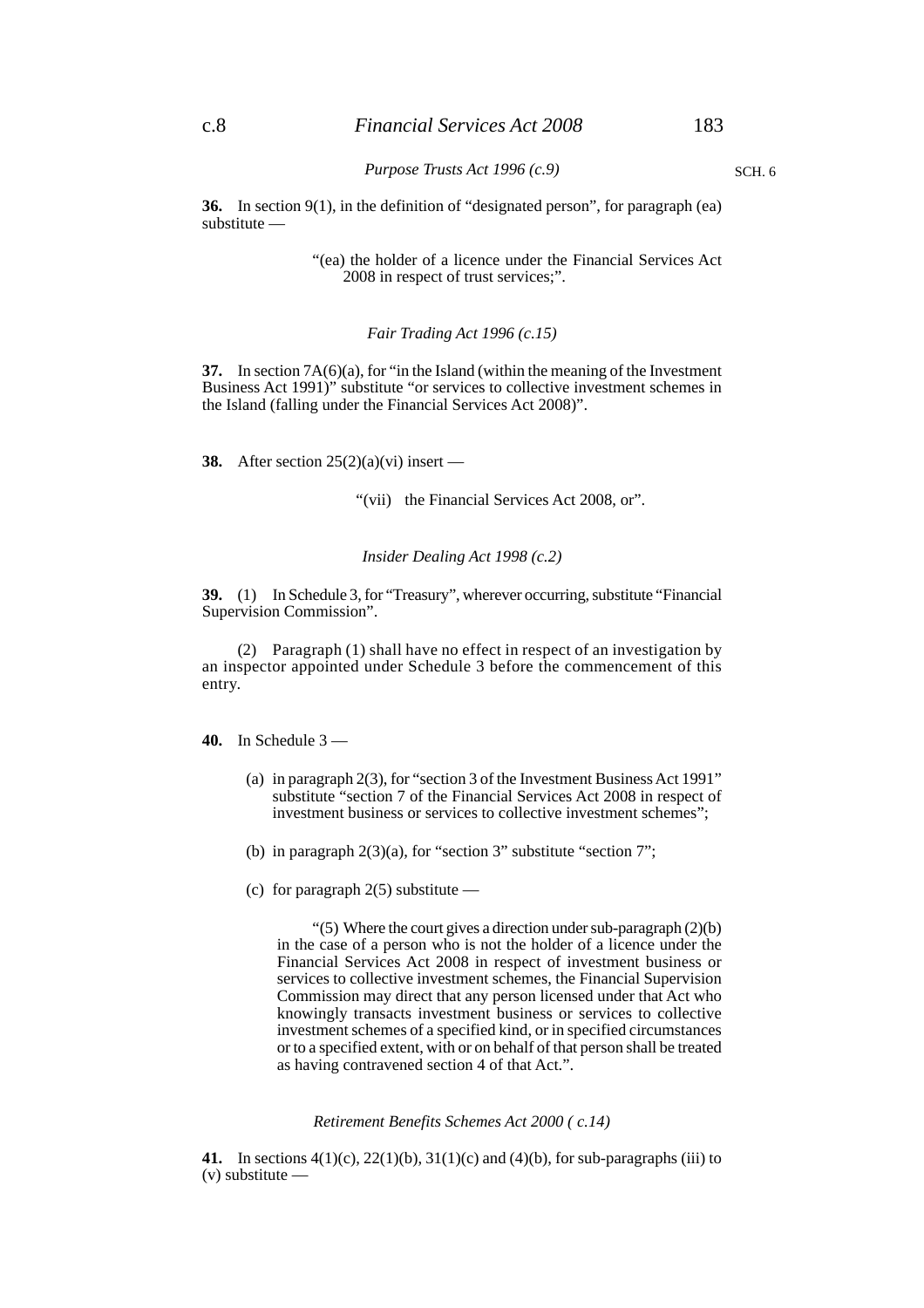SCH. 6

**42.** In section 31(4)(c), for "the Banking Act 1998, the Financial Supervision Act 1988 or the Investment Business Act 1991" substitute "the Financial Supervision Act 1988 or the Financial Services Act 2008".

- **43.** In section 44
	- (a) in subsection 1(c), after "insolvency" insert ", financial services";
	- (b) in subsection (1)(h), for "section 21 of the Financial Supervision Act 1988" substitute "section 25 of the Financial Services Act 2008";
	- (c) in subsection  $(5)(b)(iii)$ , after "relating to" insert "financial services,";
	- (d) in subsection (6)(b), for ", the Investment Business Act 1991 or the Banking Act 1998" substitute "or the Financial Services Act 2008".

*Online Gambling Regulation Act 2001 ( c.10)*

**44.** In section 3(1)(d) for "section 22A of the Investment Business Act 1991" substitute "section 46 of the Financial Services Act 2008".

**45.** In section 10A(3), for "section 3 of the Corporate Service Providers Act 2000" substitute "section 7 of the Financial Services Act 2008 to carry on the regulated activity of corporate services".

*Trustee Act 2001 (c.18)*

**46.** In section 29 —

- (a) in subsection (3), for "licensed banking institution" substitute "licensed deposit taking institution";
- (b) for subsection (7) substitute —

"(7) In this section "licensed deposit taking institution" means the holder of a licence under section 7 of the Financial Services Act 2008 in respect of deposit taking.".

*Anti-Terrorism and Crime Act 2003 (c.6)*

- **47.** In paragraph 1 of Schedule 1
	- (a) for sub-paragraph (a), substitute  $-$ 
		- "(a) deposit taking which is a regulated activity under the Financial Services Act 2008;";
	- (b) in sub-paragraph (f), for "investment business within the meaning of the Investment Business Act 1991" substitute "any regulated activity under the Financial Services Act 2008".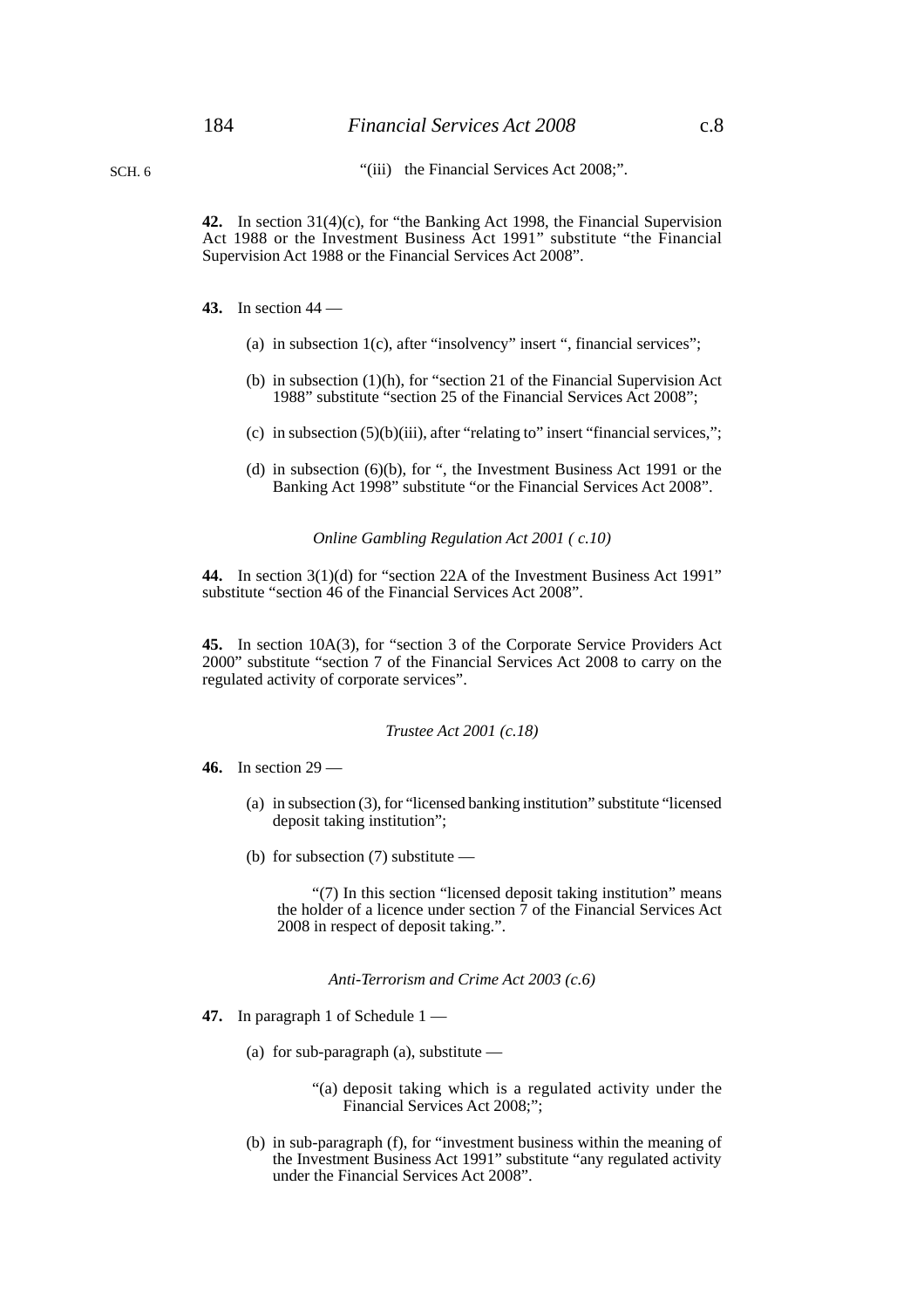**48.** In paragraph 4(2) in Part 2 of Schedule 1, for "banks, investment business" SCH. 6 substitute "financial services".

**49.** In paragraph 16(5)(a) of Part 5 of Schedule 3, for "section 13(4) of the Investment Business Act 1991" substitute "section 20(4) of the Financial Services Act 2008".

- **50.** In paragraph 1(1) of Schedule 4, in the definition of "financial institution"
	- (a) for head (a), substitute  $-$ 
		- "(a) a person who carries on the regulated activity of deposit taking under the Financial Services Act 2008;";
	- (b) for head (d), substitute
		- "(d) a person who carries on the regulated activity of investment business or services to collective investment schemes under the Financial Services Act 2008;".
- **51.** In paragraph  $6(1)$  of Schedule  $6$ 
	- (a) for head (a), substitute  $-$ 
		- "(a) a person carrying on the regulated activity of deposit taking under the Financial Services Act 2008,";
	- (b) for head (d), substitute  $-$ 
		- "(d) a person carrying on the regulated activity of investment business or services to collective investment schemes under the Financial Services Act 2008,".

*Fiduciary Services Act 2005 (c.5)*

**52.** In section 3, for "section 2 of the Corporate Service Providers Act 2000" substitute "section 4 of the Financial Services Act 2008".

## *Tribunals Act 2006 (c.1)*

**53.** After entry 6 of Part 2 of Schedule 2 insert —

"**7.** The Financial Services Tribunal established under section 32 of the Financial Services Act 2008.".

### *Companies Act 2006 (c.13)*

**54 .** In section 74(3), for "Fiduciary Services Acts 2000 and 2005 which does not exclude acting as registered agent" substitute "Financial Services Act 2008 which permits that person to undertake the regulated activity of acting as a registered agent".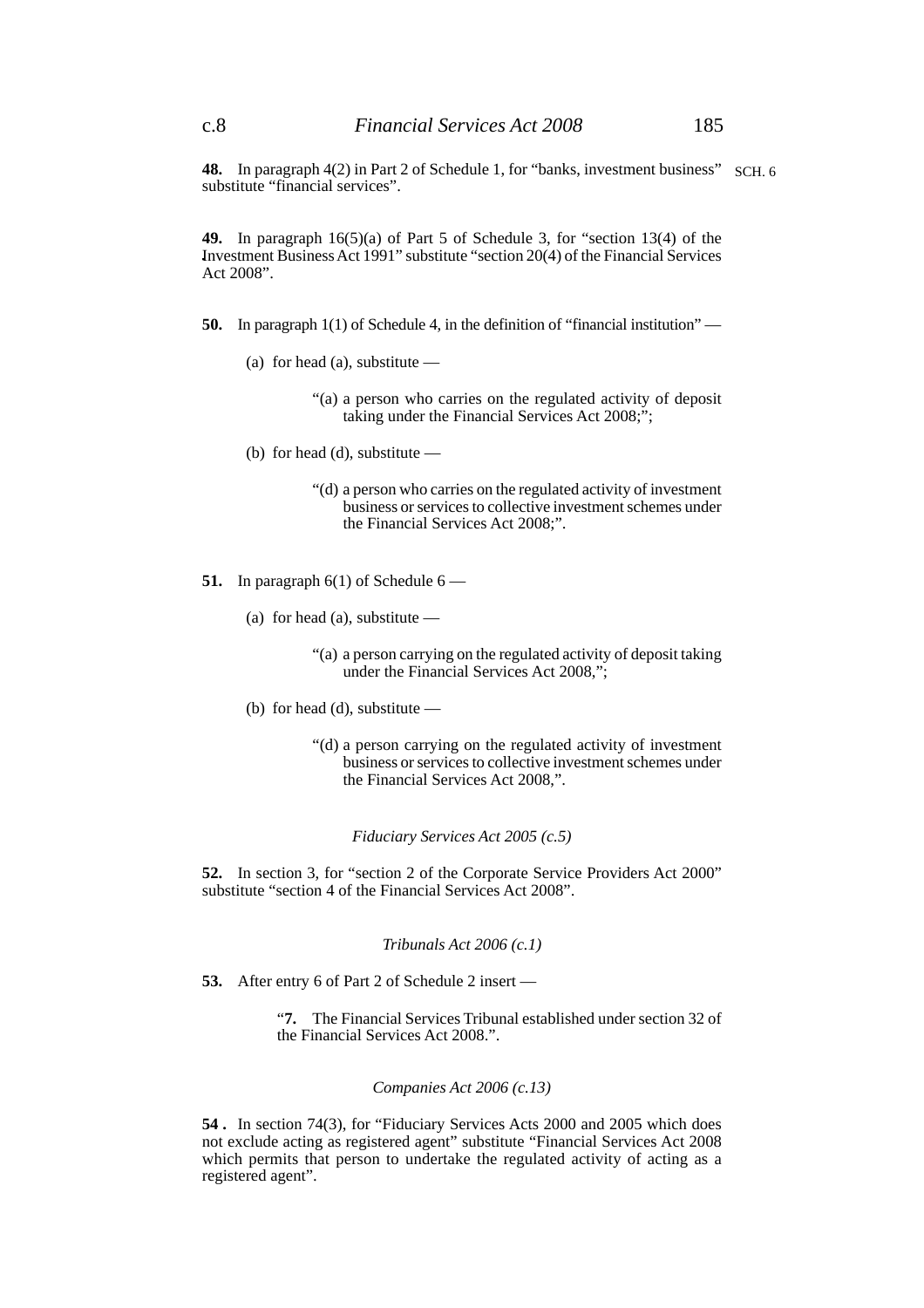- (a) in subsection (1), for "Fiduciary Services Acts 2000 and 2005" substitute "Financial Services Act 2008"; and
- (b) in subsection (2)(b), for "Fiduciary Services Acts 2000 and 2005" substitute "Financial Services Act 2008".

**56.** In section 91(7)(a), for "Fiduciary Services Acts 2000 and 2005" substitute "Financial Services Act 2008".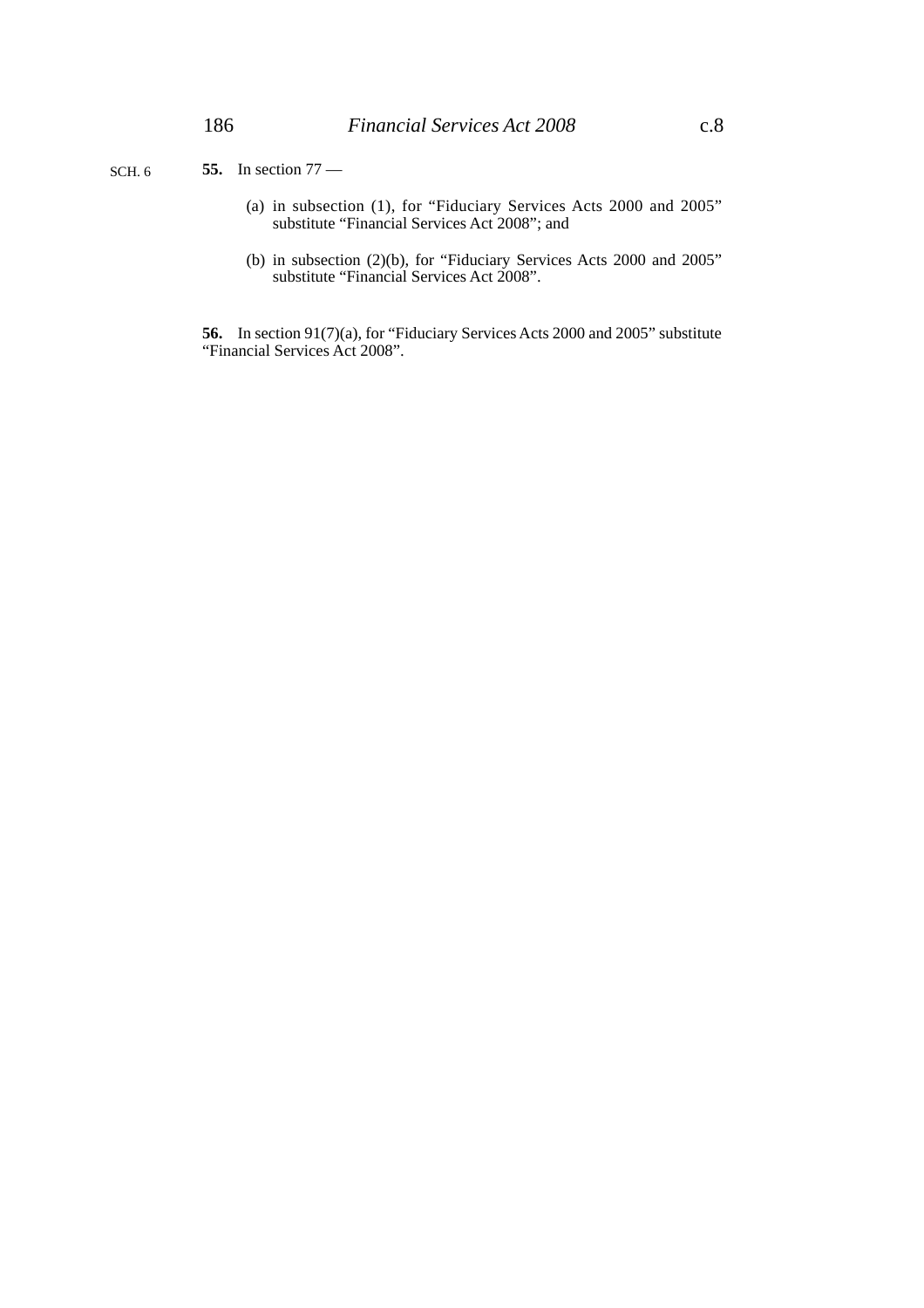# Section 50 SCHEDULE 7

## REPEAL OF ENACTMENTS

| Ch. no./Vol. | Short title                                                      | Extent of repeal                                                                                     |  |  |
|--------------|------------------------------------------------------------------|------------------------------------------------------------------------------------------------------|--|--|
| VI p.405     | <b>Industrial and Building Societies</b>                         | Section 4.                                                                                           |  |  |
|              | Act 1892                                                         | Section $7(5)$ to $(9)$ .                                                                            |  |  |
| XVIII p. 614 | <b>Industrial and Building Societies</b><br>(Amendment) Act 1955 | Section 9.                                                                                           |  |  |
| 1984 c.22    | <b>Financial Supervision</b><br>Commission Act 1984              | The whole Act.                                                                                       |  |  |
| 1986 c.7     | <b>Building Societies Act 1986</b>                               | Section $2(1)$ to $(3)$ .                                                                            |  |  |
|              |                                                                  | Sections $3, 4, 4A, 4B$ and<br>$4C$ .                                                                |  |  |
| 1988 c.16    | Financial Supervision Act 1988                                   | Sections 21 to 24.                                                                                   |  |  |
|              |                                                                  | In section $29(1)$ the words<br>"or any body administering<br>a scheme under section<br>$21$ ".      |  |  |
| 1991 c.18    | <b>Investment Business Act 1991</b>                              | The whole Act.                                                                                       |  |  |
| 1993 c.17    | <b>Investment Business</b><br>(Amendment) Act 1993               | The whole Act.                                                                                       |  |  |
| 1998 c.2     | Insider Dealing Act 1998                                         | Section $15(1)$ .                                                                                    |  |  |
| 1998 c.4     | Banking Act 1998                                                 | The whole Act.                                                                                       |  |  |
| 2000 c.13    | Corporate Service Providers<br>Act 2000                          | Sections 1 to 27.                                                                                    |  |  |
|              |                                                                  | Schedules 1 and 2.                                                                                   |  |  |
|              |                                                                  | In Schedule $3-$                                                                                     |  |  |
|              |                                                                  | (a)<br>entries 3 and 4;                                                                              |  |  |
|              |                                                                  | (b)<br>entries 6 to 9, 11 and<br>13 to 16 and the<br>cross-headings<br>relating to those<br>entries. |  |  |
| 2000c.14     | <b>Retirement Benefits Schemes</b><br>Act 2000                   | Section 40.                                                                                          |  |  |
| 2001 c. 26   | Fair Trading (Amendment)<br>Act 2001                             | Section 17.                                                                                          |  |  |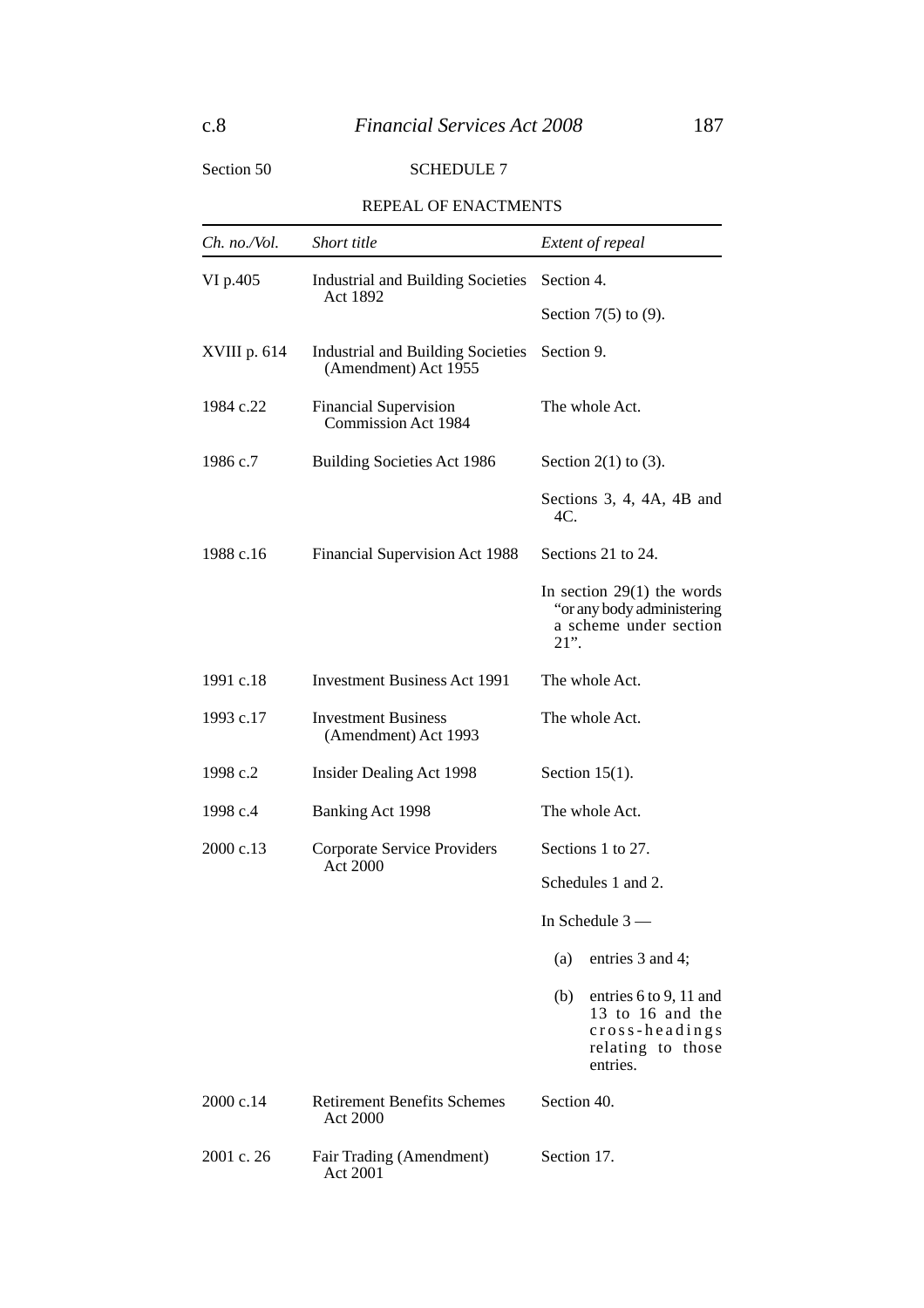|        | 188       | <b>Financial Services Act 2008</b>   |                                                                                    | c.8 |
|--------|-----------|--------------------------------------|------------------------------------------------------------------------------------|-----|
| SCH. 7 | 2003 c.6  | Anti-Terrorism and Crime Act<br>2003 | In Schedule 10, the entry<br>relating to the Building<br>Societies Act 1986.       |     |
|        | 2003 c.11 | Income Tax Act 2003                  | Section $18(2)$ .                                                                  |     |
|        | 2005 c.5  | Fiduciary Services Act 2005          | Sections 1 and 2.                                                                  |     |
|        |           |                                      | Section $4(2)$ .                                                                   |     |
|        |           |                                      | Section $5(2)$ .                                                                   |     |
|        |           |                                      | Schedules 1 and 2.                                                                 |     |
|        |           |                                      | In Schedule $3-$                                                                   |     |
|        |           |                                      | entries 2 and 3 and<br>(a)<br>the cross-heading<br>relating to those<br>entries;   |     |
|        |           |                                      | entries 7 to 9 and<br>(b)<br>10(1)(a);                                             |     |
|        |           |                                      | entries 11 to 23 and<br>(c)<br>the cross-headings<br>relating to those<br>entries. |     |
|        | 2006 c.1  | Tribunals Act 2006                   | In Part 2 of Schedule 2,<br>entries $6(a)$ , $(b)$ , $(c)$ and $(e)$ .             |     |
|        |           |                                      | In Schedule 3, paragraphs<br>10, 16 and 18.                                        |     |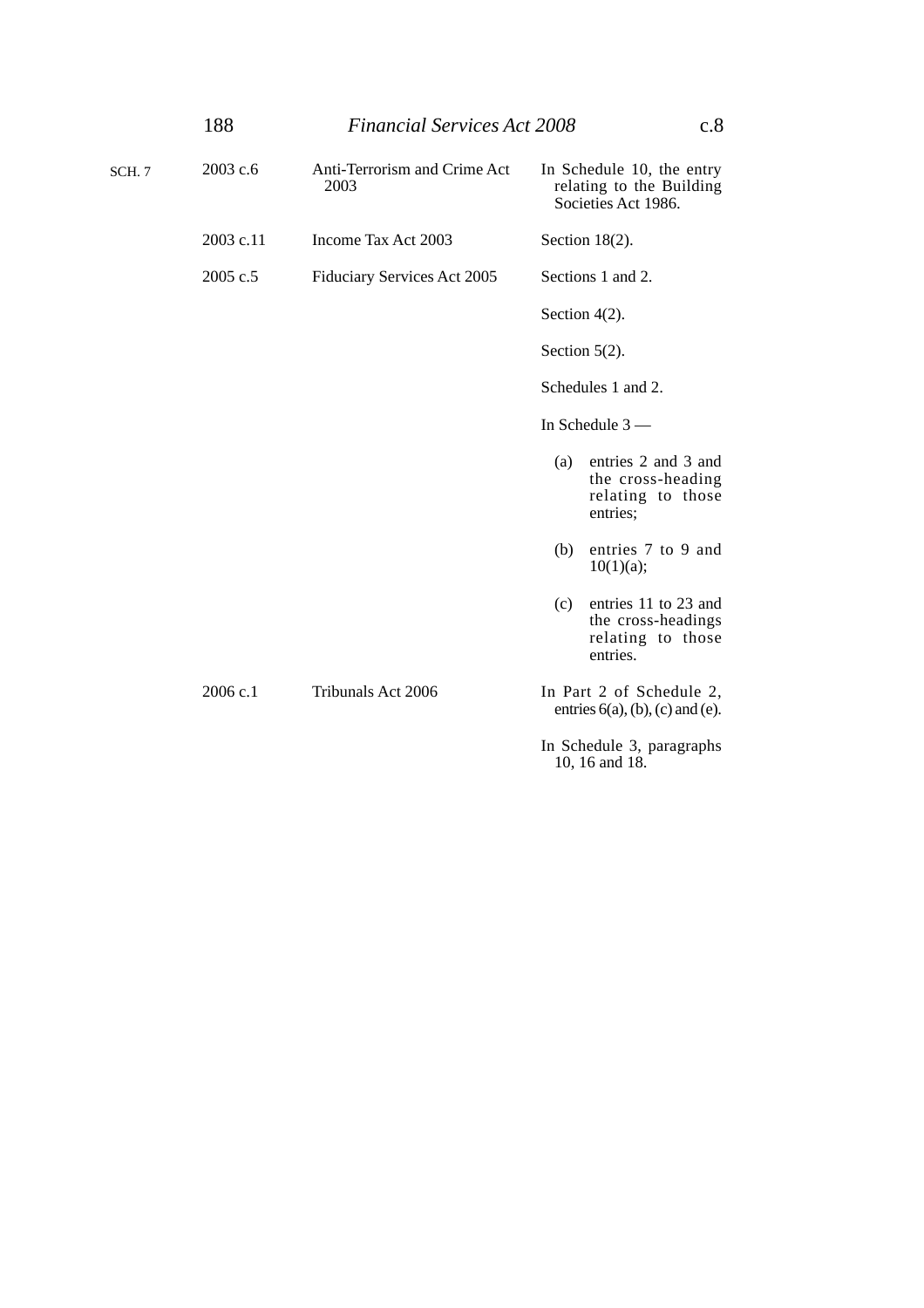Section 51 SCHEDULE 8

## TRANSITIONAL AND SAVING PROVISIONS

**1.** Existing members, chairperson and deputy chairperson will continue in office as if appointed under this Act and for the term specified in the Statutory Boards Act 1987.

**2.** Licences and authorisations under any enactment repealed by this Act have effect as licences under this Act.

**3.** Where a provision of an Act repealed by this Act has been amended by a public document, the amendment in the public document shall, so far as it amends such a provision, be revoked and where a public document is rendered unnecessary by this paragraph, the public document shall itself cease to have effect.

**4.** Where by virtue of this Act, any references in any enactment to a provision of an Act repealed by this Act is substituted by a reference to this Act, the latter shall be construed as including, in relation to circumstances or purposes in relation to which the former has or had effect, a reference to the former.

**5.** (1) The repeal by section 49 and Schedule 7 of the provisions of any enactment shall not affect in any way the amendment of other enactments (including savings, transitional provisions and modifications relating to those amendments) made by those provisions or the operation or effect of those amendments.

(2) In sub-paragraph (1), "amendment" includes the insertion of words or expressions, and the substitution of other words or expressions.

(3) This paragraph is without prejudice to the generality of sections 3 and 15 of the Interpretation Act 1976. [c.20]